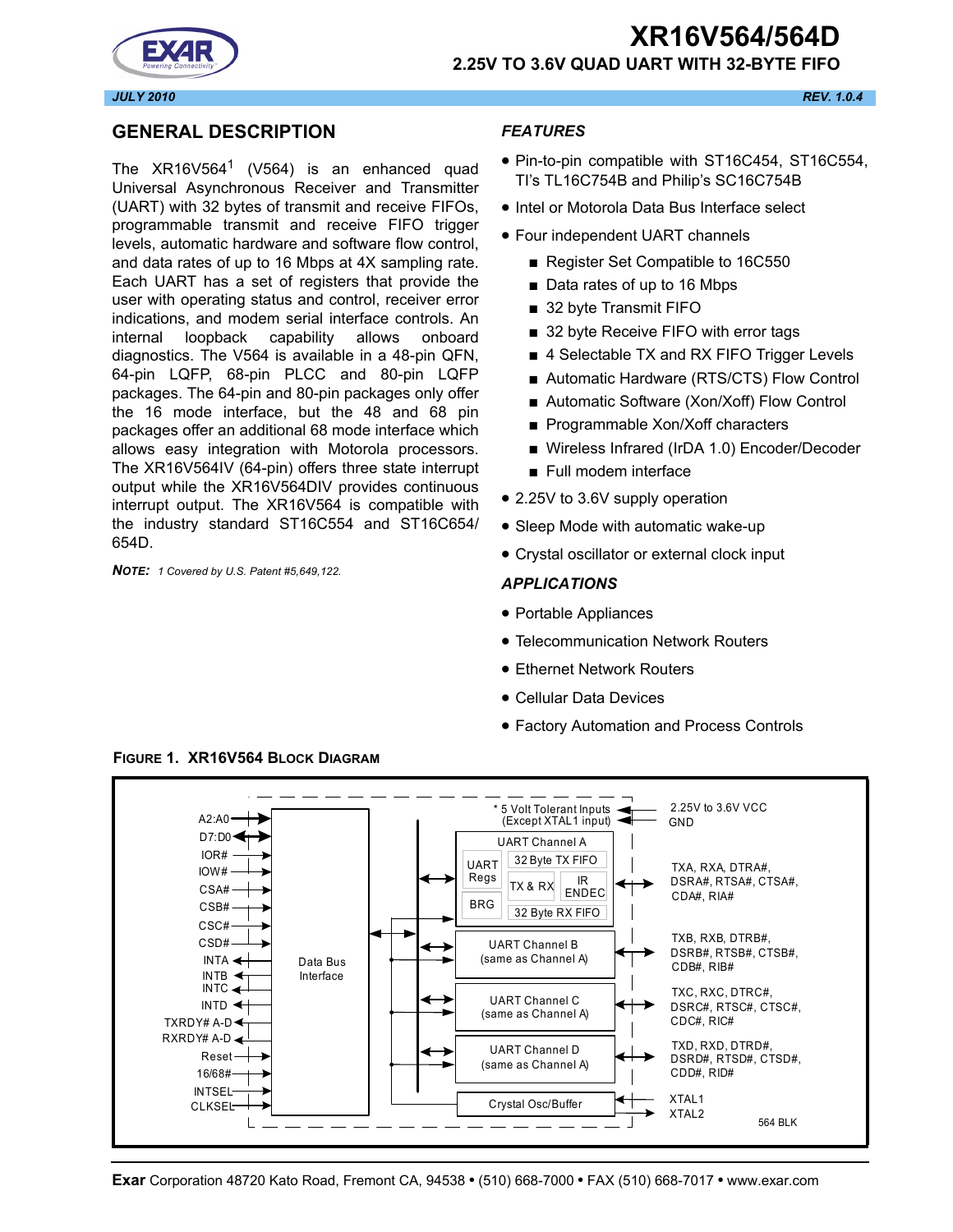



**FIGURE 2. PIN OUT ASSIGNMENT FOR 68-PIN PLCC PACKAGES IN 16 AND 68 MODE AND 64-PIN LQFP PACKAGES**

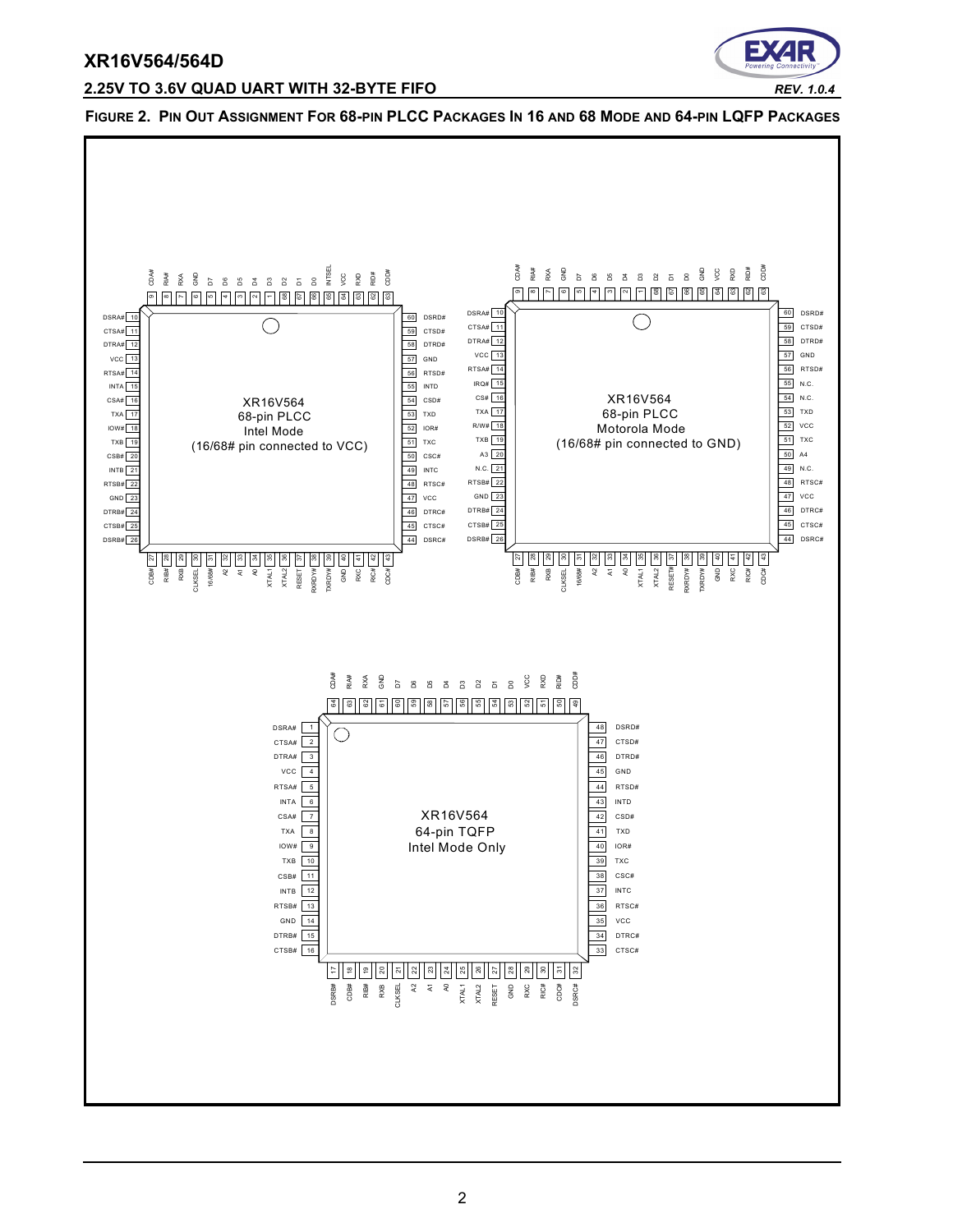

*REV. 1.0.4* **2.25V TO 3.6V QUAD UART WITH 32-BYTE FIFO**

**FIGURE 3. PIN OUT ASSIGNMENT FOR 48-PIN QFN PACKAGE AND 80-PIN LQFP PACKAGE**

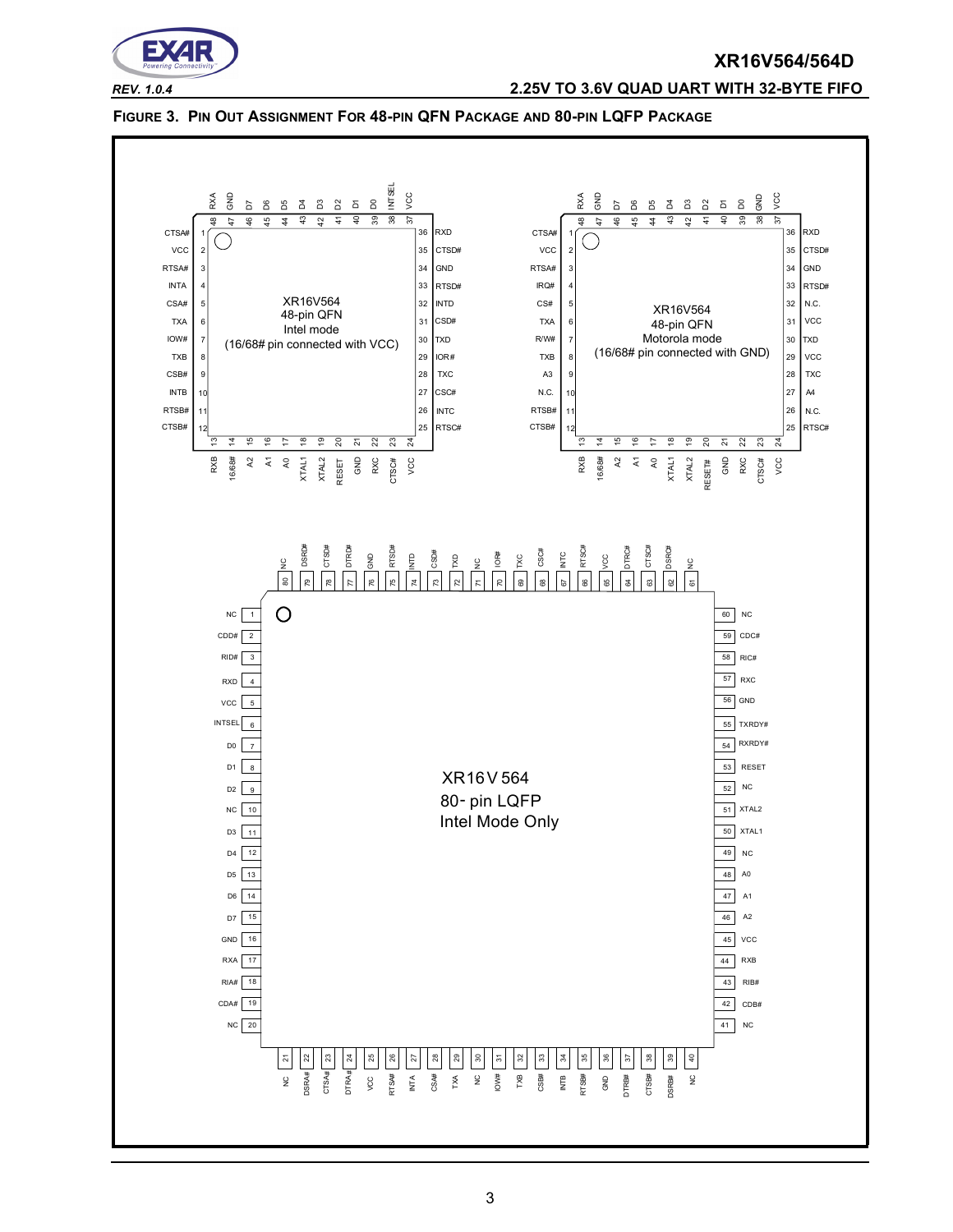# **2.25V TO 3.6V QUAD UART WITH 32-BYTE FIFO** *REV. 1.0.4*



## *ORDERING INFORMATION*

| <b>PART NUMBER</b> | <b>PACKAGE</b> | <b>OPERATING TEMPERATURE</b><br><b>RANGE</b> | <b>DEVICE STATUS</b> |
|--------------------|----------------|----------------------------------------------|----------------------|
| XR16V564IJ         | 68-Lead PLCC   | -40 $^{\circ}$ C to +85 $^{\circ}$ C         | Active               |
| XR16V564IV         | 64-Lead LQFP   | -40 $^{\circ}$ C to +85 $^{\circ}$ C         | Active               |
| XR16V564DIV        | 64-Lead LOFP   | -40 $^{\circ}$ C to +85 $^{\circ}$ C         | Active               |
| XR16V564IL         | 48-pin QFN     | -40 $^{\circ}$ C to +85 $^{\circ}$ C         | Active               |
| XR16V564IV80       | 80-Lead LQFP   | -40 $^{\circ}$ C to +85 $^{\circ}$ C         | Active               |

# **PIN DESCRIPTIONS**

| <b>NAME</b>                                                                                                    | <b>48-QFN</b><br>PIN#                  | 64-LQFP<br>PIN#                        | 68-PLCC<br>PIN#                                                      | 80-LQFP<br>PIN#                      | <b>TYPE</b>  | <b>DESCRIPTION</b>                                                                                                                                                                                                                                                                                                                                                                                                                                                                                                |  |  |  |  |
|----------------------------------------------------------------------------------------------------------------|----------------------------------------|----------------------------------------|----------------------------------------------------------------------|--------------------------------------|--------------|-------------------------------------------------------------------------------------------------------------------------------------------------------------------------------------------------------------------------------------------------------------------------------------------------------------------------------------------------------------------------------------------------------------------------------------------------------------------------------------------------------------------|--|--|--|--|
|                                                                                                                | <b>DATA BUS INTERFACE</b>              |                                        |                                                                      |                                      |              |                                                                                                                                                                                                                                                                                                                                                                                                                                                                                                                   |  |  |  |  |
| A <sub>2</sub><br>A <sub>1</sub><br>A <sub>0</sub>                                                             | 15<br>16<br>17                         | 22<br>23<br>24                         | 32<br>33<br>34                                                       | 46<br>47<br>48                       | $\mathbf{I}$ | Address data lines [2:0]. These 3 address lines select<br>one of the internal registers in UART channel A-D dur-<br>ing a data bus transaction.                                                                                                                                                                                                                                                                                                                                                                   |  |  |  |  |
| D7<br>D <sub>6</sub><br>D <sub>5</sub><br>D <sub>4</sub><br>D <sub>3</sub><br>D <sub>2</sub><br>D <sub>1</sub> | 46<br>45<br>44<br>43<br>42<br>41<br>40 | 60<br>59<br>58<br>57<br>56<br>55<br>54 | 5<br>$\overline{\mathbf{4}}$<br>3<br>$\overline{2}$<br>1<br>68<br>67 | 15<br>14<br>13<br>12<br>11<br>9<br>8 | I/O          | Data bus lines [7:0] (bidirectional).                                                                                                                                                                                                                                                                                                                                                                                                                                                                             |  |  |  |  |
| D <sub>0</sub><br>IOR#<br>(VCC)                                                                                | 39<br>29                               | 53<br>40                               | 66<br>52                                                             | $\overline{7}$<br>70                 | T            | When 16/68# pin is HIGH, the Intel bus interface is<br>selected and this input becomes read strobe (active<br>low). The falling edge instigates an internal read cycle<br>and retrieves the data byte from an internal register<br>pointed by the address lines [A2:A0], puts the data<br>byte on the data bus to allow the host processor to<br>read it on the rising edge.<br>When 16/68# pin is LOW, the Motorola bus interface is<br>selected and this input is not used and should be con-<br>nected to VCC. |  |  |  |  |
| IOW#<br>(R/W#)                                                                                                 | $\overline{7}$                         | 9                                      | 18                                                                   | 31                                   | $\mathbf{I}$ | When 16/68# pin is HIGH, it selects Intel bus interface<br>and this input becomes write strobe (active low). The<br>falling edge instigates the internal write cycle and the<br>rising edge transfers the data byte on the data bus to<br>an internal register pointed by the address lines.<br>When 16/68# pin is LOW, the Motorola bus interface is<br>selected and this input becomes read (logic 1) and<br>write (LOW) signal.                                                                                |  |  |  |  |
| CSA#<br>(CS#)                                                                                                  | 5                                      | $\overline{7}$                         | 16                                                                   | 28                                   | L            | When 16/68# pin is HIGH, this input is chip select A<br>(active low) to enable channel A in the device.<br>When 16/68# pin is LOW, this input becomes the chip<br>select (active low) for the Motorola bus interface.                                                                                                                                                                                                                                                                                             |  |  |  |  |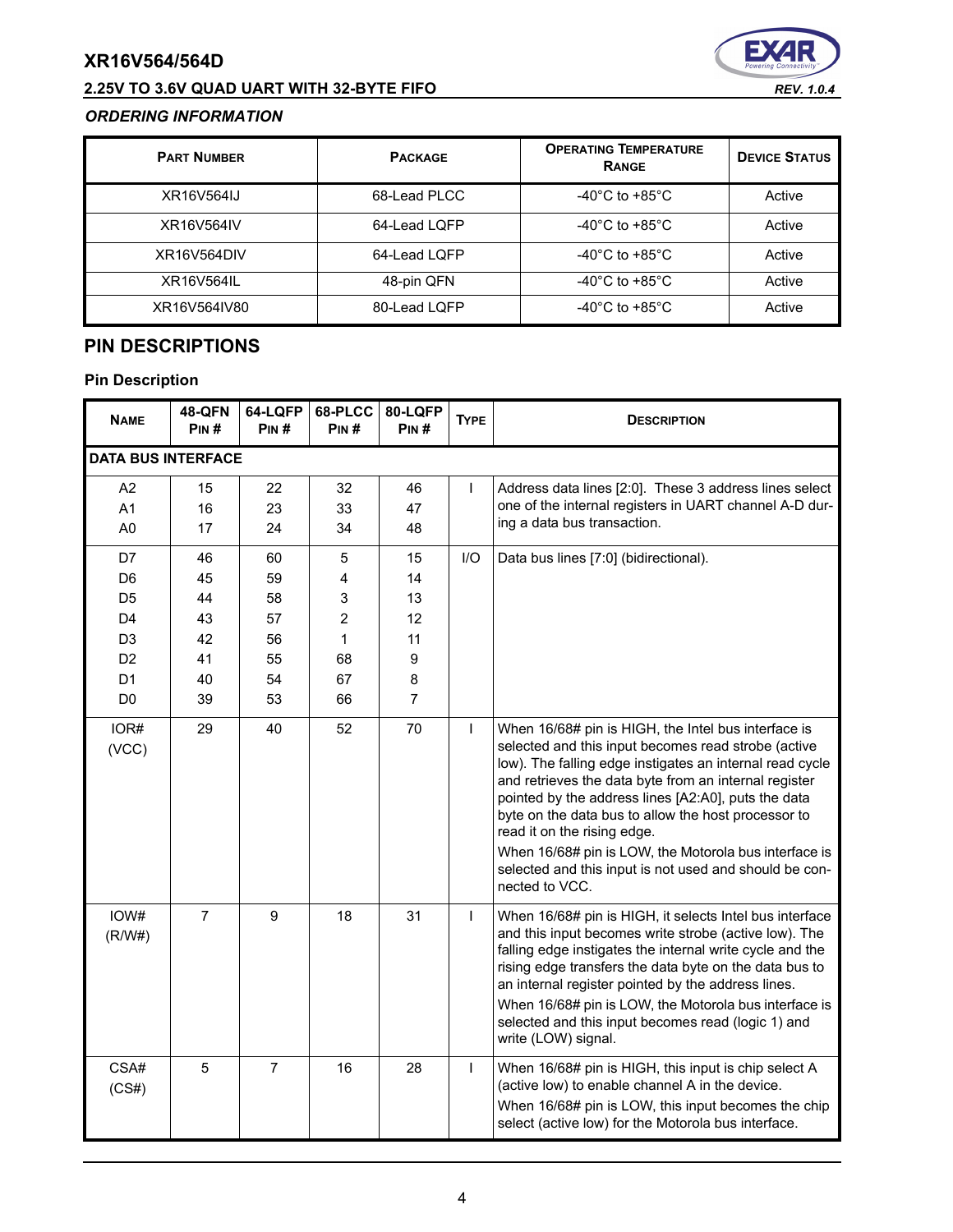

# *REV. 1.0.4* **2.25V TO 3.6V QUAD UART WITH 32-BYTE FIFO**

| <b>NAME</b>                                         | <b>48-QFN</b><br>PIN# | 64-LQFP<br>PIN# | 68-PLCC<br>PIN# | 80-LQFP<br>PIN# | <b>TYPE</b>     | <b>DESCRIPTION</b>                                                                                                                                                                                                                                                                                                                                                                                                                                                                                                                                                   |
|-----------------------------------------------------|-----------------------|-----------------|-----------------|-----------------|-----------------|----------------------------------------------------------------------------------------------------------------------------------------------------------------------------------------------------------------------------------------------------------------------------------------------------------------------------------------------------------------------------------------------------------------------------------------------------------------------------------------------------------------------------------------------------------------------|
| CSB#<br>(A3)                                        | 9                     | 11              | 20              | 33              | T               | When 16/68# pin is HIGH, this input is chip select B<br>(active low) to enable channel B in the device.<br>When 16/68# pin is LOW, this input becomes address<br>line A3 which is used for channel selection in the<br>Motorola bus interface.                                                                                                                                                                                                                                                                                                                       |
| CSC#<br>(A4)                                        | 27                    | 38              | 50              | 68              | T               | When 16/68# pin is HIGH, this input is chip select C<br>(active low) to enable channel C in the device.<br>When 16/68# pin is LOW, this input becomes address<br>line A4 which is used for channel selection in the<br>Motorola bus interface.                                                                                                                                                                                                                                                                                                                       |
| CSD#<br>(VCC)                                       | 31                    | 42              | 54              | 73              | T               | When 16/68# pin is HIGH, this input is chip select D<br>(active low) to enable channel D in the device.<br>When 16/68# pin is LOW, this input is not used and<br>should be connected VCC.                                                                                                                                                                                                                                                                                                                                                                            |
| <b>INTA</b><br>(IRQ#)                               | 4                     | 6               | 15              | 27              | $\circ$<br>(OD) | When 16/68# pin is HIGH for Intel bus interface, this<br>ouput becomes channel A interrupt output. The output<br>state is defined by the user and through the software<br>setting of MCR[3]. INTA is set to the active mode when<br>MCR[3] is set to a logic 1. INTA is set to the three state<br>mode when MCR[3] is set to a logic 0 (default). See<br>MCR[3].<br>When 16/68# pin is LOW for Motorola bus interface,<br>this output becomes device interrupt output (active<br>low, open drain). An external pull-up resistor is<br>required for proper operation. |
| <b>INTB</b><br><b>INTC</b><br><b>INTD</b><br>(N.C.) | 10<br>26<br>32        | 12<br>37<br>43  | 21<br>49<br>55  | 34<br>67<br>74  | O               | When 16/68# pin is HIGH for Intel bus interface, these<br>ouputs become the interrupt outputs for channels B, C,<br>and D. The output state is defined by the user through<br>the software setting of MCR[3]. The interrupt outputs<br>are set to the active mode when MCR[3] is set to a<br>logic 1 and are set to the three state mode when<br>MCR[3] is set to a logic 0 (default). See MCR[3].<br>When 16/68# pin is LOW for Motorola bus interface,<br>these outputs are unused and will stay at logic zero<br>level. Leave these outputs unconnected.          |
| TXRDY#                                              |                       |                 | 39              | 55              | O               | Transmitter Ready (active low). This output is a logi-<br>cally ANDed status of TXRDY# A-D. See Table 5 If<br>this output is unused, leave it unconnected.                                                                                                                                                                                                                                                                                                                                                                                                           |
| RXRDY#                                              |                       |                 | 38              | 54              | O               | Receiver Ready (active low). This output is a logically<br>ANDed status of RXRDY# A-D. See Table 5. If this<br>output is unused, leave it unconnected.                                                                                                                                                                                                                                                                                                                                                                                                               |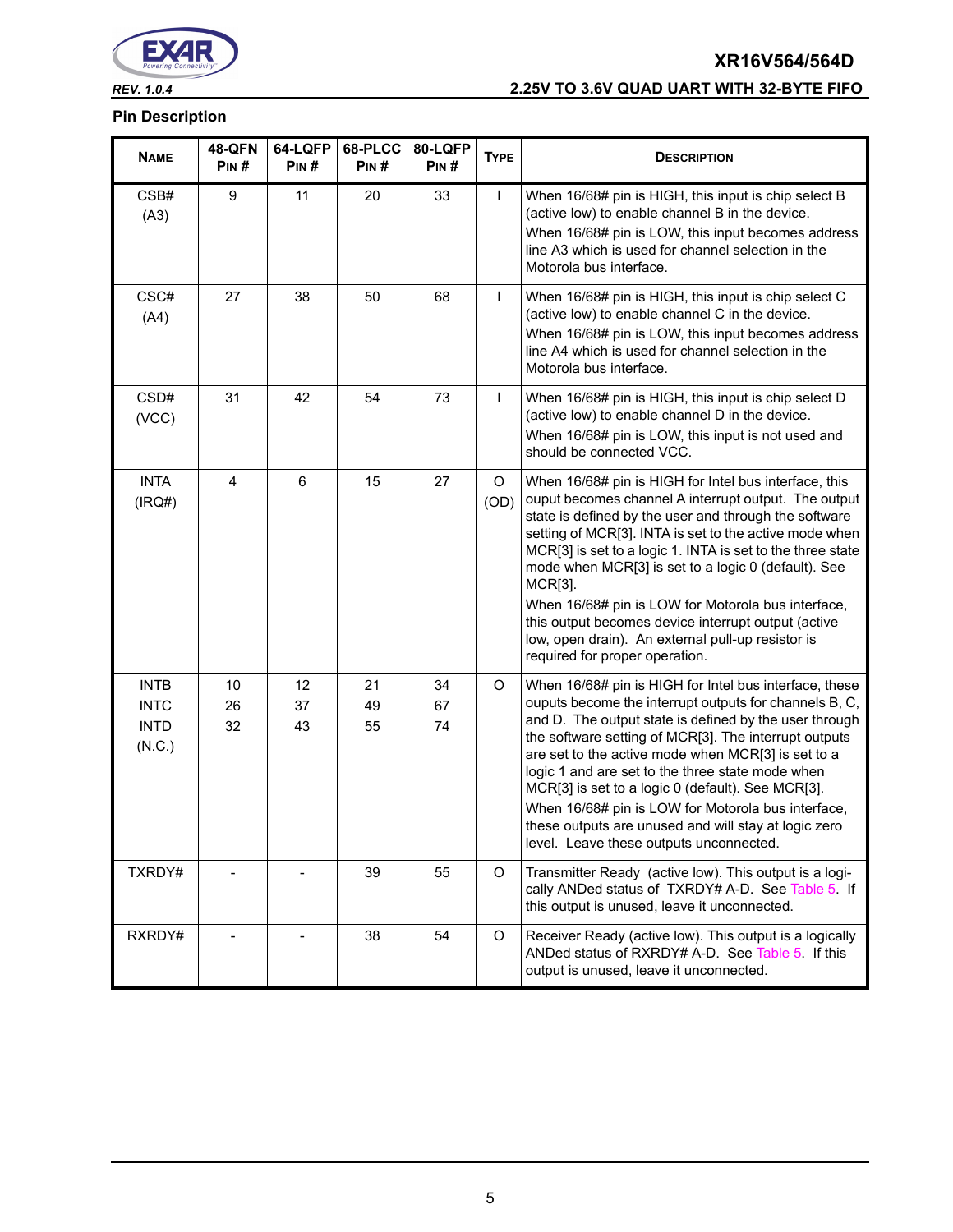# **2.25V TO 3.6V QUAD UART WITH 32-BYTE FIFO** *REV. 1.0.4*



| <b>NAME</b>                                          | <b>48-QFN</b><br>PIN#                         | 64-LQFP<br>PIN#                  | 68-PLCC<br>PIN#                  | 80-LQFP<br>PIN#                  | <b>TYPE</b>  | <b>DESCRIPTION</b>                                                                                                                                                                                                                                                                                                                                                                                                                                                                                                                                                                                                                                                                                                                                                                                                                                                                                                     |  |
|------------------------------------------------------|-----------------------------------------------|----------------------------------|----------------------------------|----------------------------------|--------------|------------------------------------------------------------------------------------------------------------------------------------------------------------------------------------------------------------------------------------------------------------------------------------------------------------------------------------------------------------------------------------------------------------------------------------------------------------------------------------------------------------------------------------------------------------------------------------------------------------------------------------------------------------------------------------------------------------------------------------------------------------------------------------------------------------------------------------------------------------------------------------------------------------------------|--|
| <b>INTSEL</b>                                        | 38                                            |                                  | 65                               | 6                                | T            | Interrupt Select (active high, input with internal pull-<br>down).<br>When 16/68# pin is HIGH for Intel bus interface, this<br>pin can be used in conjunction with MCR bit-3 to<br>enable or disable the INT A-D pins or override MCR<br>bit-3 and enable the interrupt outputs. Interrupt out-<br>puts are enabled continuously when this pin is HIGH.<br>MCR bit-3 enables and disables the interrupt output<br>pins. In this mode, MCR bit-3 is set to a logic 1 to<br>enable the continuous output. See MCR bit-3 descrip-<br>tion for full detail. This pin must be LOW in the Motor-<br>ola bus interface mode. For the 64 pin packages, this<br>pin is bonded to VCC internally in the XR16V564D so<br>the INT outputs operate in the continuous interrupt<br>mode. This pin is bonded to GND internally in the<br>XR16V564 and therefore requires setting MCR bit-3<br>for enabling the interrupt output pins. |  |
| <b>MODEM OR SERIAL I/O INTERFACE</b>                 |                                               |                                  |                                  |                                  |              |                                                                                                                                                                                                                                                                                                                                                                                                                                                                                                                                                                                                                                                                                                                                                                                                                                                                                                                        |  |
| <b>TXA</b><br><b>TXB</b><br><b>TXC</b><br><b>TXD</b> | 6<br>8<br>28<br>30                            | 8<br>10<br>39<br>41              | 17<br>19<br>51<br>53             | 29<br>32<br>69<br>72             | O            | UART channels A-D Transmit Data and infrared trans-<br>mit data. Standard transmit and receive interface is<br>enabled when $MCR[6] = 0$ . In this mode, the TX signal<br>will be a HIGH during reset, or idle (no data). Infrared<br>IrDA transmit and receive interface is enabled when<br>$MCR[6] = 1$ . In the Infrared mode, the inactive state<br>(no data) for the Infrared encoder/decoder interface is<br>a logic 0.                                                                                                                                                                                                                                                                                                                                                                                                                                                                                          |  |
| <b>RXA</b><br><b>RXB</b><br><b>RXC</b><br><b>RXD</b> | 48<br>13<br>22<br>36                          | 62<br>20<br>29<br>51             | $\overline{7}$<br>29<br>41<br>63 | 17<br>44<br>57<br>$\overline{4}$ | $\mathbf{I}$ | UART channel A-D Receive Data or infrared receive<br>data. Normal receive data input must idle HIGH.                                                                                                                                                                                                                                                                                                                                                                                                                                                                                                                                                                                                                                                                                                                                                                                                                   |  |
| RTSA#<br>RTSB#<br>RTSC#<br>RTSD#                     | 3<br>11<br>25<br>33                           | 5<br>13<br>36<br>44              | 14<br>22<br>48<br>56             | 26<br>35<br>66<br>75             | O            | UART channels A-D Request-to-Send (active low) or<br>general purpose output. This output must be asserted<br>prior to using auto RTS flow control, see EFR[6],<br>MCR[1], and IER[6]. Also see Figure 11 If these<br>outputs are not used, leave them unconnected.                                                                                                                                                                                                                                                                                                                                                                                                                                                                                                                                                                                                                                                     |  |
| CTSA#<br>CTSB#<br>CTSC#<br>CTSD#                     | $\mathbf{1}$<br>12<br>23<br>35                | $\overline{2}$<br>16<br>33<br>47 | 11<br>25<br>45<br>59             | 23<br>38<br>63<br>78             | $\mathsf{I}$ | UART channels A-D Clear-to-Send (active low) or gen-<br>eral purpose input. It can be used for auto CTS flow<br>control, see EFR[7], and IER[7]. Also see Figure 11.<br>These inputs should be connected to VCC when not<br>used.                                                                                                                                                                                                                                                                                                                                                                                                                                                                                                                                                                                                                                                                                      |  |
| DTRA#<br>DTRB#<br>DTRC#<br>DTRD#                     | $\blacksquare$                                | 3<br>15<br>34<br>46              | 12<br>24<br>46<br>58             | 24<br>37<br>64<br>77             | O            | UART channels A-D Data-Terminal-Ready (active low)<br>or general purpose output. If these outputs are not<br>used, leave them unconnected.                                                                                                                                                                                                                                                                                                                                                                                                                                                                                                                                                                                                                                                                                                                                                                             |  |
| DSRA#<br>DSRB#<br>DSRC#<br>DSRD#                     | $\overline{\phantom{0}}$<br>$\qquad \qquad -$ | 1<br>17<br>32<br>48              | 10<br>26<br>44<br>60             | 22<br>39<br>62<br>79             | $\mathsf{I}$ | UART channels A-D Data-Set-Ready (active low) or<br>general purpose input. This input should be connected<br>to VCC when not used. This input has no effect on the<br>UART.                                                                                                                                                                                                                                                                                                                                                                                                                                                                                                                                                                                                                                                                                                                                            |  |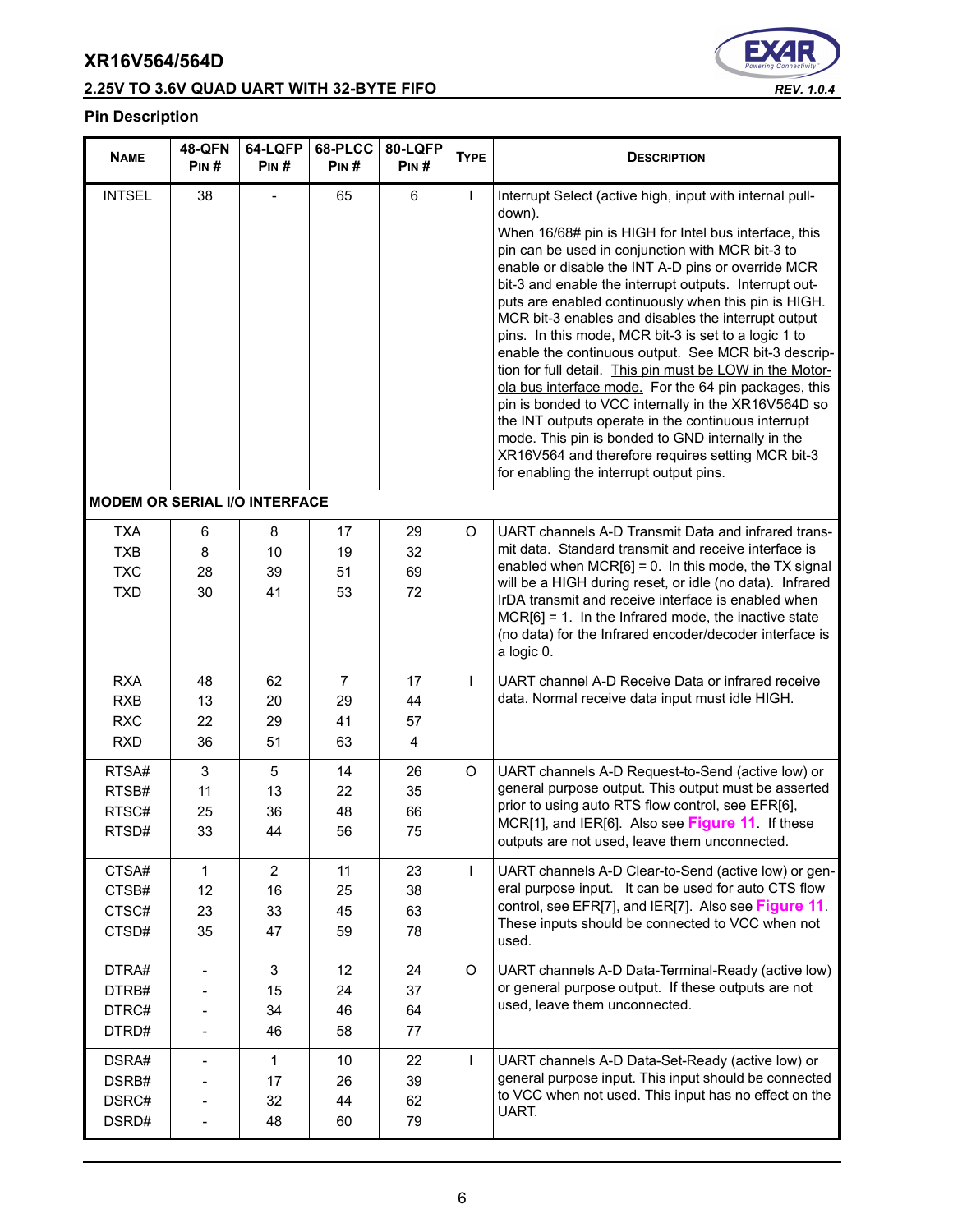

# *REV. 1.0.4* **2.25V TO 3.6V QUAD UART WITH 32-BYTE FIFO**

| <b>NAME</b>                  | <b>48-QFN</b><br>PIN#    | 64-LQFP<br>PIN#          | 68-PLCC<br>PIN#     | 80-LQFP<br>PIN#          | <b>TYPE</b> | <b>DESCRIPTION</b>                                                                                                                                                                                                                                                                                                                                                                                                                                                                                                                                                                                                                                                                        |
|------------------------------|--------------------------|--------------------------|---------------------|--------------------------|-------------|-------------------------------------------------------------------------------------------------------------------------------------------------------------------------------------------------------------------------------------------------------------------------------------------------------------------------------------------------------------------------------------------------------------------------------------------------------------------------------------------------------------------------------------------------------------------------------------------------------------------------------------------------------------------------------------------|
| CDA#<br>CDB#<br>CDC#<br>CDD# |                          | 64<br>18<br>31<br>49     | 9<br>27<br>43<br>61 | 19<br>42<br>59<br>2      | L           | UART channels A-D Carrier-Detect (active low) or<br>general purpose input. This input should be connected<br>to VCC when not used. This input has no effect on the<br>UART.                                                                                                                                                                                                                                                                                                                                                                                                                                                                                                               |
| RIA#<br>RIB#<br>RIC#<br>RID# | $\overline{\phantom{0}}$ | 63<br>19<br>30<br>50     | 8<br>28<br>42<br>62 | 18<br>43<br>58<br>3      | L           | UART channels A-D Ring-Indicator (active low) or gen-<br>eral purpose input. This input should be connected to<br>VCC when not used. This input has no effect on the<br>UART.                                                                                                                                                                                                                                                                                                                                                                                                                                                                                                             |
| <b>ANCILLARY SIGNALS</b>     |                          |                          |                     |                          |             |                                                                                                                                                                                                                                                                                                                                                                                                                                                                                                                                                                                                                                                                                           |
| XTAL1                        | 18                       | 25                       | 35                  | 50                       | L           | Crystal or external clock input. Caution: this input is not<br>5V tolerant.                                                                                                                                                                                                                                                                                                                                                                                                                                                                                                                                                                                                               |
| XTAL <sub>2</sub>            | 19                       | 26                       | 36                  | 51                       | O           | Crystal or buffered clock output.                                                                                                                                                                                                                                                                                                                                                                                                                                                                                                                                                                                                                                                         |
| 16/68#                       | 14                       | $\overline{\phantom{a}}$ | 31                  | $\overline{\phantom{a}}$ | L           | Intel or Motorola Bus Select (input with internal pull-<br>up).<br>When 16/68# pin is HIGH, 16 or Intel Mode, the device<br>will operate in the Intel bus type of interface.<br>When 16/68# pin is LOW, 68 or Motorola mode, the<br>device will operate in the Motorola bus type of inter-<br>face.<br>Motorola bus interface is not available on the 64 pin<br>package.                                                                                                                                                                                                                                                                                                                  |
| <b>CLKSEL</b>                |                          | 21                       | 30                  |                          | L           | Baud-Rate-Generator Input Clock Prescaler Select for<br>channels A-D. This input is only sampled during power<br>up or a reset. Connect to VCC for divide by 1 (default)<br>and GND for divide by 4. MCR[7] can override the<br>state of this pin following a reset or initialization. See<br>MCR bit-7 and Figure 6 in the Baud Rate Generator<br>section.                                                                                                                                                                                                                                                                                                                               |
| <b>RESET</b><br>(RESET#)     | 20                       | 27                       | 37                  | 53                       | L           | When 16/68# pin is HIGH for Intel bus interface, this<br>input becomes the Reset pin (active high). In this<br>case, a 40 ns minimum HIGH pulse on this pin will<br>reset the internal registers and all outputs. The UART<br>transmitter output will be held HIGH, the receiver input<br>will be ignored and outputs are reset during reset<br>period (Table 17). When 16/68# pin is at LOW for<br>Motorola bus interface, this input becomes Reset# pin<br>(active low). This pin functions similarly, but instead of<br>a HIGH pulse, a 40 ns minimum LOW pulse will reset<br>the internal registers and outputs.<br>Motorola bus interface is not available on the 64 pin<br>package. |
| <b>VCC</b>                   | 2, 24, 37                | 4, 35, 52                | 13, 47,<br>64       | 5, 25, 45,<br>65         | Pwr         | 2.25V to 3.6V power supply. All inputs, except XTAL1,<br>are 5V tolerant.                                                                                                                                                                                                                                                                                                                                                                                                                                                                                                                                                                                                                 |
| <b>GND</b>                   | 21, 47                   | 14, 28,<br>45, 61        | 6, 23, 40,<br>57    | 16, 36,<br>56,76         | Pwr         | Power supply common, ground.                                                                                                                                                                                                                                                                                                                                                                                                                                                                                                                                                                                                                                                              |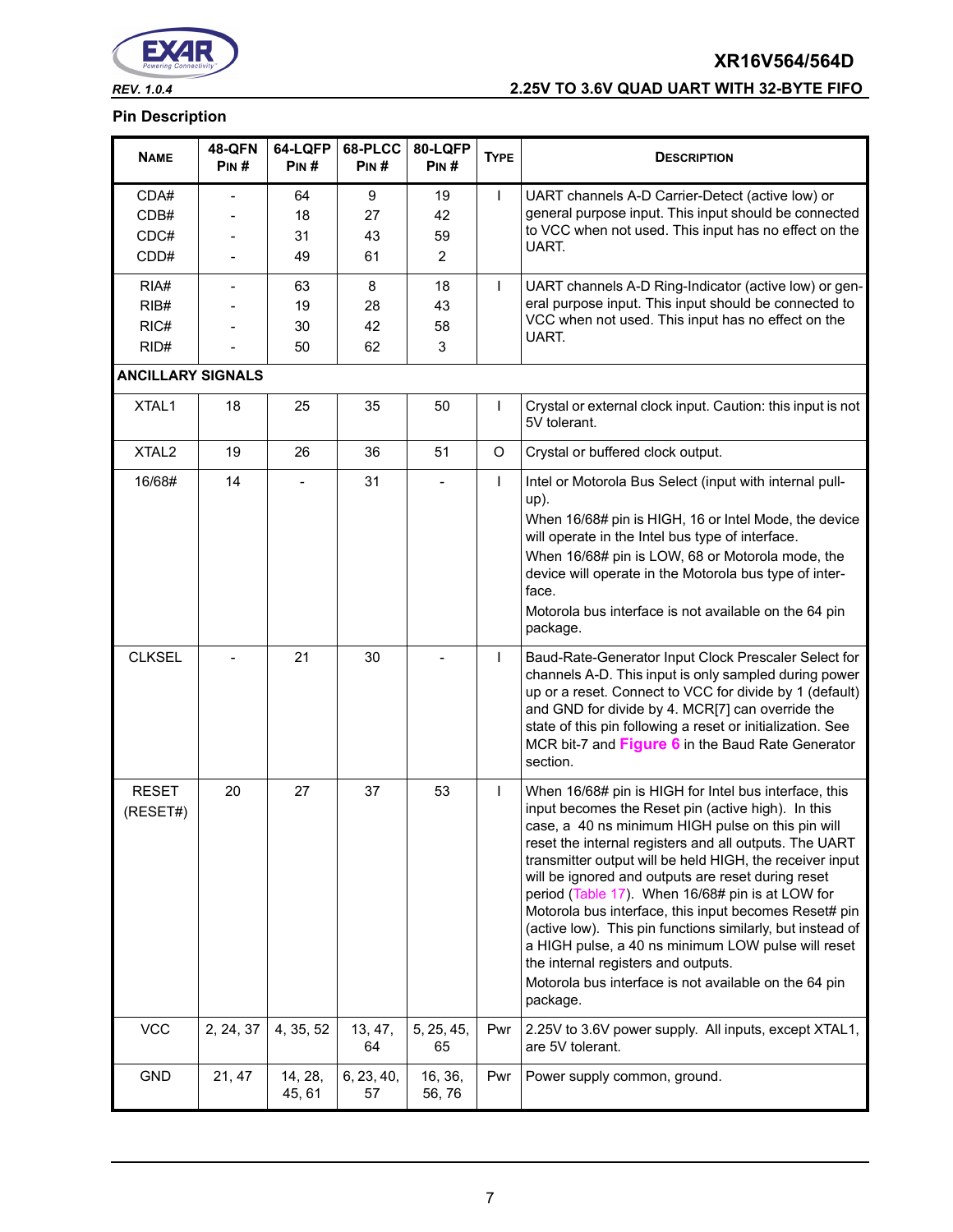# **2.25V TO 3.6V QUAD UART WITH 32-BYTE FIFO** *REV. 1.0.4*



# **Pin Description**

| <b>NAME</b> | <b>48-QFN</b><br>PIN# | 64-LQFP<br>PIN# | 68-PLCC<br>PIN# | 80-LQFP<br>PIN#                                                  | <b>TYPE</b> | <b>DESCRIPTION</b>                                                                                                                                                                                                                                                                                                                                 |
|-------------|-----------------------|-----------------|-----------------|------------------------------------------------------------------|-------------|----------------------------------------------------------------------------------------------------------------------------------------------------------------------------------------------------------------------------------------------------------------------------------------------------------------------------------------------------|
| <b>GND</b>  | Center<br>Pad         | N/A             | N/A             | N/A                                                              | Pwr         | The center pad on the backside of the QFN package is<br>metallic and should be connected to GND on the PCB.<br>The thermal pad size on the PCB should be the<br>approximate size of this center pad and should be sol-<br>der mask defined. The solder mask opening should be<br>at least 0.0025" inwards from the edge of the PCB<br>thermal pad. |
| N.C.        |                       |                 |                 | 1, 10, 20,<br>21, 30,<br>40, 41,<br>49, 52,<br>60, 61,<br>71, 80 |             | No Connection. These pins are not used in either the<br>Intel or Motorola bus modes.                                                                                                                                                                                                                                                               |

**Pin type: I=Input, O=Output, I/O= Input/Output, OD=Output Open Drain.**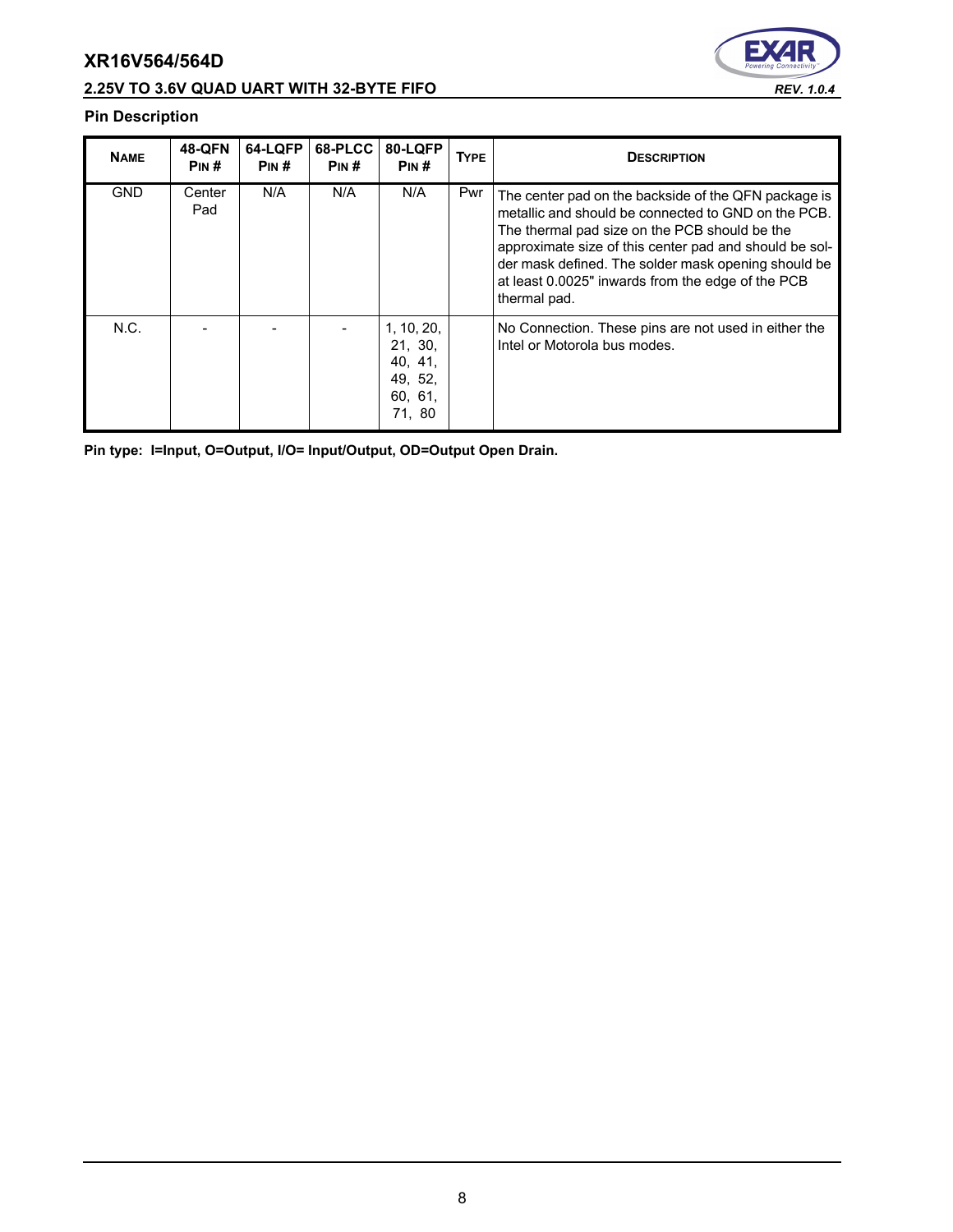

#### **1.0 PRODUCT DESCRIPTION**

The XR16V564 (V564) integrates the functions of 4 enhanced 16C550 Universal Asynchrounous Receiver and Transmitter (UART). Each UART is independently controlled and has its own set of device configuration registers. The configuration registers set is 16550 UART compatible for control, status and data transfer. Additionally, each UART channel has 32 bytes of transmit and receive FIFOs, automatic RTS/CTS hardware flow control, automatic Xon/Xoff and special character software flow control, infrared encoder and decoder (IrDA ver 1.0), programmable fractional baud rate generator with a prescaler of dividing by 1 or 4, and data rate up to 16 Mbps. The XR16V564 can operate from 2.25 to 3.6 volts. The V564 is fabricated with an advanced CMOS process.

#### **Enhanced FIFO**

The V564 QUART provides a solution that supports 32 bytes of transmit and receive FIFO memory, instead of 16 bytes in the ST16C554, or one byte in the ST16C454. The V564 is designed to work with high performance data communication systems, that require fast data processing time. Increased performance is realized in the V564 by the larger transmit and receive FIFOs, FIFO trigger level control and automatic flow control mechanism. This allows the external processor to handle more networking tasks within a given time. For example, the ST16C554 with a 16 byte FIFO, unloads 16 bytes of receive data in 1.53 ms (This example uses a character length of 11 bits, including start/stop bits at 115.2Kbps). This means the external CPU will have to service the receive FIFO at 1.53 ms intervals. However with the 32 byte FIFO in the V564, the data buffer will not require unloading/loading for 3.1 ms. This increases the service interval giving the external CPU additional time for other applications and reducing the overall UART interrupt servicing time. In addition, the programmable FIFO level trigger interrupt and automatic hardware/software flow control is uniquely provided for maximum data throughput performance especially when operating in a multi-channel system. The combination of the above greatly reduces the CPU's bandwidth requirement, increases performance, and reduces power consumption.

#### **Data Rate**

The V564 is capable of operation up to 16 Mbps at 3.3V with 4Xinternal sampling clock rate. The device can operate at 3.3V with a crystal oscillator of up to 24 MHz crystal on pins XTAL1 and XTAL2, or external clock source of 64 MHz on XTAL1 pin. With a typical crystal of 14.7456 MHz and through a software option, the user can set the prescaler bit and sampling rate for data rates of up to 3.68 Mbps.

#### **Enhanced Features**

The rich feature set of the V564 is available through the internal registers. Automatic hardware/software flow control, selectable transmit and receive FIFO trigger levels, selectable baud rates, infrared encoder/decoder interface, modem interface controls, and a sleep mode are all standard features. MCR bit-5 provides a facility for turning off (Xon) software flow control with any incoming (RX) character. In the 16 mode INTSEL and MCR bit-3 can be configured to provide a software controlled or continuous interrupt capability. For backward compatibility to the ST16C654, the 64-pin LQFP does not have the INTSEL pin. Instead, two different LQFP packages are offered. The XR16V564DIV operates in the continuous interrupt enable mode by internally bonding INTSEL to VCC. The XR16V564IV operates in conjunction with MCR bit-3 by internally bonding INTSEL to GND.

The XR16V564 offers a clock prescaler select pin to allow system/board designers to preset the default baud rate table on power up. The CLKSEL pin selects the div-by-1 or div-by-4 prescaler for the baud rate generator. It can then be overridden following initialization by MCR bit-7.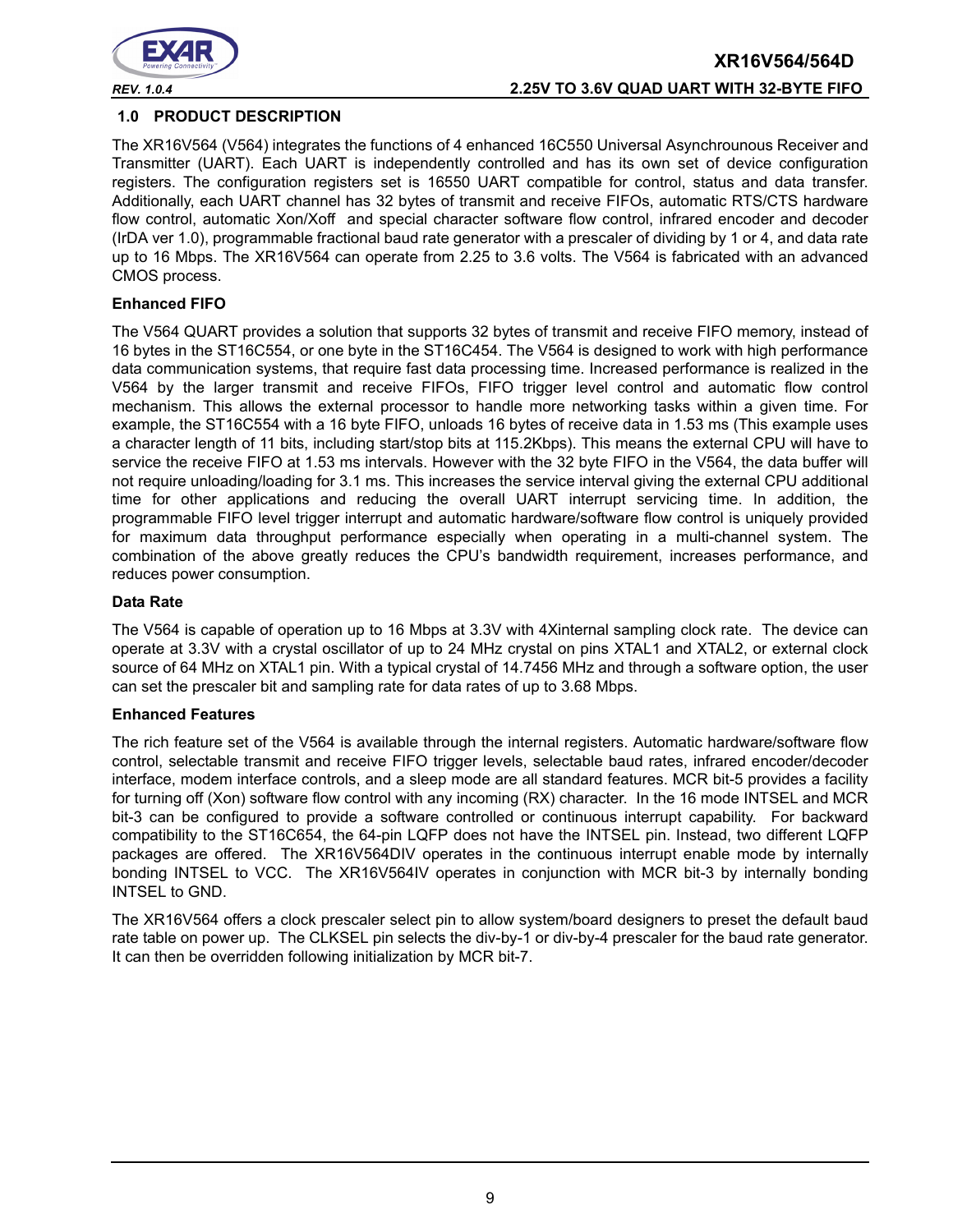### **2.25V TO 3.6V QUAD UART WITH 32-BYTE FIFO** *REV. 1.0.4*



#### **2.0 FUNCTIONAL DESCRIPTIONS**

#### *2.1 CPU Interface*

The CPU interface is 8 data bits wide with 3 address lines and control signals to execute data bus read and write transactions. The V564 data interface supports the Intel compatible types of CPUs and it is compatible to the industry standard 16C550 UART. No clock (oscillator nor external clock) is required for a data bus transaction. Each bus cycle is asynchronous using CS# A-D, IOR# and IOW# or CS#, R/W#, A4 and A3 inputs. All four UART channels share the same data bus for host operations. A typical data bus interconnection for Intel and Motorola mode is shown in **[Figure](#page-9-0) 4**.

<span id="page-9-0"></span>

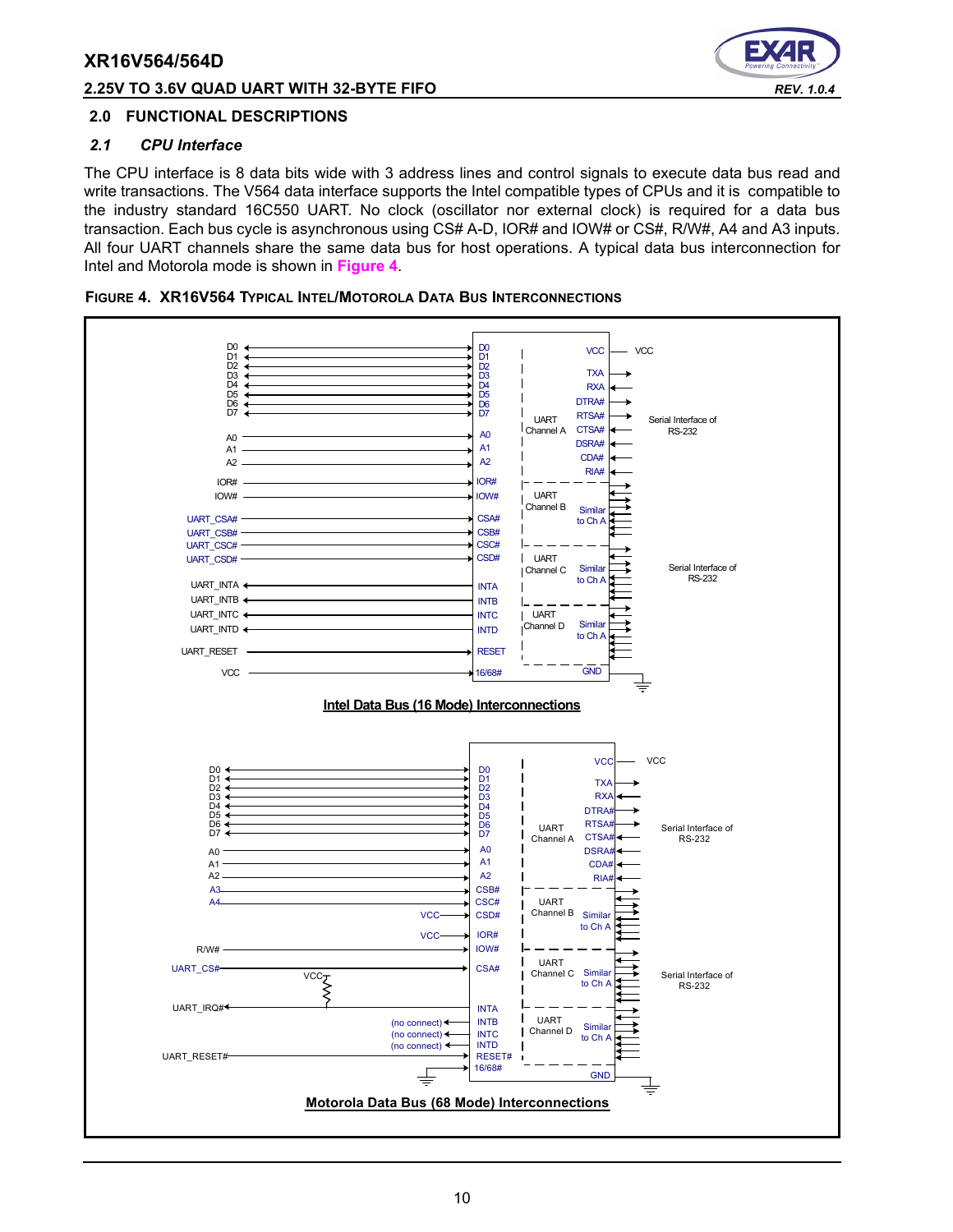

#### *2.2 Device Reset*

The RESET input resets the internal registers and the serial interface outputs in both channels to their default state (see [Table](#page-38-0) 17). An active high pulse of longer than 40 ns duration will be required to activate the reset function in the device. Following a power-on reset or an external reset, the V564 is software compatible with previous generation of UARTs, 16C454 and 16C554.

#### *2.3 Channel Selection*

<span id="page-10-0"></span>The UART provides the user with the capability to bi-directionally transfer information between an external CPU and an external serial communication device. During Intel Bus Mode (16/68# pin is connected to VCC), a LOW on chip select pins, CSA#, CSB#, CSC# or CSD# allows the user to select UART channel A, B, C or D to configure, send transmit data and/or unload receive data to/from the UART. Selecting all four UARTs can be useful during power up initialization to write to the same internal registers, but do not attempt to read from all four uarts simultaneously. Individual channel select functions are shown in **[Table](#page-10-0) 1**.

| CSA# | CSB# | CSC# | CSD# | <b>FUNCTION</b>       |  |  |
|------|------|------|------|-----------------------|--|--|
|      |      |      |      | UART de-selected      |  |  |
|      |      |      |      | Channel A selected    |  |  |
|      |      |      |      | Channel B selected    |  |  |
|      |      |      |      | Channel C selected    |  |  |
|      |      |      |      | Channel D selected    |  |  |
|      |      |      |      | Channels A-D selected |  |  |

**TABLE 1: CHANNEL A-D SELECT IN 16 MODE**

<span id="page-10-1"></span>During Motorola Bus Mode (16/68# pin is connected to GND), the package interface pins are configured for connection with Motorola, and other popular microprocessor bus types. In this mode the V564 decodes two additional addresses, A3 and A4, to select one of the four UART ports. The A3 and A4 address decode function is used only when in the Motorola Bus Mode. **[See Table](#page-10-1) 2**.

| CS# | Α4 | А3 | <b>FUNCTION</b>    |  |  |  |
|-----|----|----|--------------------|--|--|--|
|     |    | x  | UART de-selected   |  |  |  |
|     |    |    | Channel A selected |  |  |  |
|     |    |    | Channel B selected |  |  |  |
|     |    |    | Channel C selected |  |  |  |
|     |    |    | Channel D selected |  |  |  |

**TABLE 2: CHANNEL A-D SELECT IN 68 MODE**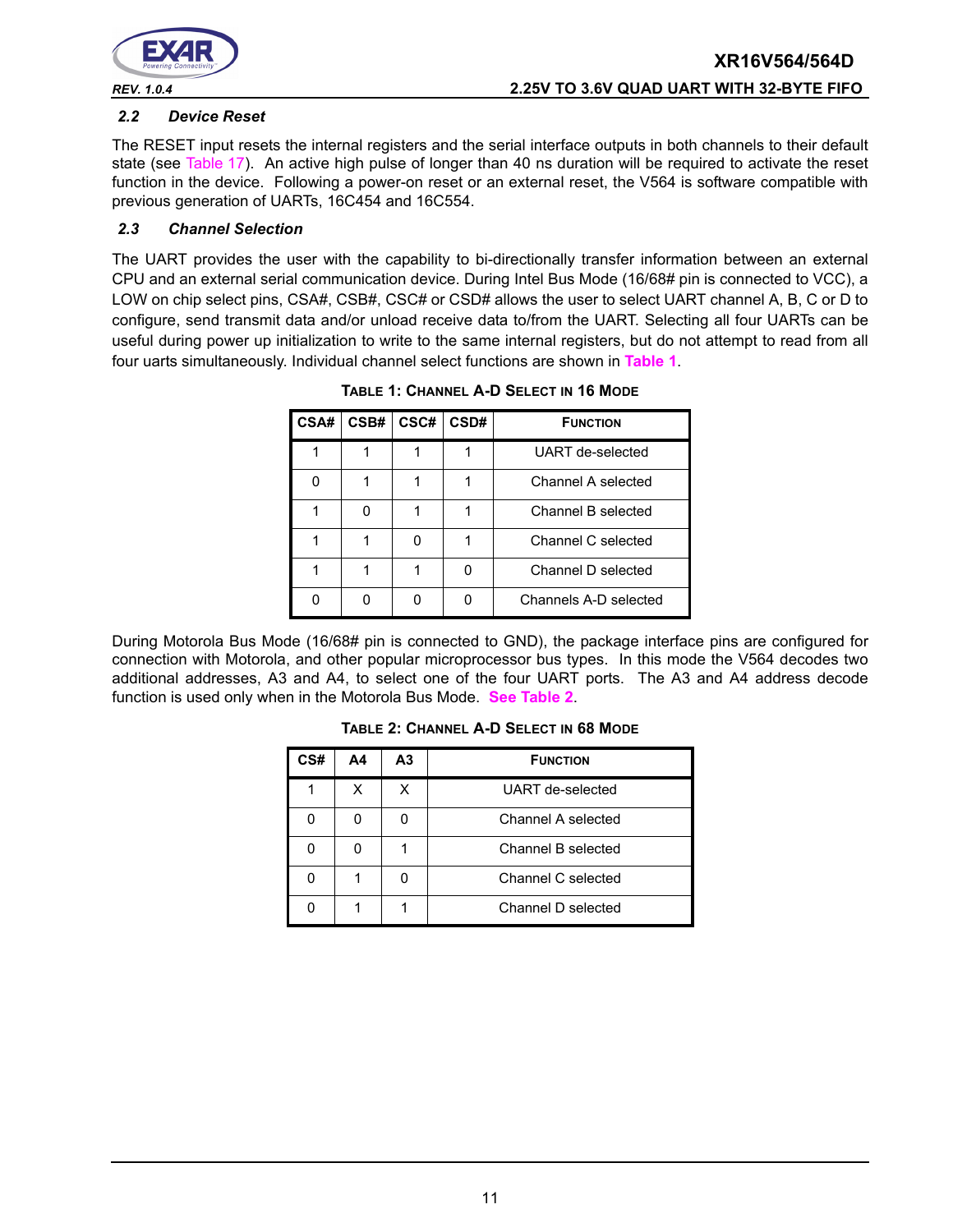#### **2.25V TO 3.6V QUAD UART WITH 32-BYTE FIFO** *REV. 1.0.4*



#### *2.4 Channels A-D Internal Registers*

Each UART channel in the V564 has a set of enhanced registers for controlling, monitoring and data loading and unloading. The configuration register set is compatible to those already available in the standard single 16C550. These registers function as data holding registers (THR/RHR), interrupt status and control registers (ISR/IER), a FIFO control register (FCR), receive line status and control registers (LSR/LCR), modem status and control registers (MSR/MCR), programmable data rate (clock) divisor registers (DLL/DLM/DLD), and a user accessible scratchpad register (SPR).

Beyond the general 16C550 features and capabilities, the V564 offers enhanced feature registers (EFR, Xon/ Xoff 1, Xon/Xoff 2) that provide automatic RTS and CTS hardware flow control and automatic Xon/Xoff software flow control. All the register functions are discussed in full detail later in **["Section 3.0, UART](#page-23-0) [Internal Registers" on page](#page-23-0) 25**.

#### *2.5 INT Ouputs for Channels A-D*

The interrupt outputs change according to the operating mode and enhanced features setup. **[Table](#page-11-0) 3 [and](#page-11-1) 4** summarize the operating behavior for the transmitter and receiver. Also see **[Figure](#page-44-0) 20** through **[25](#page-47-0)**.

<span id="page-11-0"></span>

|                | FCR BIT- $0 = 0$                          | FCR BIT-0 = 1 (FIFO ENABLED)                                                              |                                                                                           |  |  |  |
|----------------|-------------------------------------------|-------------------------------------------------------------------------------------------|-------------------------------------------------------------------------------------------|--|--|--|
|                | (FIFO DISABLED)                           | FCR Bit- $3 = 0$<br>(DMA Mode Disabled)                                                   | FCR Bit-3 = $1$<br>(DMA Mode Enabled)                                                     |  |  |  |
| <b>INT Pin</b> | $LOW = a$ byte in THR<br>HIGH = THR empty | LOW = FIFO above trigger level<br>HIGH = FIFO below trigger level or<br><b>FIFO</b> empty | LOW = FIFO above trigger level<br>HIGH = FIFO below trigger level or<br><b>FIFO</b> empty |  |  |  |

#### **TABLE 3: INT PIN OPERATION FOR TRANSMITTER FOR CHANNELS A-D**

#### **TABLE 4: INT PIN OPERATION FOR RECEIVER FOR CHANNELS A-D**

<span id="page-11-1"></span>

|                | FCR BIT- $0 = 0$<br>(FIFO DISABLED) | FCR BIT-0 = 1 (FIFO ENABLED)                                      |                                                                   |  |  |
|----------------|-------------------------------------|-------------------------------------------------------------------|-------------------------------------------------------------------|--|--|
|                |                                     | FCR Bit- $3 = 0$<br>(DMA Mode Disabled)                           | FCR Bit-3 = $1$<br>(DMA Mode Enabled)                             |  |  |
| <b>INT Pin</b> | $LOW = no data$<br>$HIGH = 1 byte$  | LOW = FIFO below trigger level<br>HIGH = FIFO above trigger level | LOW = FIFO below trigger level<br>HIGH = FIFO above trigger level |  |  |

#### *2.6 DMA Mode*

The device does not support direct memory access. The DMA Mode (a legacy term) in this document does not mean "direct memory access" but refers to data block transfer operation. The DMA mode affects the state of the RXRDY# A-D and TXRDY# A-D output pins. The transmit and receive FIFO trigger levels provide additional flexibility to the user for block mode operation. The LSR bits 5-6 provide an indication when the transmitter is empty or has an empty location(s) for more data. The user can optionally operate the transmit and receive FIFO in the DMA mode (FCR bit-3 = 1). When the transmit and receive FIFOs are enabled and the DMA mode is disabled (FCR bit-3 = 0), the V564 is placed in single-character mode for data transmit or receive operation. When DMA mode is enabled (FCR bit-3 = 1), the user takes advantage of block mode operation by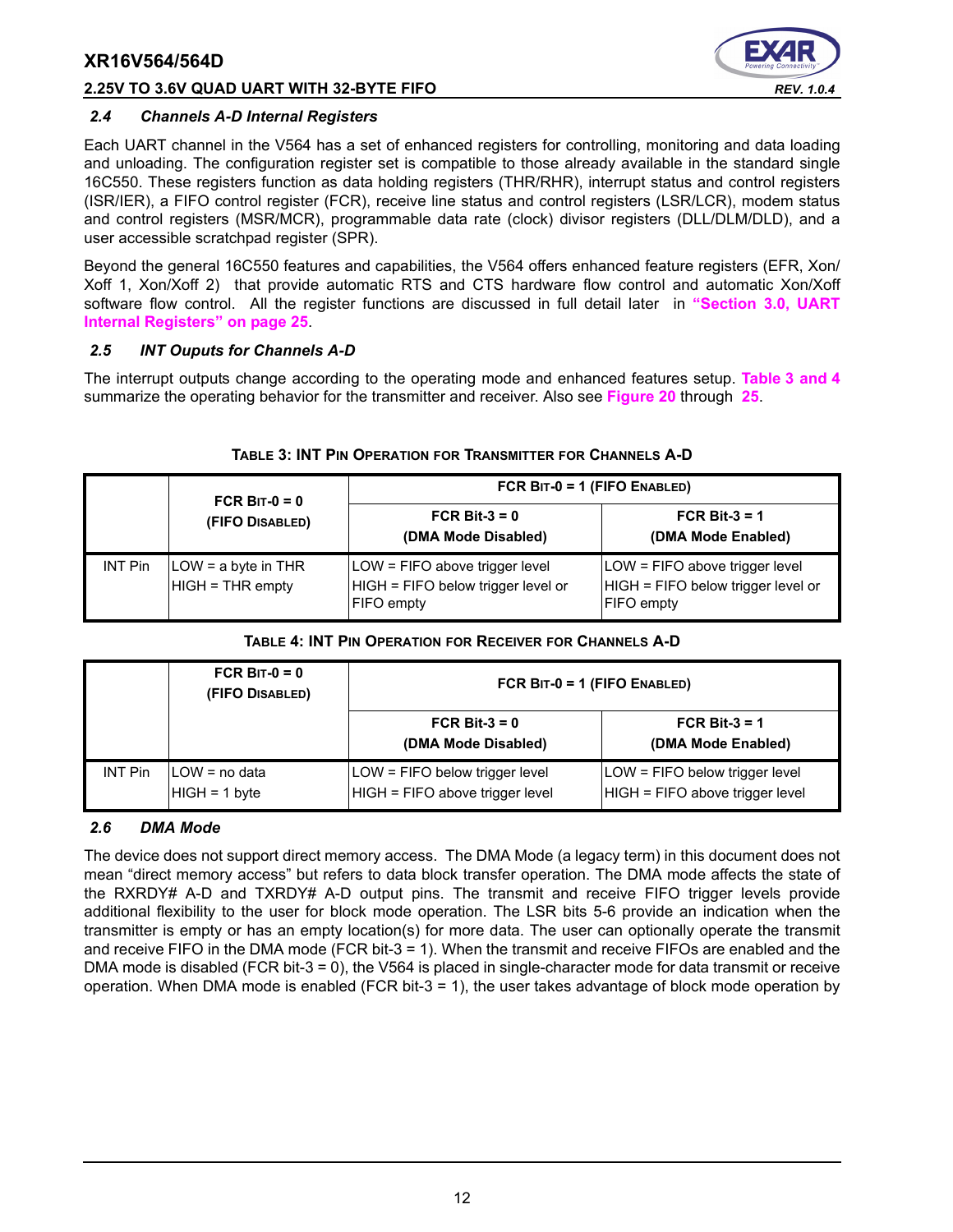

*REV. 1.0.4* **2.25V TO 3.6V QUAD UART WITH 32-BYTE FIFO**

loading or unloading the FIFO in a block sequence determined by the programmed trigger level. The following table show their behavior. Also see **[Figure](#page-44-0) 20** through **[25](#page-47-0)**.

<span id="page-12-0"></span>

| <b>PINS</b> | FCR $BIT-0=0$<br>(FIFO DISABLED)          | FCR BIT-0=1 (FIFO ENABLED)                             |                                                                                                                              |  |  |  |  |
|-------------|-------------------------------------------|--------------------------------------------------------|------------------------------------------------------------------------------------------------------------------------------|--|--|--|--|
|             |                                           | FCR BIT-3 = $0$<br>(DMA MODE DISABLED)                 | FCR BIT- $3 = 1$<br>(DMA MODE ENABLED)                                                                                       |  |  |  |  |
| RXRDY#      | $LOW = 1$ byte<br>HIGH = no data          | LOW = at least 1 byte in FIFO<br>$HIGH = FIFO$ empty   | HIGH to LOW transition when FIFO reaches the<br>trigger level, or timeout occurs<br>LOW to HIGH transition when FIFO empties |  |  |  |  |
| TXRDY#      | $LOW = THR$ empty<br>$HIGH = byte in THR$ | $LOW = FIFO$ empty<br>$HIGH = at least 1 byte in FIFO$ | $LOW = FIFO$ has at least 1 empty location<br>IHIGH = FIFO is full                                                           |  |  |  |  |

#### **TABLE 5: TXRDY# AND RXRDY# OUTPUTS IN FIFO AND DMA MODE FOR CHANNELS A-D**

#### *2.7 Crystal Oscillator or External Clock Input*

The V564 includes an on-chip oscillator (XTAL1 and XTAL2) to produce a clock for both UART sections in the device. The CPU data bus does not require this clock for bus operation. The crystal oscillator provides a system clock to the Baud Rate Generators (BRG) section found in each of the UART. XTAL1 is the input to the oscillator or external clock buffer input with XTAL2 pin being the output. Caution: the XTAL1 input is not 5V tolerant. For programming details, see **["Section 2.8, Programmable Baud Rate Generator with Fractional](#page-12-1) [Divisor" on page](#page-12-1) 13**.

#### <span id="page-12-2"></span>**FIGURE 5. TYPICAL CRYSTAL CONNECTIONS**



The on-chip oscillator is designed to use an industry standard microprocessor crystal (parallel resonant, fundamental frequency with 10-22 pF capacitance load, ESR of 20-120 ohms and 100ppm frequency tolerance) connected externally between the XTAL1 and XTAL2 pins. Typical oscillator connections are shown in **[Figure](#page-12-2) 5**. Alternatively, an external clock can be connected to the XTAL1 pin to clock the internal baud rate generator for standard or custom rates. For further reading on oscillator circuit please see application note DAN108 on EXAR's web site.

#### <span id="page-12-1"></span>*2.8 Programmable Baud Rate Generator with Fractional Divisor*

Each UART has its own Baud Rate Generator (BRG) with a prescaler for the transmitter and receiver. The prescaler is controlled by a software bit in the MCR register. The MCR register bit-7 sets the prescaler to divide the input crystal or external clock by 1 or 4. The output of the prescaler clocks to the BRG. The BRG further divides this clock by a programmable divisor between 1 and (216 - 0.0625) in increments of 0.0625 (1/16) to obtain a 16X or 8X or 4X sampling clock of the serial data rate. The sampling clock is used by the transmitter for data bit shifting and receiver for data sampling. The BRG divisor (DLL, DLM and DLD registers) defaults to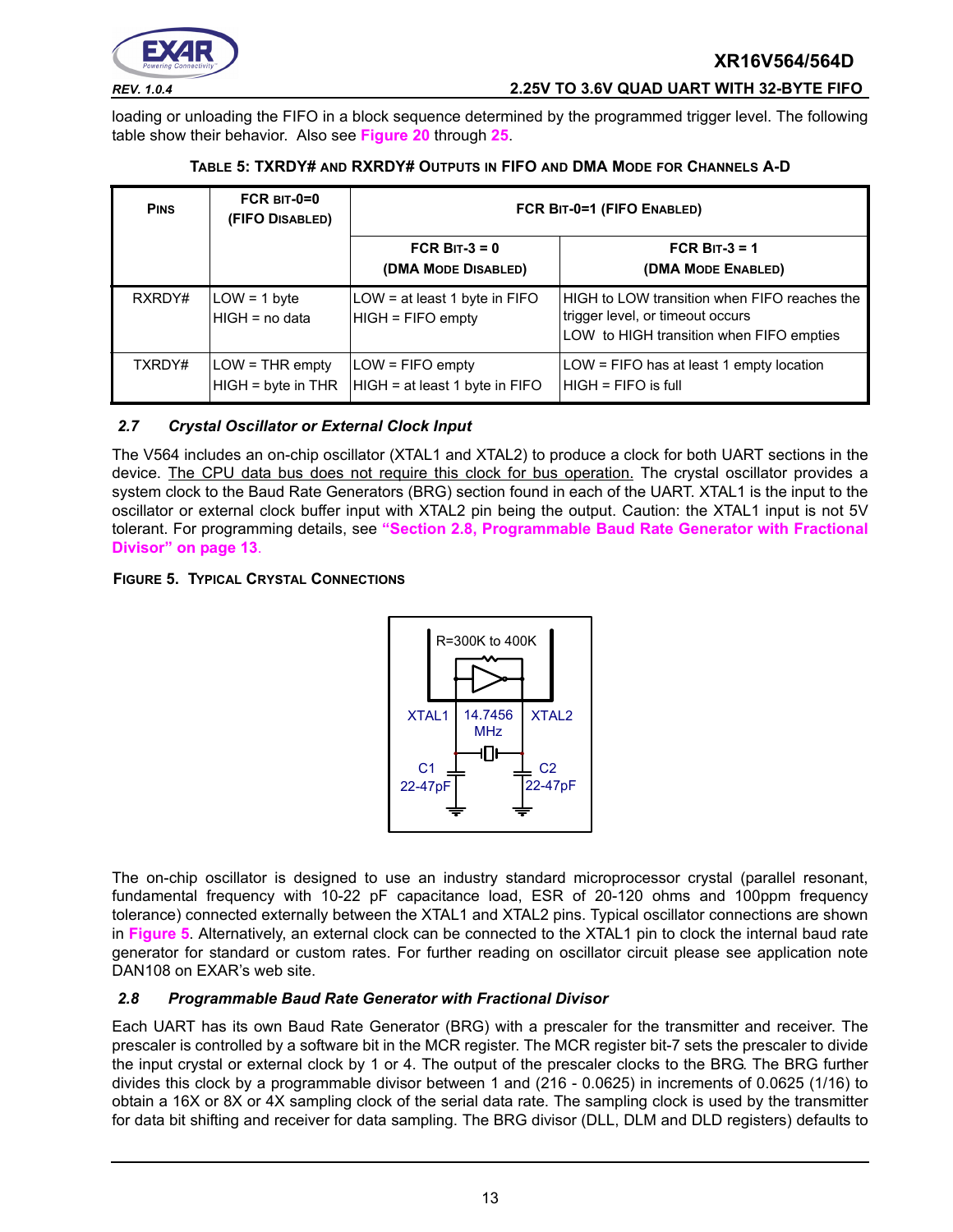

### **2.25V TO 3.6V QUAD UART WITH 32-BYTE FIFO** *REV. 1.0.4*

the value of '1' (DLL = 0x01, DLM = 0x00 and DLD = 0x00) upon reset. Therefore, the BRG must be programmed during initialization to the operating data rate. The DLL and DLM registers provide the integer part of the divisor and the DLD register provides the fractional part of the divisor. Only the four lower bits of the DLD are implemented and they are used to select a value from 0 (for setting 0000) to 0.9375 or 15/16 (for setting 1111). Programming the Baud Rate Generator Registers DLL, DLM and DLD provides the capability for selecting the operating data rate. **[Table](#page-14-0) 6** shows the standard data rates available with a 24MHz crystal or external clock at 16X clock rate. If the pre-scaler is used (MCR bit-7 = 1), the output data rate will be 4 times less than that shown in **[Table](#page-14-0) 6**. At 8X sampling rate, these data rates would double. And at 4X sampling rate, they would quadruple. Also, when using 8X sampling mode, please note that the bit-time will have a jitter (+/- 1/ 16) whenever the DLD is non-zero and is an odd number. When using a non-standard data rate crystal or external clock, the divisor value can be calculated with the following equation(s):

Required Divisor (decimal)=(XTAL1 clock frequency / prescaler) /(serial data rate x 16), with 16X mode, **DLD[5:4]='00'**

Required Divisor (decimal)= (XTAL1 clock frequency / prescaler / (serial data rate x 8), with 8X mode, **DLD[5:4] = '01'**

Required Divisor (decimal)= (XTAL1 clock frequency / prescaler / (serial data rate x 4), with 4X mode, **DLD[5:4] = '10'**

The closest divisor that is obtainable in the V564 can be calculated using the following formula:

ROUND( (Required Divisor - TRUNC(Required Divisor) )\*16)/16 + TRUNC(Required Divisor), where DLM = TRUNC(Required Divisor) >> 8 DLL = TRUNC(Required Divisor) & 0xFF DLD = ROUND( (Required Divisor-TRUNC(Required Divisor) )\*16)

In the formulas above, please note that:

TRUNC (N) = Integer Part of N. For example, TRUNC  $(5.6) = 5$ .

ROUND (N) = N rounded towards the closest integer. For example, ROUND (7.3) = 7 and ROUND (9.9) = 10.

A  $\geq$  B indicates right shifting the value 'A' by 'B' number of bits. For example, 0x78A3  $\geq$  8 = 0x0078.



#### <span id="page-13-0"></span>**FIGURE 6. BAUD RATE GENERATOR**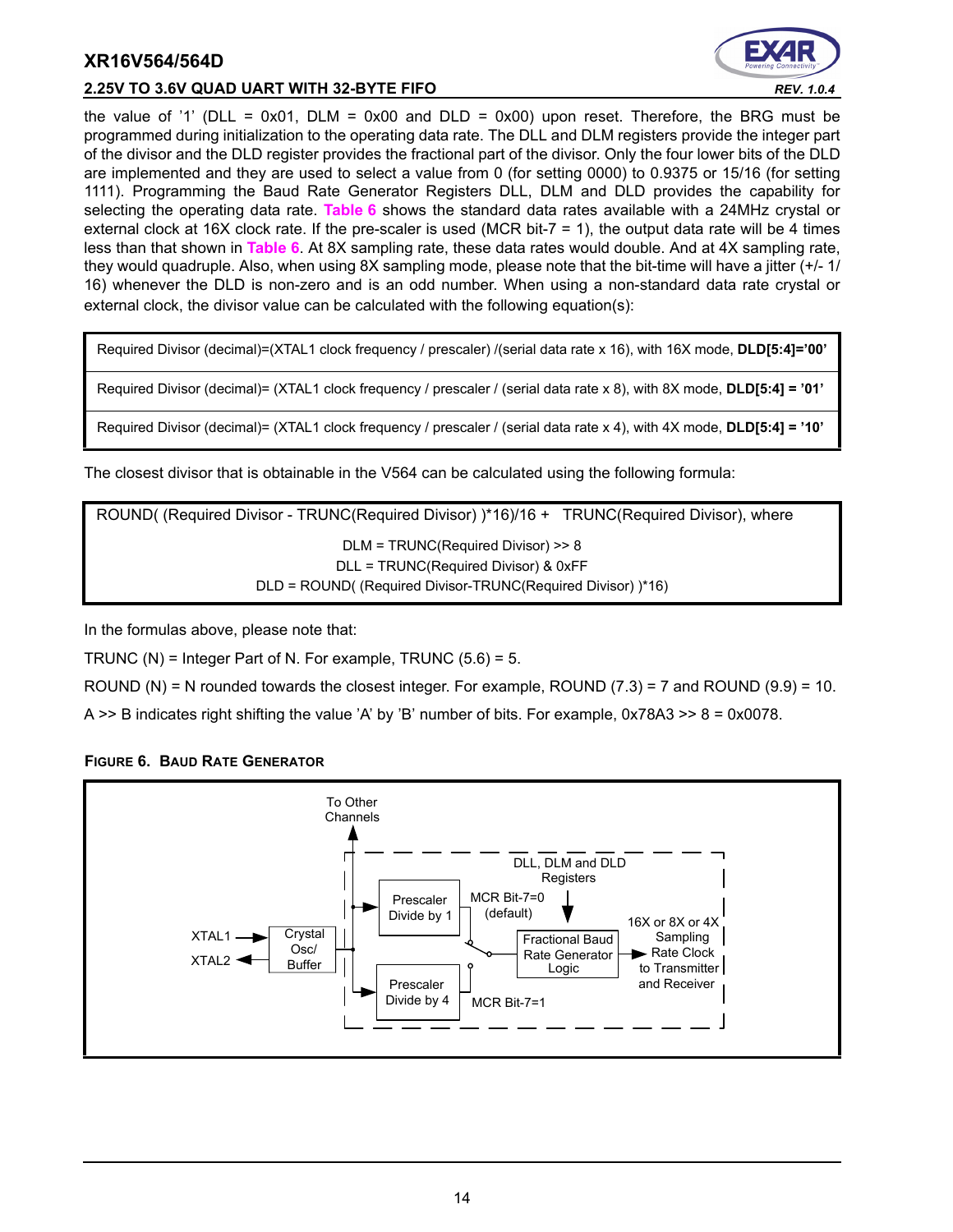



#### *REV. 1.0.4* **2.25V TO 3.6V QUAD UART WITH 32-BYTE FIFO**

#### **TABLE 6: TYPICAL DATA RATES WITH A 24 MHZ CRYSTAL OR EXTERNAL CLOCK AT 16X SAMPLING**

<span id="page-14-0"></span>

| <b>Required</b><br><b>Output Data</b><br>Rate | <b>DIVISOR FOR</b><br>16x Clock<br>(Decimal) | <b>DIVISOR</b><br><b>OBTAINABLE IN</b><br>V2550 | <b>DLM PROGRAM</b><br>VALUE (HEX) | <b>DLL PROGRAM</b><br>VALUE (HEX) | <b>DLD PROGRAM</b><br>VALUE (HEX) | <b>DATA ERROR</b><br><b>RATE (%)</b> |
|-----------------------------------------------|----------------------------------------------|-------------------------------------------------|-----------------------------------|-----------------------------------|-----------------------------------|--------------------------------------|
| 400                                           | 3750                                         | 3750                                            | Ē                                 | A <sub>6</sub>                    | $\overline{0}$                    | $\overline{0}$                       |
| 2400                                          | 625                                          | 625                                             | $\overline{2}$                    | $\overline{71}$                   | $\Omega$                          | $\Omega$                             |
| 4800                                          | 312.5                                        | 312 8/16                                        | $\mathbf{1}$                      | 38                                | 8                                 | 0                                    |
| 9600                                          | 156.25                                       | 156 4/16                                        | $\mathbf 0$                       | 9C                                | $\overline{4}$                    | 0                                    |
| 10000                                         | 150                                          | 150                                             | $\mathbf 0$                       | 96                                | $\mathbf 0$                       | 0                                    |
| 19200                                         | 78.125                                       | 78 2/16                                         | $\mathbf 0$                       | 4E                                | $\overline{2}$                    | 0                                    |
| 25000                                         | 60                                           | 60                                              | $\overline{0}$                    | 3C                                | $\overline{0}$                    | $\Omega$                             |
| 28800                                         | 52.0833                                      | 52 1/16                                         | $\mathsf 0$                       | 34                                | $\mathbf{1}$                      | 0.04                                 |
| 38400                                         | 39.0625                                      | 39 1/16                                         | $\mathbf 0$                       | 27                                | 1                                 | 0                                    |
| 50000                                         | 30                                           | 30                                              | $\mathbf 0$                       | 1E                                | $\mathbf 0$                       | $\Omega$                             |
| 57600                                         | 26.0417                                      | 26 1/16                                         | $\overline{0}$                    | $\overline{1A}$                   | 1                                 | 0.08                                 |
| 75000                                         | 20                                           | 20                                              | $\mathbf 0$                       | $\overline{14}$                   | $\mathbf 0$                       | 0                                    |
| 100000                                        | 15                                           | 15                                              | $\mathsf 0$                       | $\overline{F}$                    | $\mathsf 0$                       | $\mathbf 0$                          |
| 115200                                        | 13.0208                                      | 13                                              | $\mathbf 0$                       | D                                 | $\pmb{0}$                         | 0.16                                 |
| 153600                                        | 9.7656                                       | 9 12/16                                         | $\mathbf 0$                       | $\overline{9}$                    | $\overline{C}$                    | 0.16                                 |
| 200000                                        | 7.5                                          | 78/16                                           | $\overline{0}$                    | $\overline{7}$                    | $\overline{8}$                    | $\mathbf{0}$                         |
| 225000                                        | 6.6667                                       | 6 11/16                                         | $\mathbf 0$                       | $\overline{6}$                    | B                                 | 0.31                                 |
| 230400                                        | 6.5104                                       | 6 8/16                                          | $\mathsf 0$                       | $6\phantom{1}$                    | 8                                 | 0.16                                 |
| 250000                                        | 6                                            | 6                                               | $\mathbf 0$                       | $\overline{6}$                    | $\mathbf 0$                       | $\mathbf{0}$                         |
| 300000                                        | 5                                            | 5                                               | $\mathbf 0$                       | $\overline{5}$                    | $\pmb{0}$                         | 0                                    |
| 400000                                        | 3.75                                         | 3 12/16                                         | $\mathbf 0$                       | 3                                 | $\mathsf{C}$                      | $\mathbf 0$                          |
| 460800                                        | 3.2552                                       | $3 \frac{4}{16}$                                | $\overline{0}$                    | $\overline{3}$                    | $\overline{4}$                    | 0.16                                 |
| 500000                                        | 3                                            | 3                                               | $\mathsf 0$                       | $\overline{3}$                    | $\pmb{0}$                         | $\mathbf 0$                          |
| 750000                                        | $\overline{2}$                               | $\overline{2}$                                  | $\mathbf 0$                       | $\overline{2}$                    | $\pmb{0}$                         | 0                                    |
| 921600                                        | 1.6276                                       | 1 10/16                                         | $\mathsf 0$                       | 1                                 | A                                 | 0.16                                 |
| 1000000                                       | 1.5                                          | 1 8/16                                          | $\overline{0}$                    | 1                                 | $\overline{8}$                    | $\mathbf 0$                          |

#### <span id="page-14-1"></span>*2.9 Transmitter*

The transmitter section comprises of an 8-bit Transmit Shift Register (TSR) and 32 bytes of FIFO which includes a byte-wide Transmit Holding Register (THR). TSR shifts out every data bit with the 16X/8X/4X internal clock. A bit time is 16/8/4 clock periods. The transmitter sends the start-bit followed by the number of data bits, inserts the proper parity-bit if enabled, and adds the stop-bit(s). The status of the FIFO and TSR are reported in the Line Status Register (LSR bit-5 and bit-6).

#### **2.9.1 Transmit Holding Register (THR) - Write Only**

The transmit holding register is an 8-bit register providing a data interface to the host processor. The host writes transmit data byte to the THR to be converted into a serial data stream including start-bit, data bits, parity-bit and stop-bit(s). The least-significant-bit (Bit-0) becomes first data bit to go out. The THR is the input register to the transmit FIFO of 32 bytes when FIFO operation is enabled by FCR bit-0. Every time a write operation is made to the THR, the FIFO data pointer is automatically bumped to the next sequential data location.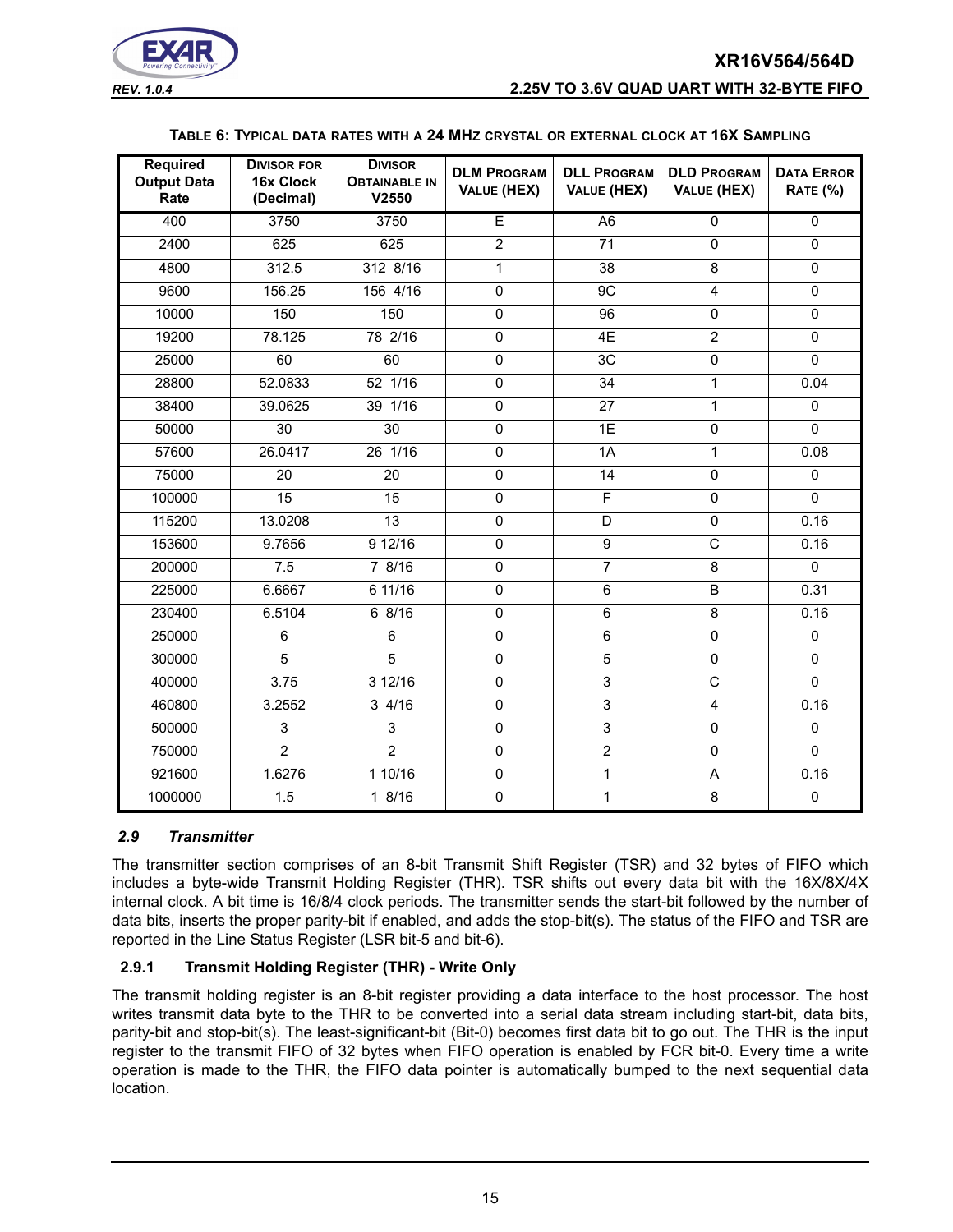

### **2.25V TO 3.6V QUAD UART WITH 32-BYTE FIFO** *REV. 1.0.4*

#### **2.9.2 Transmitter Operation in non-FIFO Mode**

The host loads transmit data to THR one character at a time. The THR empty flag (LSR bit-5) is set when the data byte is transferred to TSR. THR flag can generate a transmit empty interrupt (ISR bit-1) when it is enabled by IER bit-1. The TSR flag (LSR bit-6) is set when TSR becomes completely empty.





### **2.9.3 Transmitter Operation in FIFO Mode**

The host may fill the transmit FIFO with up to 32 bytes of transmit data. The THR empty flag (LSR bit-5) is set whenever the FIFO is empty. The THR empty flag can generate a transmit empty interrupt (ISR bit-1) when the FIFO becomes empty. The transmit empty interrupt is enabled by IER bit-1. The TSR flag (LSR bit-6) is set when TSR/FIFO becomes empty.



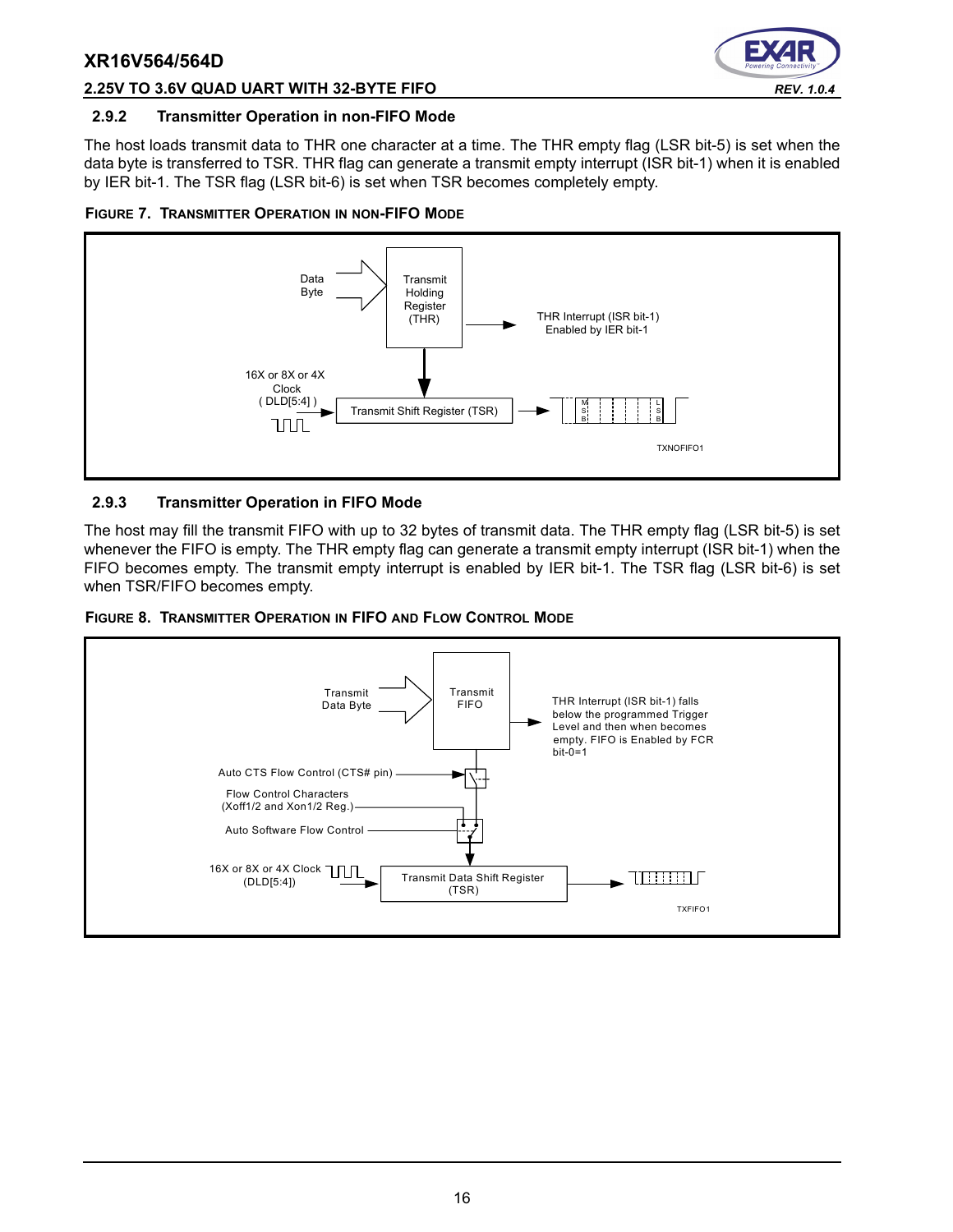

# **XR16V564/564D** *REV. 1.0.4* **2.25V TO 3.6V QUAD UART WITH 32-BYTE FIFO**

#### <span id="page-16-1"></span>*2.10 Receiver*

The receiver section contains an 8-bit Receive Shift Register (RSR) and 32 bytes of FIFO which includes a byte-wide Receive Holding Register (RHR). The RSR uses the 16X/8X/4X clock (DLD[5:4]) for timing. It verifies and validates every bit on the incoming character in the middle of each data bit. On the falling edge of a start or false start bit, an internal receiver counter starts counting at the 16X/8X/4X clock rate. After 8 clocks (or 4 if 8X or 2 if 4X) the start bit period should be at the center of the start bit. At this time the start bit is sampled and if it is still LOW it is validated. Evaluating the start bit in this manner prevents the receiver from assembling a false character. The rest of the data bits and stop bits are sampled and validated in this same manner to prevent false framing. If there were any error(s), they are reported in the LSR register bits 2-4. Upon unloading the receive data byte from RHR, the receive FIFO pointer is bumped and the error tags are immediately updated to reflect the status of the data byte in RHR register. RHR can generate a receive data ready interrupt upon receiving a character or delay until it reaches the FIFO trigger level. Furthermore, data delivery to the host is guaranteed by a receive data ready time-out interrupt when data is not received for 4 word lengths as defined by LCR[1:0] plus 12 bits time. This is equivalent to 3.7-4.6 character times. The RHR interrupt is enabled by IER bit-0. See **[Figure](#page-16-0) 9** and **[Figure](#page-17-0) 10** below.

### **2.10.1 Receive Holding Register (RHR) - Read-Only**

The Receive Holding Register is an 8-bit register that holds a receive data byte from the Receive Shift Register. It provides the receive data interface to the host processor. The RHR register is part of the receive FIFO of 32 bytes by 11-bits wide, the 3 extra bits are for the 3 error tags to be reported in LSR register. When the FIFO is enabled by FCR bit-0, the RHR contains the first data character received by the FIFO. After the RHR is read, the next character byte is loaded into the RHR and the errors associated with the current data byte are immediately updated in the LSR bits 2-4.

<span id="page-16-0"></span>

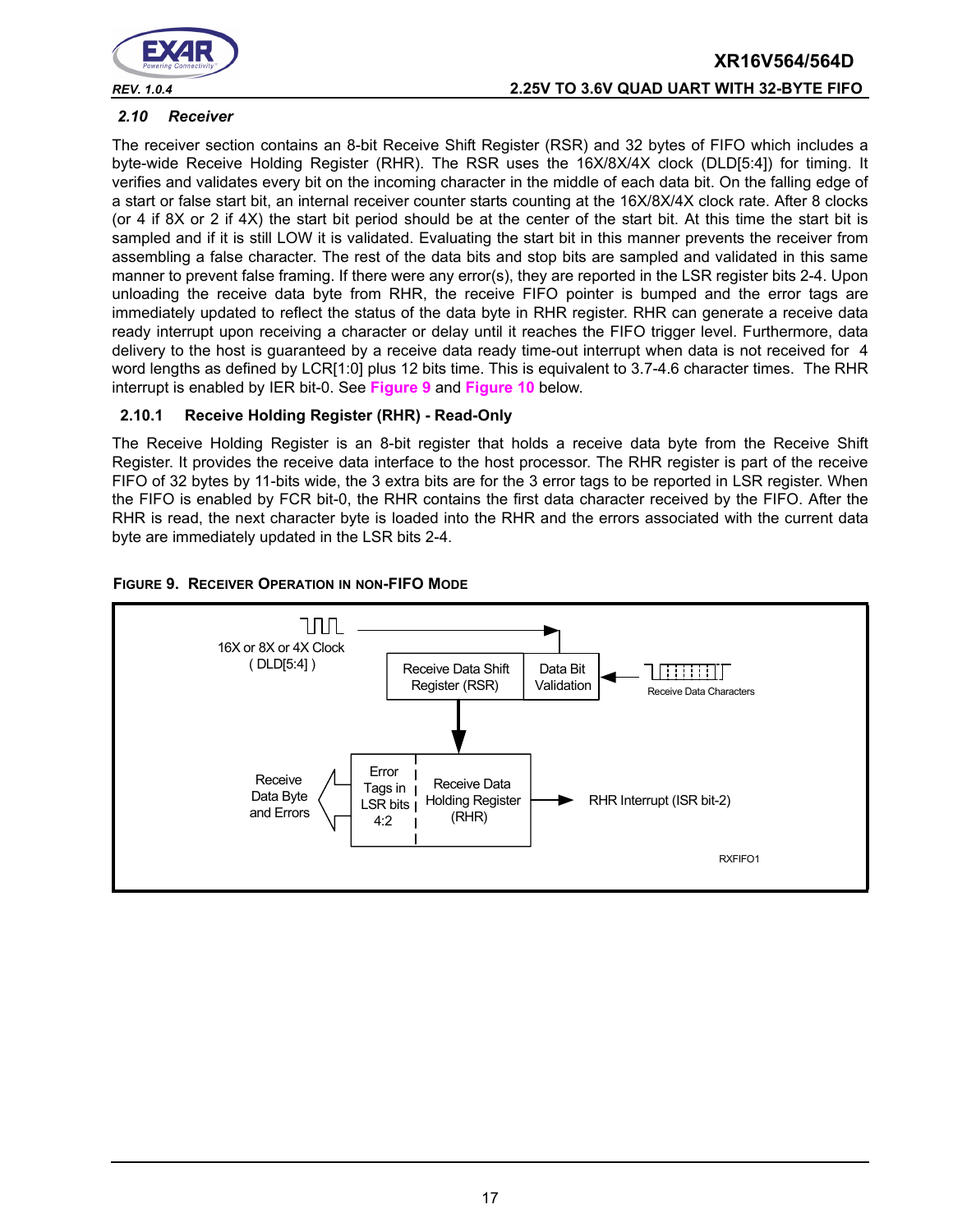



#### <span id="page-17-0"></span>**FIGURE 10. RECEIVER OPERATION IN FIFO AND AUTO RTS FLOW CONTROL MODE**

### *2.11 Auto RTS (Hardware) Flow Control*

Automatic RTS hardware flow control is used to prevent data overrun to the local receiver FIFO. The RTS# output is used to request remote unit to suspend/resume data transmission. The auto RTS flow control features is enabled to fit specific application requirement (see **[Figure](#page-18-0) 11**):

- Enable auto RTS flow control using EFR bit-6.
- The auto RTS function must be started by asserting RTS# output pin (MCR bit-1 to logic 1 after it is enabled).

If using the Auto RTS interrupt:

Enable RTS interrupt through IER bit-6 (after setting EFR bit-4). The UART issues an interrupt when the RTS# pin makes a transition from low to high: ISR bit-5 will be set to logic 1.

#### *2.12 Auto RTS Hysteresis*

The V564 has a new feature that provides flow control trigger hysteresis while maintaining compatibility with the XR16C850, ST16C650A and ST16C550 family of UARTs. With the Auto RTS function enabled, an interrupt is generated when the receive FIFO reaches the selected RX trigger level. The RTS# pin will not be forced HIGH (RTS off) until the receive FIFO reaches one trigger level above the selected trigger level in the trigger table (**[Table](#page-29-0) 12**). The RTS# pin will return LOW after the RX FIFO is unloaded to one level below the selected trigger level. Under the above described conditions, the V564 will continue to accept data until the receive FIFO gets full. The Auto RTS function is initiated when the RTS# output pin is asserted LOW (RTS On).

| <b>RX TRIGGER LEVEL</b> | <b>INT PIN ACTIVATION</b> | <b>RTS# DE-ASSERTED (HIGH)</b><br>(CHARACTERS IN RX FIFO) | <b>RTS# ASSERTED (LOW)</b><br>(CHARACTERS IN RX FIFO) |  |
|-------------------------|---------------------------|-----------------------------------------------------------|-------------------------------------------------------|--|
|                         |                           | 16                                                        |                                                       |  |
| 16                      | 16                        | 24                                                        |                                                       |  |
| 24                      | 24                        | 30                                                        |                                                       |  |
| 30                      | 30                        | 30                                                        |                                                       |  |

|  |  | TABLE 7: AUTO RTS (HARDWARE) FLOW CONTROL |  |
|--|--|-------------------------------------------|--|
|--|--|-------------------------------------------|--|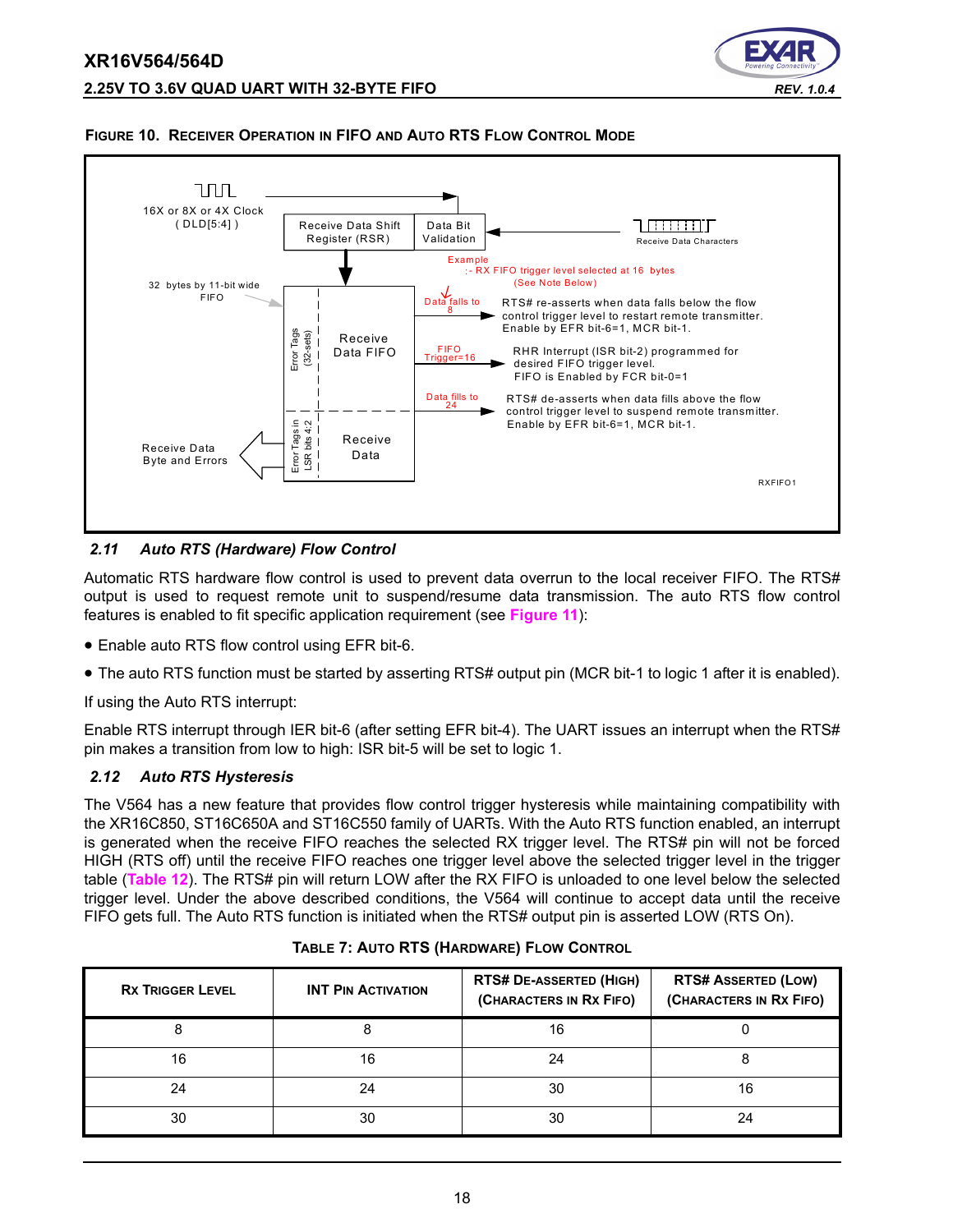

#### *2.13 Auto CTS Flow Control*

Automatic CTS flow control is used to prevent data overrun to the remote receiver FIFO. The CTS# input is monitored to suspend/restart the local transmitter. The auto CTS flow control feature is selected to fit specific application requirement (see **[Figure](#page-18-0) 11**):

• Enable auto CTS flow control using EFR bit-7.

If needed, the CTS interrupt can be enabled through IER bit-7 (after setting EFR bit-4). The UART issues an interrupt when the CTS# pin is de-asserted (HIGH): ISR bit-5 will be set to 1, and UART will suspend transmission as soon as the stop bit of the character in process is shifted out. Transmission is resumed after the CTS# input is re-asserted (LOW), indicating more data may be sent.



<span id="page-18-0"></span>**FIGURE 11. AUTO RTS AND CTS FLOW CONTROL OPERATION**

*The local UART (UARTA) starts data transfer by asserting RTSA# (1). RTSA# is normally connected to CTSB# (2) of remote UART (UARTB). CTSB# allows its transmitter to send data (3). TXB data arrives and fills UARTA receive FIFO (4). When RXA data fills up to its receive FIFO trigger level, UARTA activates its RXA data ready interrupt (5) and continues to receive and put data into its FIFO. If interrupt service latency is long and data is not being unloaded, UARTA monitors its receive data fill level to match the upper threshold of RTS delay and de-assert RTSA# (6). CTSB# follows (7) and request UARTB transmitter to suspend data transfer. UARTB stops or finishes sending the data bits in its transmit shift register (8). When receive FIFO data in UARTA is unloaded to match the lower threshold of RTS delay (9), UARTA re-asserts RTSA# (10), CTSB# recognizes the change (11) and restarts its transmitter and data flow again until next receive FIFO trigger (12). This same event applies to the reverse direction when UARTA sends data to UARTB with RTSB# and CTSA# controlling the data flow.*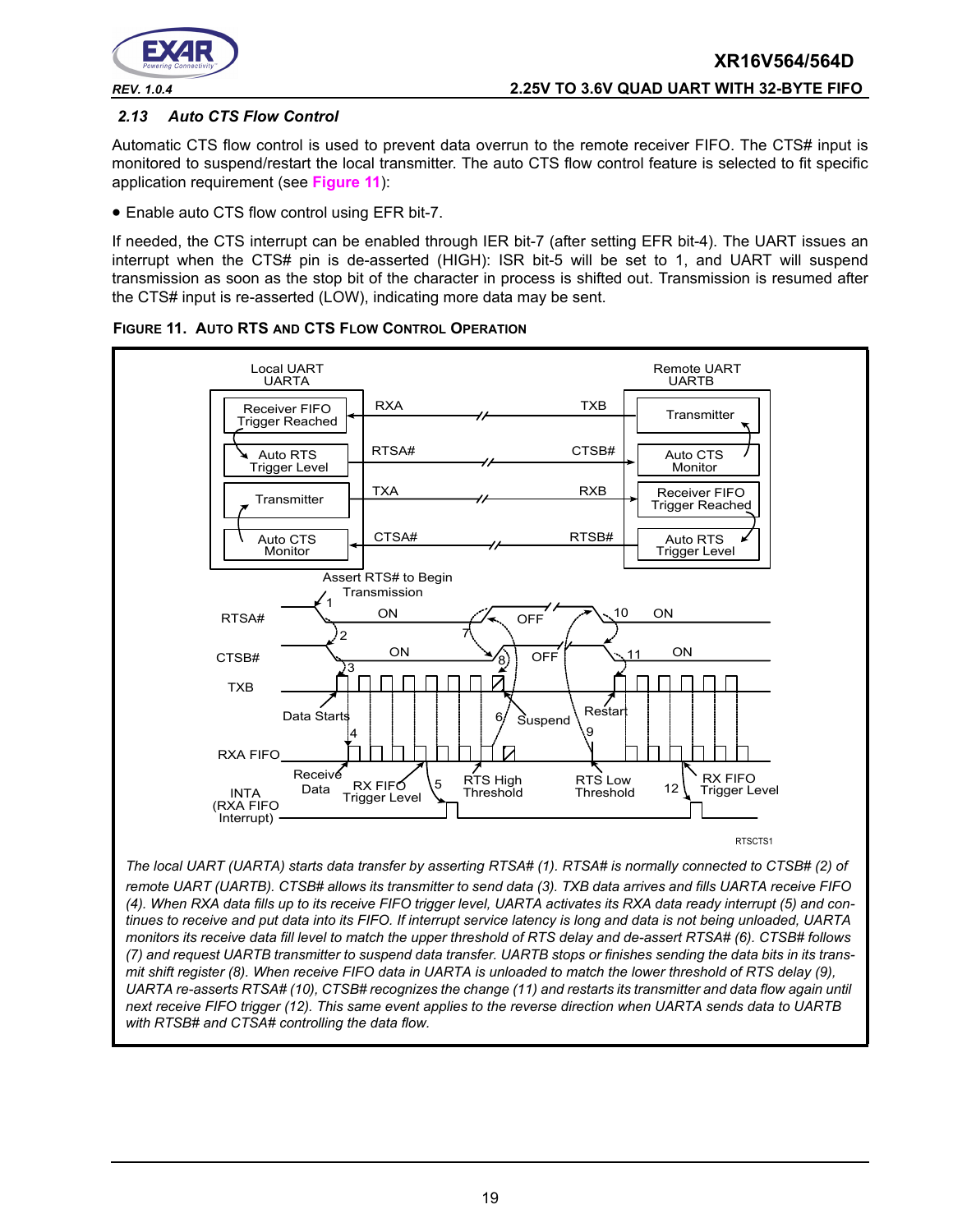#### **2.25V TO 3.6V QUAD UART WITH 32-BYTE FIFO** *REV. 1.0.4*



#### *2.14 Auto Xon/Xoff (Software) Flow Control*

When software flow control is enabled (**[See Table](#page-36-0) 16**), the V564 compares one or two sequential receive data characters with the programmed Xon or Xoff-1,2 character value(s). If receive character(s) (RX) match the programmed values, the V564 will halt transmission (TX) as soon as the current character has completed transmission. When a match occurs, the Xoff (if enabled via IER bit-5) flag will be set and the interrupt output pin will be activated. Following a suspension due to a match of the Xoff character, the V564 will monitor the receive data stream for a match to the Xon-1,2 character. If a match is found, the V564 will resume operation and clear the flags (ISR bit-4).

Reset initially sets the contents of the Xon/Xoff 8-bit flow control registers to LOW. Following reset the user can write any Xon/Xoff value desired for software flow control. Different conditions can be set to detect Xon/Xoff characters (**[See Table](#page-36-0) 16**) and suspend/resume transmissions. When double 8-bit Xon/Xoff characters are selected, the V564 compares two consecutive receive characters with two software flow control 8-bit values (Xon1, Xon2, Xoff1, Xoff2) and controls TX transmissions accordingly. Under the above described flow control mechanisms, flow control characters are not placed (stacked) in the user accessible RX data buffer or FIFO.

In the event that the receive buffer is overfilling and flow control needs to be executed, the V564 automatically sends an Xoff message (when enabled) via the serial TX output to the remote modem. The V564 sends the Xoff-1,2 characters two-character-times (= time taken to send two characters at the programmed baud rate) after the receive FIFO crosses the programmed trigger level. To clear this condition, the V564 will transmit the programmed Xon-1,2 characters as soon as receive FIFO is less than one trigger level below the programmed trigger level. **[Table](#page-19-0) 8** below explains this.

<span id="page-19-0"></span>

| <b>RX TRIGGER LEVEL</b> | <b>INT PIN ACTIVATION</b> | <b>XOFF CHARACTER(S) SENT</b><br>(CHARACTERS IN RX FIFO) | <b>XON CHARACTER(S) SENT</b><br>(CHARACTERS IN RX FIFO) |
|-------------------------|---------------------------|----------------------------------------------------------|---------------------------------------------------------|
|                         |                           | 8*                                                       |                                                         |
| 16                      | 16                        | $16*$                                                    |                                                         |
| 24                      | 24                        | $24*$                                                    |                                                         |
| 30                      | 30                        | $30*$                                                    | 24                                                      |

#### **TABLE 8: AUTO XON/XOFF (SOFTWARE) FLOW CONTROL**

\* *After the trigger level is reached, an xoff character is sent after a short span of time (= time required to send 2* characters); for example, after 2.083ms has elapsed for 9600 baud and 10-bit word length setting.

#### *2.15 Special Character Detect*

A special character detect feature is provided to detect an 8-bit character when bit-5 is set in the Enhanced Feature Register (EFR). When this character (Xoff2) is detected, it will be placed in the FIFO along with normal incoming RX data.

The V564 compares each incoming receive character with Xoff-2 data. If a match exists, the received data will be transferred to the RX FIFO and ISR bit-4 will be set to indicate detection of special character. Although the Internal Register Table shows Xon, Xoff Registers with eight bits of character information, the actual number of bits is dependent on the programmed word length. Line Control Register (LCR) bits 0-1 defines the number of character bits, i.e., either 5 bits, 6 bits, 7 bits, or 8 bits. The word length selected by LCR bits 0-1 also determines the number of bits that will be used for the special character comparison. Bit-0 in the Xon, Xoff Registers corresponds with the LSB bit for the receive character.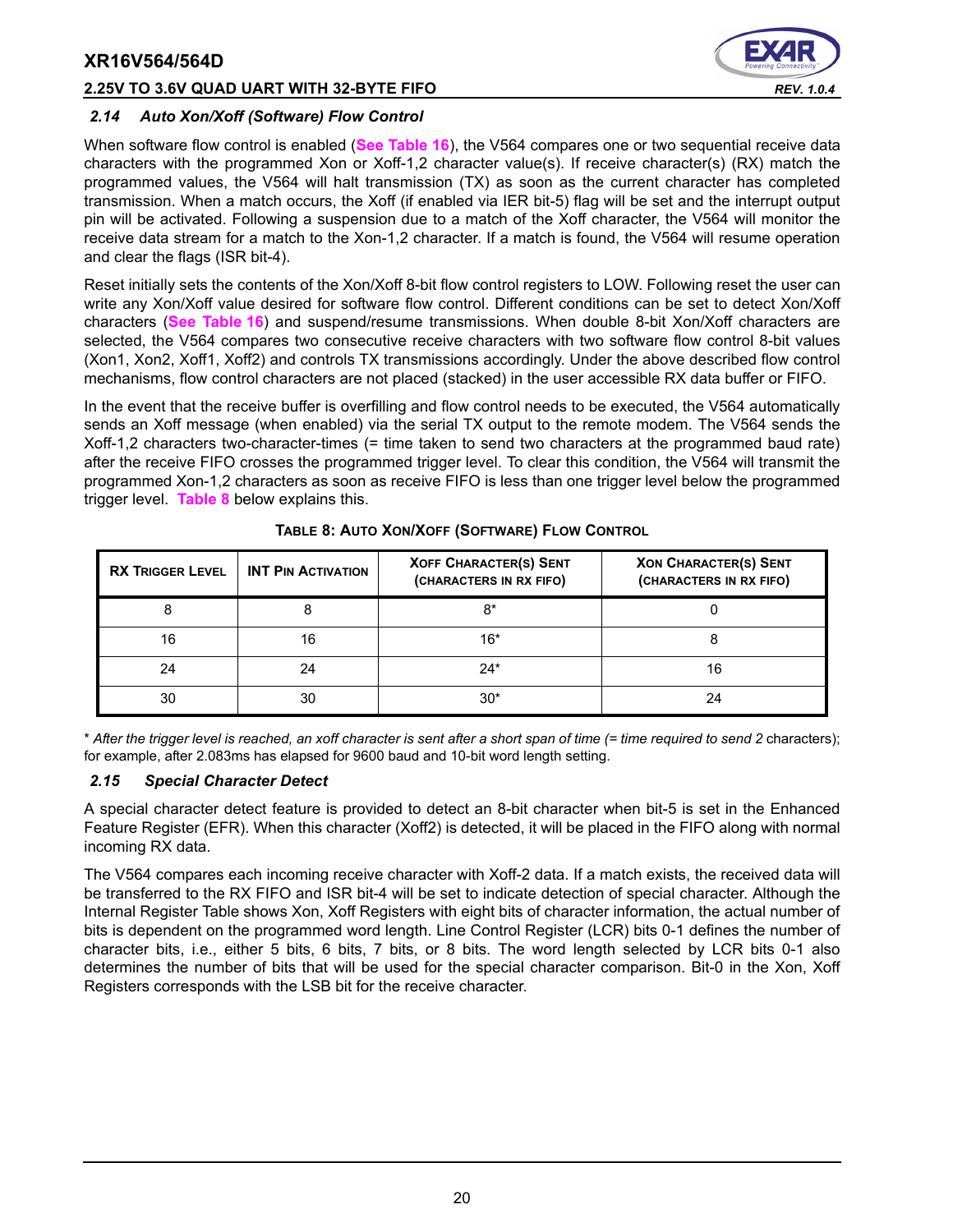

#### *2.16 Infrared Mode*

The V564 UART includes the infrared encoder and decoder compatible to the IrDA (Infrared Data Association) version 1.0. The IrDA 1.0 standard that stipulates the infrared encoder sends out a 3/16 of a bit wide HIGHpulse for each "0" bit in the transmit data stream. This signal encoding reduces the on-time of the infrared LED, hence reduces the power consumption. See **[Figure](#page-20-0) 12** below.

The infrared encoder and decoder are enabled by setting MCR register bit-6 to a '1'. When the infrared feature is enabled, the transmit data output, TX, idles at logic zero level. Likewise, the RX input assumes an idle level of logic zero from a reset and power up, see **[Figure](#page-20-0) 12**.

Typically, the wireless infrared decoder receives the input pulse from the infrared sensing diode on the RX pin. Each time it senses a light pulse, it returns HIGH to the data bit stream.



<span id="page-20-0"></span>**FIGURE 12. INFRARED TRANSMIT DATA ENCODING AND RECEIVE DATA DECODING**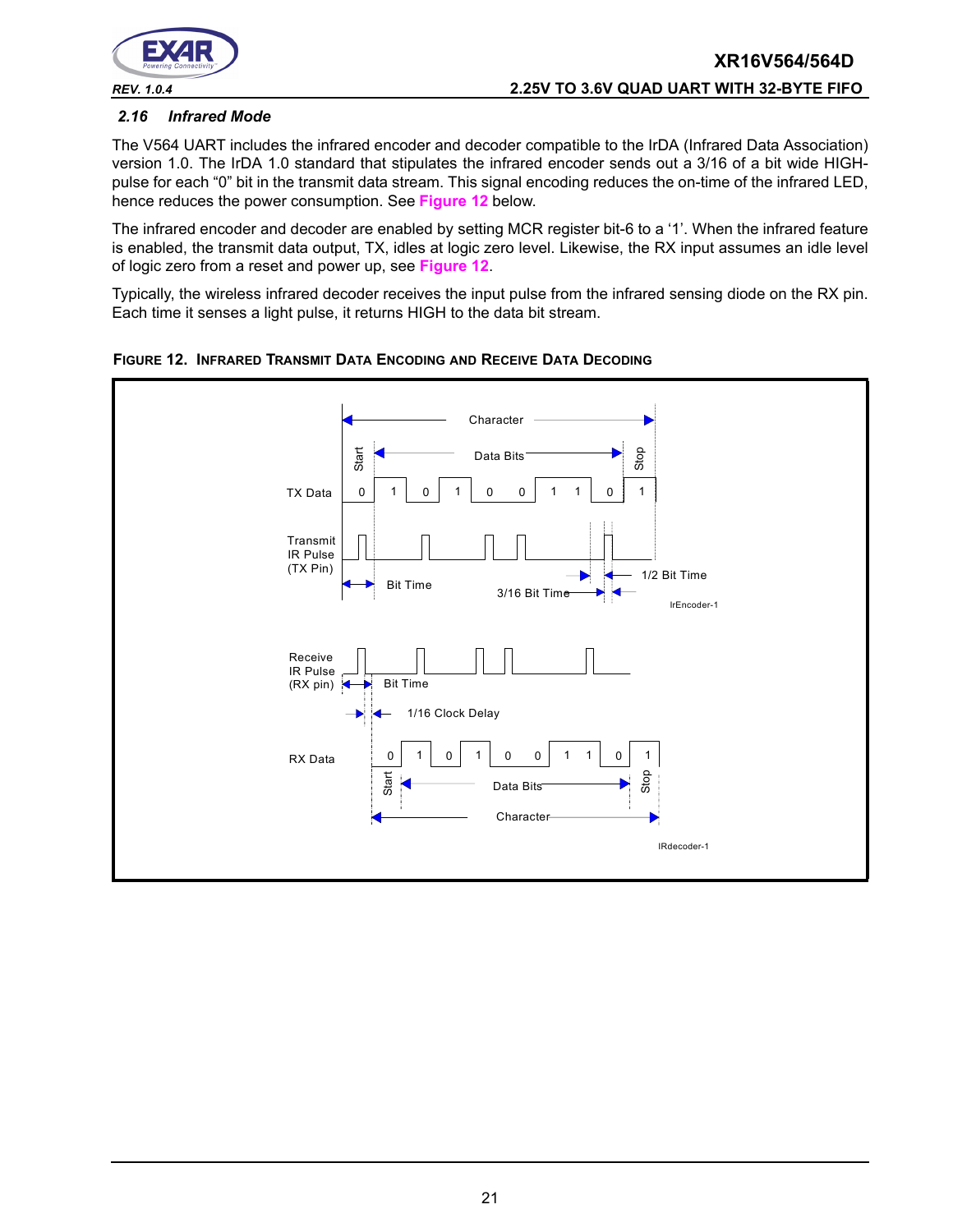#### **2.25V TO 3.6V QUAD UART WITH 32-BYTE FIFO** *REV. 1.0.4*



#### *2.17 Sleep Mode with Auto Wake-Up*

The V564 supports low voltage system designs, hence, a sleep mode is included to reduce its power consumption when the chip is not actively used.

All of these conditions must be satisfied for the V564 to enter sleep mode:

- $\blacksquare$  no interrupts pending for all four channels of the V564 (ISR bit-0 = 1)
- sleep mode of all channels are enabled (IER bit-4 = 1)
- $\blacksquare$  modem inputs are not toggling (MSR bits 0-3 = 0)
- RX input pins are idling HIGH

The V564 stops its crystal oscillator to conserve power in the sleep mode. User can check the XTAL2 pin for no clock output as an indication that the device has entered the sleep mode.

The V564 resumes normal operation by any of the following:

- a receive data start bit transition (HIGH to LOW)
- a data byte is loaded to the transmitter, THR or FIFO
- a change of logic state on any of the modem or general purpose serial inputs: CTS#, DSR#, CD#, RI#

If the V564 is awakened by any one of the above conditions, it will return to the sleep mode automatically after all interrupting conditions have been serviced and cleared. If the V564 is awakened by the modem inputs, a read to the MSR is required to reset the modem inputs. In any case, the sleep mode will not be entered while an interrupt is pending from any channel. The V564 will stay in the sleep mode of operation until it is disabled by setting IER bit-4 to a logic 0.

If the address lines, data bus lines, IOW#, IOR#, CSA#, CSB#, CSC#, CSD# and modem input lines remain steady when the V564 is in sleep mode, the maximum current will be in the microamp range as specified in the DC Electrical Characteristics on [page](#page-39-0) 41. If the input lines are floating or are toggling while the V564 is in sleep mode, the current can be up to 100 times more. If any of those signals are toggling or floating, then an external buffer would be required to keep the address, data and control lines steady to achieve the low current.

A word of caution: owing to the starting up delay of the crystal oscillator after waking up from sleep mode, the first few receive characters may be lost. Also, make sure the RX A-D pins are idling HIGH or "marking" condition during sleep mode. This may not occur when the external interface transceivers (RS-232, RS-485 or another type) are also put to sleep mode and cannot maintain the "marking" condition. To avoid this, the system design engineer can use a 47k ohm pull-up resistor on each of the RX A-D inputs.

#### *2.18 Internal Loopback*

The V564 UART provides an internal loopback capability for system diagnostic purposes. The internal loopback mode is enabled by setting MCR register bit-4 to logic 1. All regular UART functions operate normally. **[Figure](#page-22-0) 13** shows how the modem port signals are re-configured. Transmit data from the transmit shift register output is internally routed to the receive shift register input allowing the system to receive the same data that it was sending. The TX pin is held HIGH or mark condition while RTS# and DTR# are de-asserted, and CTS#, DSR# CD# and RI# inputs are ignored. Caution: the RX input must be held HIGH during loopback test else upon exiting the loopback test the UART may detect and report a false "break" signal.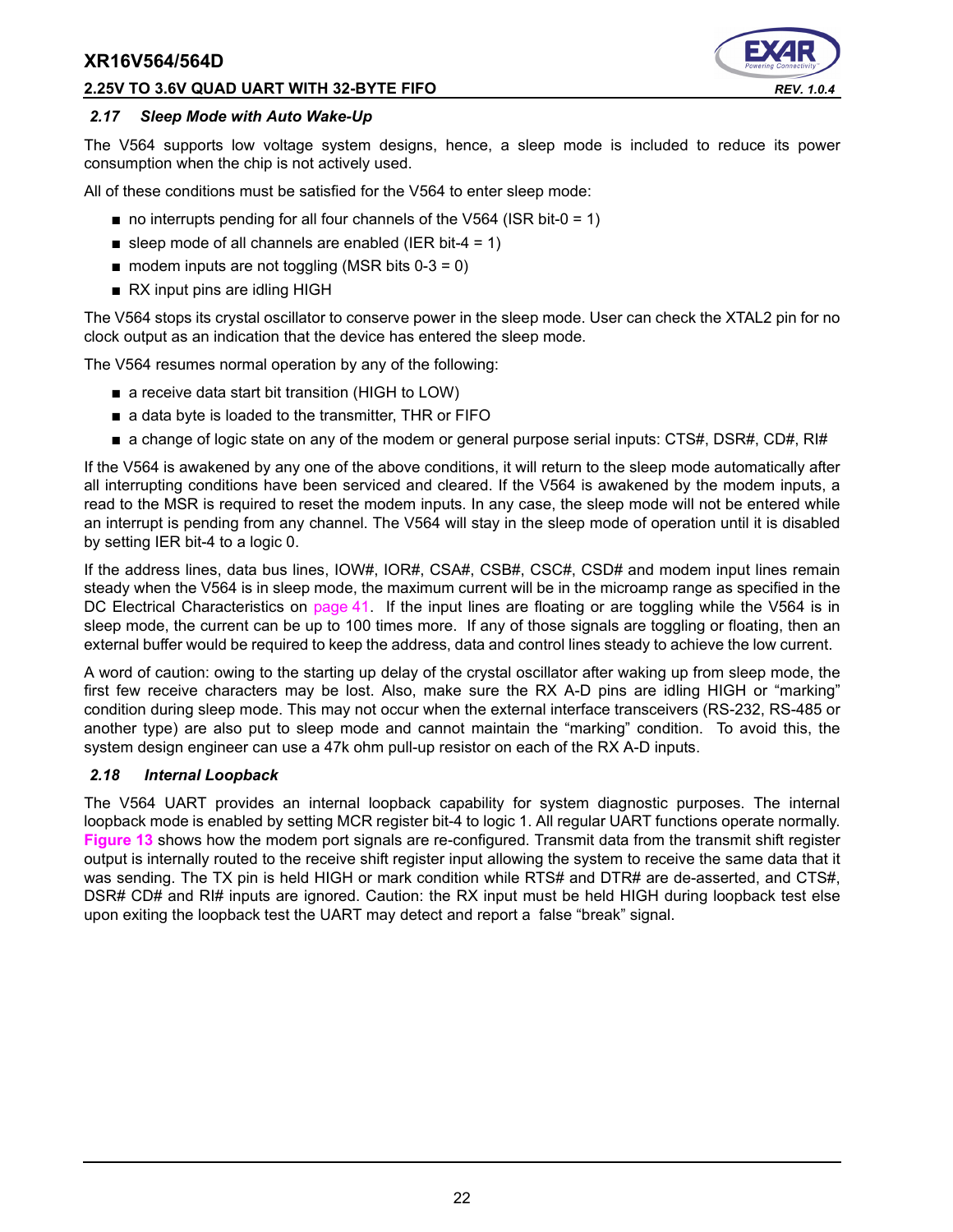

### <span id="page-22-0"></span>**FIGURE 13. INTERNAL LOOP BACK**

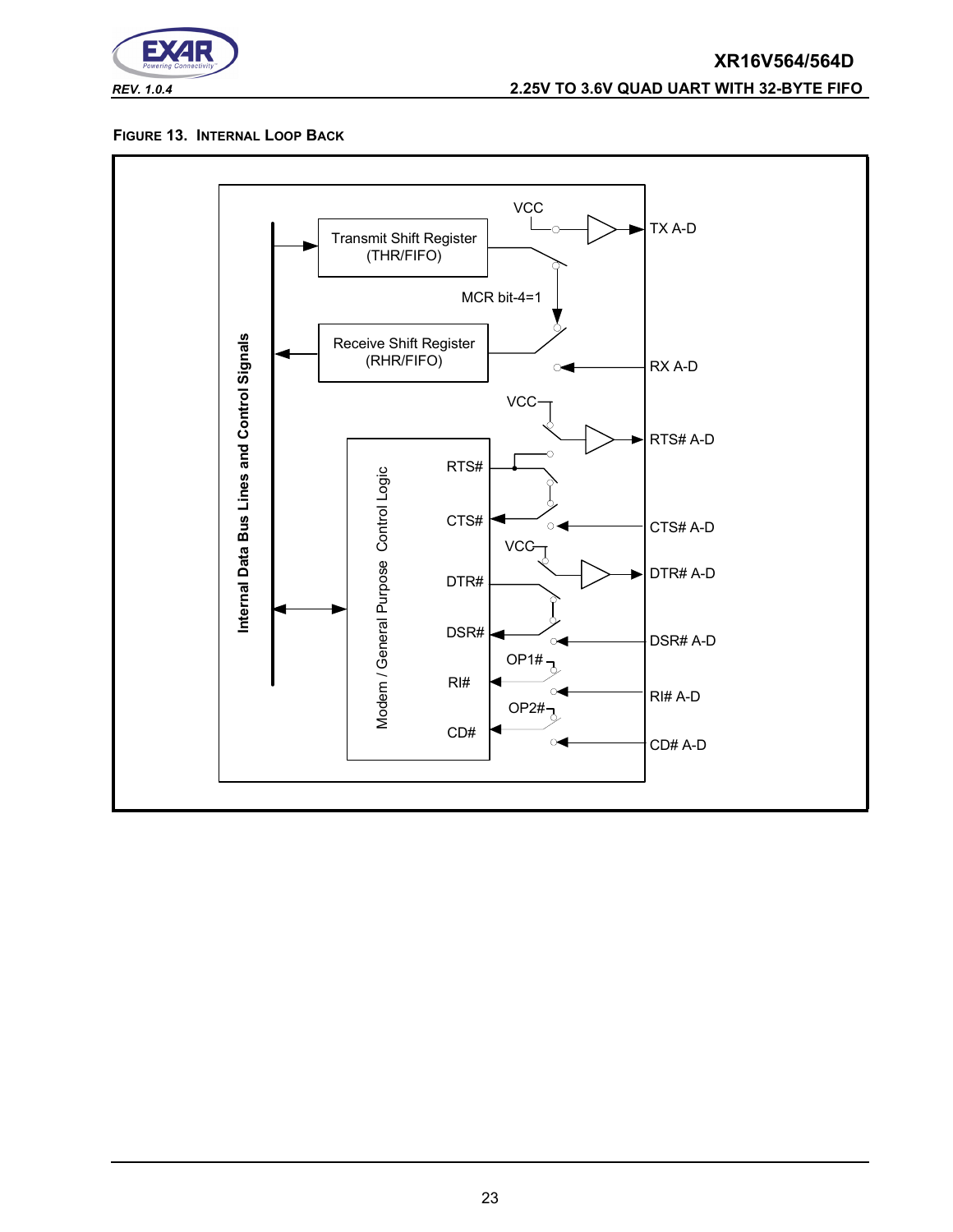

# **2.25V TO 3.6V QUAD UART WITH 32-BYTE FIFO** *REV. 1.0.4*

#### <span id="page-23-0"></span>**3.0 UART INTERNAL REGISTERS**

Each UART channel in the V564 has its own set of configuration registers selected by address lines A0, A1 and A2 with a specific channel selected (See **[Table](#page-10-0) 1** and **[Table](#page-10-1) 2**). The complete register set is shown on **[Table](#page-23-1) 9** and **[Table](#page-24-0) 10**.

<span id="page-23-1"></span>

| A2, A1, A0 ADDRESSES                           | <b>REGISTER</b>                                                   | <b>READ/WRITE</b>                       | <b>COMMENTS</b>             |  |  |  |  |  |  |
|------------------------------------------------|-------------------------------------------------------------------|-----------------------------------------|-----------------------------|--|--|--|--|--|--|
| <b>16C550 COMPATIBLE REGISTERS</b>             |                                                                   |                                         |                             |  |  |  |  |  |  |
| 0 <sub>0</sub><br>$\Omega$                     | RHR - Receive Holding Register<br>THR - Transmit Holding Register | $LCR[7] = 0$                            |                             |  |  |  |  |  |  |
| $0\quad 0$<br>$\mathbf{0}$                     | <b>DLL - Divisor LSB</b>                                          | Read/Write                              |                             |  |  |  |  |  |  |
| 0 <sub>1</sub><br>$\mathbf{0}$                 | <b>DLM - Divisor MSB</b>                                          | Read/Write                              | LCR[7] = 1, LCR $\neq$ 0xBF |  |  |  |  |  |  |
| $\mathbf{0}$<br>$1\quad$ 0                     | <b>DLD - Divisor Fractional</b>                                   |                                         |                             |  |  |  |  |  |  |
| 0 <sub>1</sub><br>$\mathbf{0}$                 | IER - Interrupt Enable Register                                   | Read/Write                              |                             |  |  |  |  |  |  |
| $\Omega$<br>$1\quad 0$                         | ISR - Interrupt Status Register<br>FCR - FIFO Control Register    | $LCR[7] = 0$<br>Read-only<br>Write-only |                             |  |  |  |  |  |  |
| 1 <sub>1</sub><br>$\mathbf{0}$                 | LCR - Line Control Register                                       | Read/Write                              |                             |  |  |  |  |  |  |
| 0 <sub>0</sub><br>1                            | MCR - Modem Control Register                                      | Read/Write                              |                             |  |  |  |  |  |  |
| 0 <sub>1</sub><br>$\mathbf{1}$                 | LSR - Line Status Register                                        | Read/Write                              | $LCR[7] = 0$                |  |  |  |  |  |  |
| $\mathbf{1}$<br>$1\quad$ 0                     | MSR - Modem Status Register                                       | Read/Write                              |                             |  |  |  |  |  |  |
| 1 <sub>1</sub><br>$\mathbf{1}$                 | SPR - Scratch Pad Register                                        | Read/Write                              |                             |  |  |  |  |  |  |
|                                                | <b>ENHANCED REGISTERS</b>                                         |                                         |                             |  |  |  |  |  |  |
| $\mathbf 0$<br>$1\quad0$                       | EFR - Enhanced Function Reg                                       | Read/Write                              |                             |  |  |  |  |  |  |
| 0 <sub>0</sub><br>1                            | Xon-1 - Xon Character 1                                           | Read/Write                              |                             |  |  |  |  |  |  |
| $\mathbf{1}$<br>$\mathbf{0}$<br>$\overline{1}$ | Xon-2 - Xon Character 2                                           | Read/Write                              | $LCR = 0xBF$                |  |  |  |  |  |  |
| $\mathbf{1}$<br>$1\quad0$                      | Xoff-1 - Xoff Character 1                                         | Read/Write                              |                             |  |  |  |  |  |  |
| 1<br>$\mathbf{1}$<br>$\overline{1}$            | Xoff-2 - Xoff Character 2                                         | Read/Write                              |                             |  |  |  |  |  |  |

#### **TABLE 9: UART INTERNAL REGISTERS**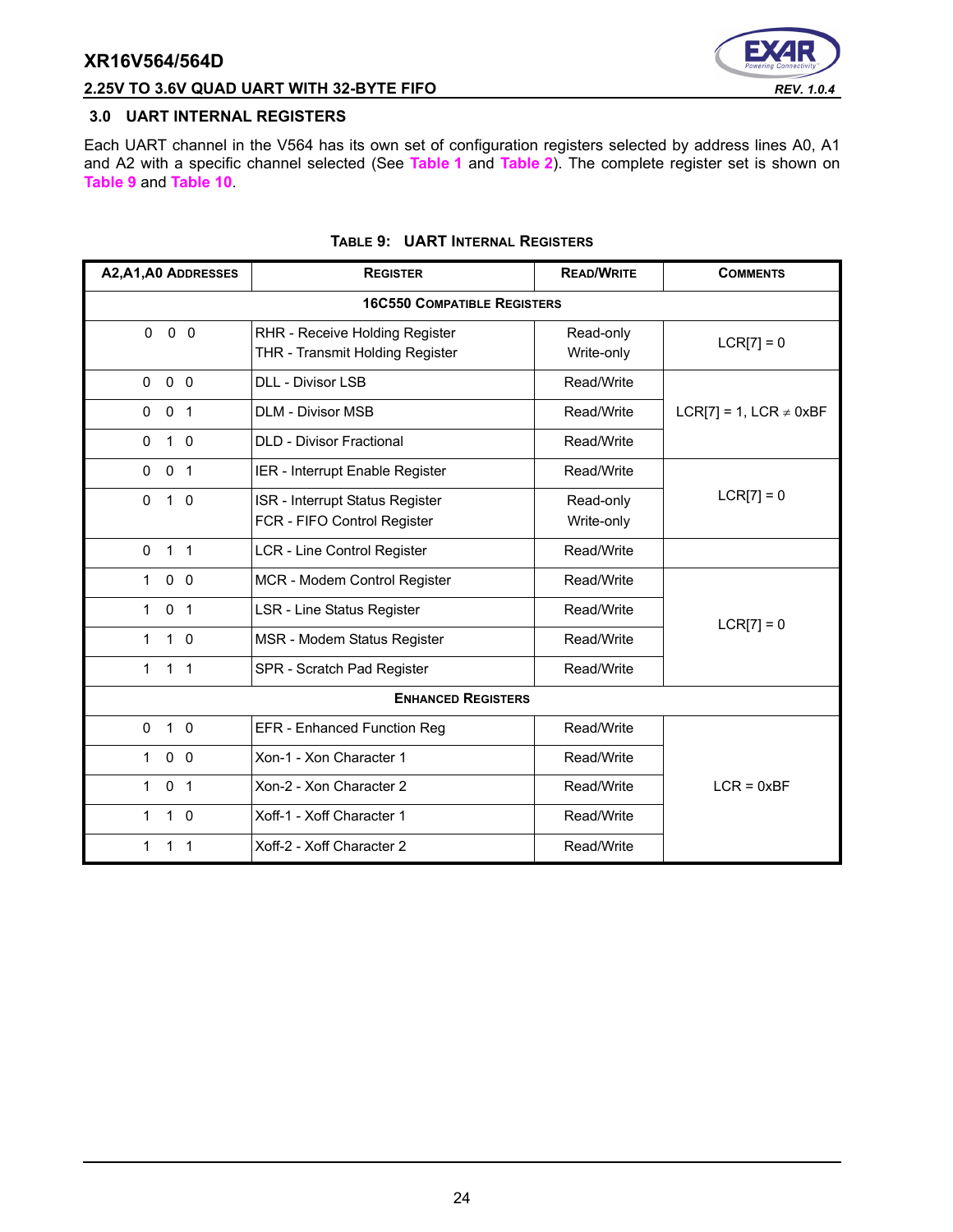

*REV. 1.0.4* **2.25V TO 3.6V QUAD UART WITH 32-BYTE FIFO**

### **TABLE 10: INTERNAL REGISTERS DESCRIPTION. SHADED BITS ARE ENABLED WHEN EFR BIT-4=1**

<span id="page-24-0"></span>

| <b>ADDRESS</b><br>A2-A0 | <b>REG</b><br><b>NAME</b> | READ/<br><b>WRITE</b> | <b>BIT-7</b>                     | <b>BIT-6</b>                 | <b>BIT-5</b>                    | <b>BIT-4</b>                       | <b>BIT-3</b>            | <b>BIT-2</b>            | <b>BIT-1</b>                | <b>BIT-0</b>           | <b>COMMENT</b>                                  |
|-------------------------|---------------------------|-----------------------|----------------------------------|------------------------------|---------------------------------|------------------------------------|-------------------------|-------------------------|-----------------------------|------------------------|-------------------------------------------------|
|                         |                           |                       |                                  |                              |                                 | <b>16C550 Compatible Registers</b> |                         |                         |                             |                        |                                                 |
| 000                     | <b>RHR</b>                | <b>RD</b>             | Bit-7                            | Bit-6                        | Bit-5                           | Bit-4                              | Bit-3                   | Bit-2                   | Bit-1                       | Bit-0                  |                                                 |
| 000                     | <b>THR</b>                | <b>WR</b>             | Bit-7                            | Bit-6                        | Bit-5                           | Bit-4                              | Bit-3                   | Bit-2                   | Bit-1                       | Bit-0                  |                                                 |
| 001                     | <b>IER</b>                | RD/WR                 | 0/                               | $0/$                         | $0/$                            | $0/$                               | Modem                   | <b>RXLine</b>           | <b>TX</b>                   | RX                     |                                                 |
|                         |                           |                       | CTS#<br>Int.<br>Enable           | RTS#<br>Int.<br>Enable       | Xoff Int.<br>Enable             | Sleep<br>Mode<br>Enable            | Stat. Int.<br>Enable    | Stat.<br>Int.<br>Enable | Empty<br>Int<br>Enable      | Data<br>Int.<br>Enable |                                                 |
| 010                     | <b>ISR</b>                | <b>RD</b>             | <b>FIFOs</b>                     | <b>FIFOs</b>                 | $0/$                            | $0/$                               | INT                     | <b>INT</b>              | <b>INT</b>                  | <b>INT</b>             | $LCR[7] = 0$                                    |
|                         |                           |                       | Enabled                          | Enabled                      | <b>RTS</b><br><b>CTS</b><br>Int | Xoff<br>Int                        | Source<br>Bit-3         | Source<br>Bit-2         | Source<br>Bit-1             | Source<br>Bit-0        |                                                 |
| 010                     | <b>FCR</b>                | <b>WR</b>             | <b>RXFIFO</b>                    | <b>RXFIFO</b>                | $0/$                            | $0/$                               | <b>DMA</b>              | TX                      | RX                          | <b>FIFOs</b>           |                                                 |
|                         |                           |                       | Trigger                          | Trigger                      | <b>TXFIFO</b><br>Trigger        | <b>TXFIFO</b><br>Trigger           | Mode<br>Enable          | <b>FIFO</b><br>Reset    | <b>FIFO</b><br>Reset        | Enable                 |                                                 |
| 011                     | <b>LCR</b>                | RD/WR                 | Divisor<br>Enable                | Set TX                       | Set                             | Even                               | Parity                  | Stop                    | Word                        | Word                   |                                                 |
|                         |                           |                       |                                  | Break                        | Parity                          | Parity                             | Enable                  | <b>Bits</b>             | Length<br>Bit-1             | Length<br>Bit-0        |                                                 |
| 100                     | <b>MCR</b>                | RD/WR                 | 0/                               | $0/$                         | $0/$                            | Internal                           | INT Out-                | Rsvd                    | RTS#                        | DTR#                   |                                                 |
|                         |                           |                       | <b>BRG</b><br>Pres-<br>caler     | IR Mode<br>ENable            | Xon Any                         | Lopback<br>Enable                  | put<br>Enable<br>(OP2#) | (OP1#)                  | Output<br>Control           | Output<br>Control      |                                                 |
| 101                     | <b>LSR</b>                | RD/WR                 | <b>RXFIFO</b><br>Global<br>Error | THR &<br><b>TSR</b><br>Empty | <b>THR</b><br>Empty             | <b>RX</b> Break                    | RX<br>Framing<br>Error  | RX<br>Parity<br>Error   | RX<br>Over-<br>run<br>Error | RX<br>Data<br>Ready    | $LCR[7] = 0$                                    |
| $110$                   | <b>MSR</b>                | RD/WR                 | CD#<br>Input                     | $R$ <sup>#</sup><br>Input    | DSR#<br>Input                   | CTS#<br>Input                      | Delta<br>CD#            | Delta<br>RI#            | Delta<br>DSR#               | Delta<br>CTS#          |                                                 |
| 111                     | <b>SPR</b>                | RD/WR                 | Bit-7                            | Bit-6                        | Bit-5                           | Bit-4                              | Bit-3                   | Bit-2                   | Bit-1                       | Bit-0                  |                                                 |
|                         |                           |                       |                                  |                              |                                 | <b>Baud Rate Generator Divisor</b> |                         |                         |                             |                        |                                                 |
| 000                     | <b>DLL</b>                | RD/WR                 | Bit-7                            | Bit-6                        | Bit-5                           | Bit-4                              | Bit-3                   | Bit-2                   | Bit-1                       | Bit-0                  | $LCR[7]=1$                                      |
| 001                     | <b>DLM</b>                | RD/WR                 | Bit-7                            | Bit-6                        | Bit-5                           | Bit-4                              | Bit-3                   | Bit-2                   | Bit-1                       | Bit-0                  | LCR≠0xBF                                        |
| 010                     | <b>DLD</b>                | RD/WR                 | Rsvd                             | Rsvd                         | 4X Mode                         | 8X Mode                            | Bit-3                   | Bit-2                   | Bit-1                       | Bit-0                  | $LCR[7] = 1$<br>$LCR \neq 0xBF$<br>$EFR[4] = 1$ |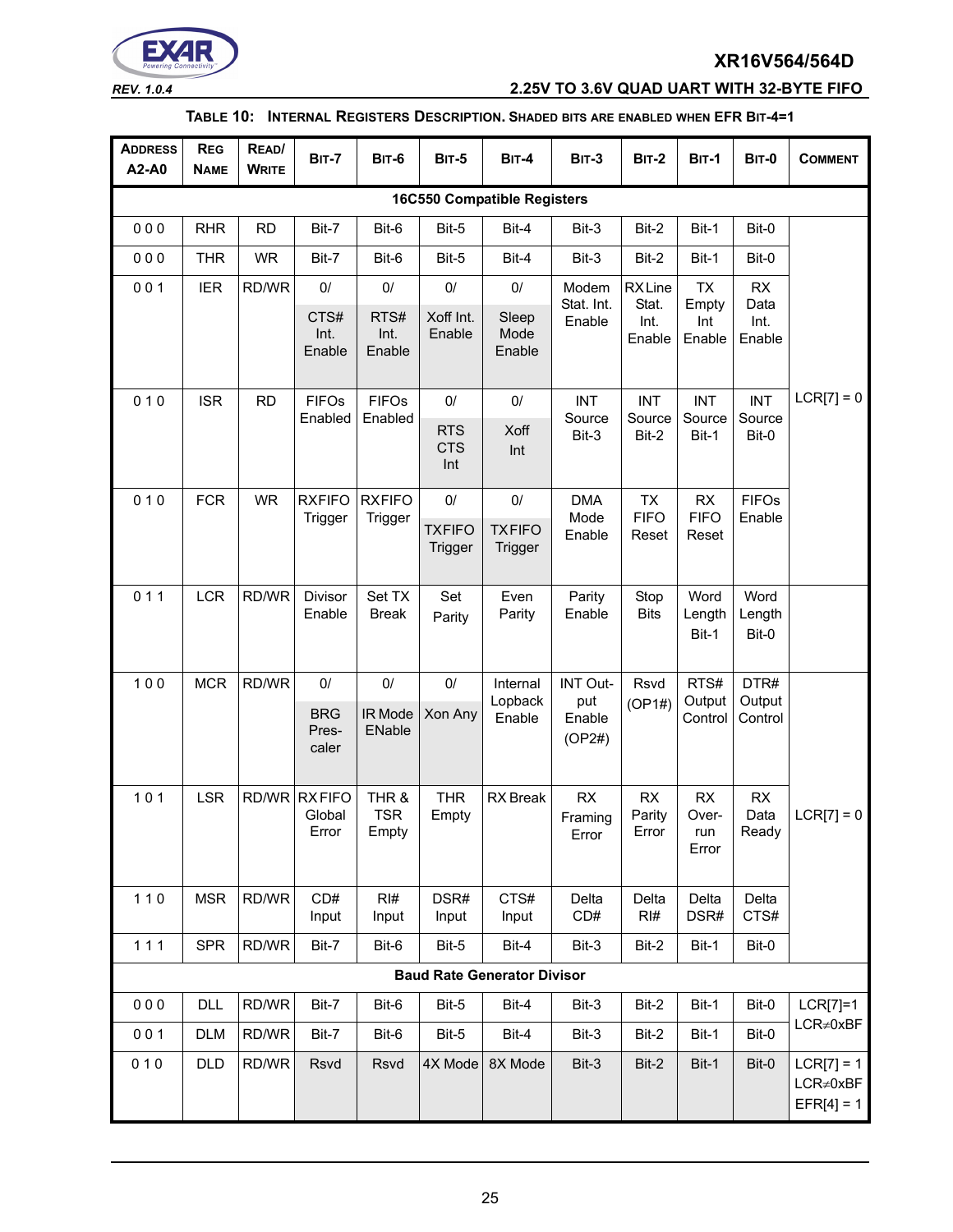

#### **2.25V TO 3.6V QUAD UART WITH 32-BYTE FIFO** *REV. 1.0.4*

**TABLE 10: INTERNAL REGISTERS DESCRIPTION. SHADED BITS ARE ENABLED WHEN EFR BIT-4=1**

| <b>ADDRESS</b><br>A2-A0 | <b>REG</b><br><b>NAME</b> | READ/<br><b>WRITE</b> | <b>BIT-7</b>           | <b>BIT-6</b>           | <b>BIT-5</b>              | <b>BIT-4</b>                                                         | $BIT-3$                                       | <b>BIT-2</b>                                  | <b>BIT-1</b>                                  | <b>BIT-0</b>                                  | <b>COMMENT</b>      |
|-------------------------|---------------------------|-----------------------|------------------------|------------------------|---------------------------|----------------------------------------------------------------------|-----------------------------------------------|-----------------------------------------------|-----------------------------------------------|-----------------------------------------------|---------------------|
|                         | <b>Enhanced Registers</b> |                       |                        |                        |                           |                                                                      |                                               |                                               |                                               |                                               |                     |
| 010                     | <b>EFR</b>                | RD/WR                 | Auto<br>CTS#<br>Enable | Auto<br>RTS#<br>Enable | Special<br>Char<br>Select | Enable<br>IER [7:4],<br>ISR [5:4],<br>FCR[5:4],<br>MCR[7:5],<br>DLD. | Soft-<br>ware<br><b>Flow</b><br>Cntl<br>Bit-3 | Soft-<br>ware<br><b>Flow</b><br>Cntl<br>Bit-2 | Soft-<br>ware<br><b>Flow</b><br>Cntl<br>Bit-1 | Soft-<br>ware<br><b>Flow</b><br>Cntl<br>Bit-0 | $LCR = 0 \times BF$ |
| 100                     | XON <sub>1</sub>          | RD/WR                 | Bit-7                  | Bit-6                  | Bit-5                     | Bit-4                                                                | Bit-3                                         | Bit-2                                         | Bit-1                                         | Bit-0                                         |                     |
| 101                     | XON <sub>2</sub>          | RD/WR                 | Bit-7                  | Bit-6                  | Bit-5                     | Bit-4                                                                | Bit-3                                         | Bit-2                                         | Bit-1                                         | Bit-0                                         |                     |
| 110                     | XOFF1                     | RD/WR                 | Bit-7                  | Bit-6                  | Bit-5                     | Bit-4                                                                | Bit-3                                         | Bit-2                                         | Bit-1                                         | Bit-0                                         |                     |
| 111                     | XOFF <sub>2</sub>         | RD/WR                 | Bit-7                  | Bit-6                  | Bit-5                     | Bit-4                                                                | Bit-3                                         | Bit-2                                         | Bit-1                                         | Bit-0                                         |                     |

#### **4.0 INTERNAL REGISTER DESCRIPTIONS**

#### *4.1 Receive Holding Register (RHR) - Read- Only*

#### **[SEE"RECEIVER" ON PAGE](#page-16-1) 17.**

#### *4.2 Transmit Holding Register (THR) - Write-Only*

#### **[SEE"TRANSMITTER" ON PAGE](#page-14-1) 15.**

#### *4.3 Interrupt Enable Register (IER) - Read/Write*

The Interrupt Enable Register (IER) masks the interrupts from receive data ready, transmit empty, line status and modem status registers. These interrupts are reported in the Interrupt Status Register (ISR).

#### **4.3.1 IER versus Receive FIFO Interrupt Mode Operation**

When the receive FIFO (FCR BIT-0 = 1) and receive interrupts (IER BIT-0 = 1) are enabled, the RHR interrupts (see ISR bits 2 and 3) status will reflect the following:

- **A.** The receive data available interrupts are issued to the host when the FIFO has reached the programmed trigger level. It will be cleared when the FIFO drops below the programmed trigger level.
- **B.** FIFO level will be reflected in the ISR register when the FIFO trigger level is reached. Both the ISR register status bit and the interrupt will be cleared when the FIFO drops below the trigger level.
- **C.** The receive data ready bit (LSR BIT-0) is set as soon as a character is transferred from the shift register to the receive FIFO. It is reset when the FIFO is empty.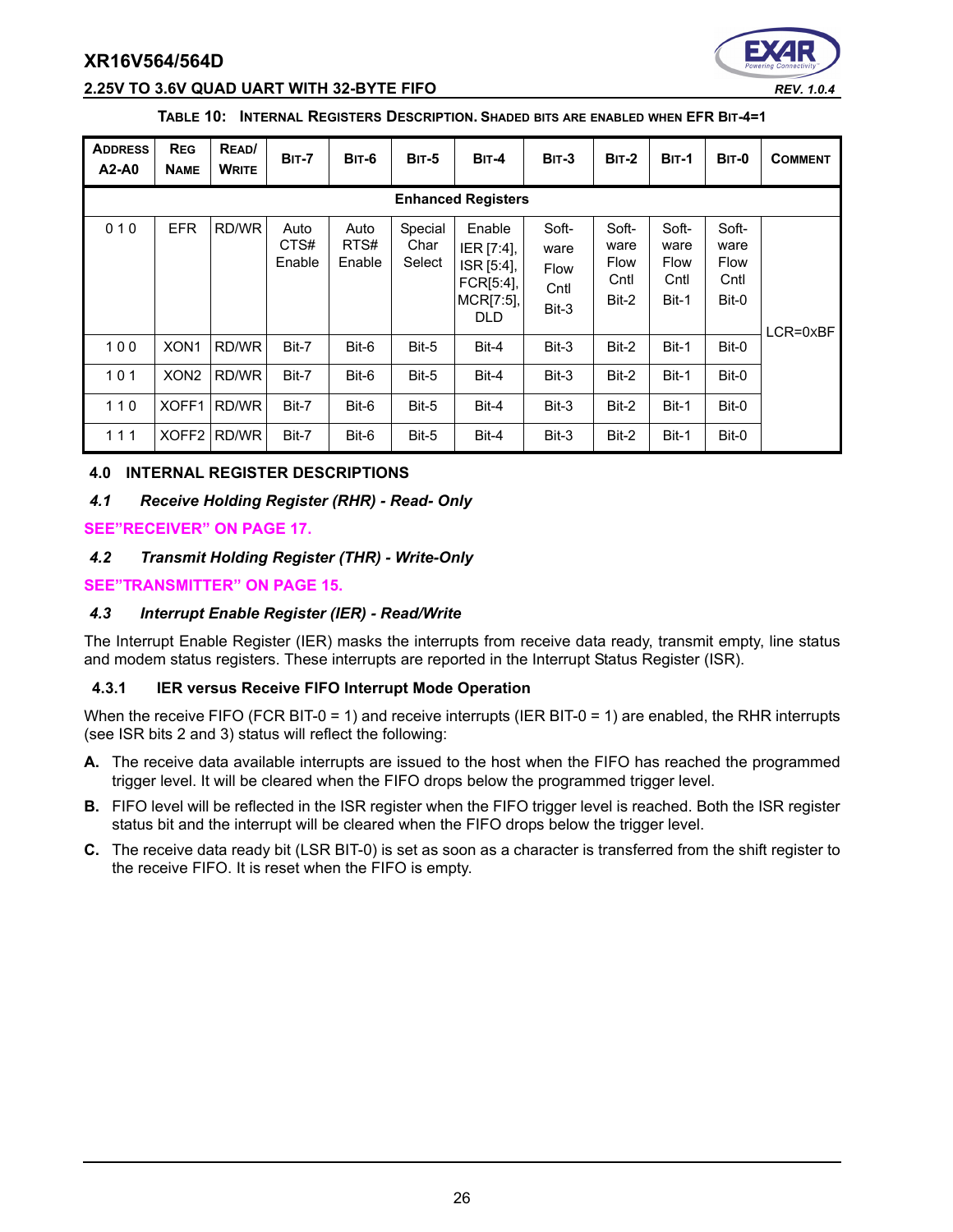#### *REV. 1.0.4* **2.25V TO 3.6V QUAD UART WITH 32-BYTE FIFO**

#### **4.3.2 IER versus Receive/Transmit FIFO Polled Mode Operation**

When FCR BIT-0 equals a logic 1 for FIFO enable; resetting IER bits 0-3 enables the XR16V564 in the FIFO polled mode of operation. Since the receiver and transmitter have separate bits in the LSR either or both can be used in the polled mode by selecting respective transmit or receive control bit(s).

- **A.** LSR BIT-0 indicates there is data in RHR or RX FIFO.
- **B.** LSR BIT-1 indicates an overrun error has occurred and that data in the FIFO may not be valid.
- **C.** LSR BIT 2-4 provides the type of receive data errors encountered for the data byte in RHR, if any.
- **D.** LSR BIT-5 indicates THR is empty.
- **E.** LSR BIT-6 indicates when both the transmit FIFO and TSR are empty.
- **F.** LSR BIT-7 indicates a data error in at least one character in the RX FIFO.

#### **IER[0]: RHR Interrupt Enable**

The receive data ready interrupt will be issued when RHR has a data character in the non-FIFO mode or when the receive FIFO has reached the programmed trigger level in the FIFO mode.

Logic 0 = Disable the receive data ready interrupt (default).

Logic 1 = Enable the receiver data ready interrupt.

#### **IER[1]: THR Interrupt Enable**

This bit enables the Transmit Ready interrupt which is issued whenever the THR becomes empty in the non-FIFO mode or when data in the FIFO falls below the programmed trigger level in the FIFO mode. If the THR is empty when this bit is enabled, an interrupt will be generated.

Logic 0 = Disable Transmit Ready interrupt (default).

Logic 1 = Enable Transmit Ready interrupt.

#### **IER[2]: Receive Line Status Interrupt Enable**

If any of the LSR register bits 1, 2, 3 or 4 is a logic 1, it will generate an interrupt to inform the host controller about the error status of the current data byte in FIFO. LSR bit-1 generates an interrupt immediately when an overrun occurs. LSR bits 2-4 generate an interrupt when the character in the RHR has an error.

- Logic 0 = Disable the receiver line status interrupt (default).
- Logic 1 = Enable the receiver line status interrupt.

#### **IER[3]: Modem Status Interrupt Enable**

- Logic 0 = Disable the modem status register interrupt (default).
- Logic 1 = Enable the modem status register interrupt.

#### **IER[4]: Sleep Mode Enable (requires EFR[4] = 1)**

- Logic 0 = Disable Sleep Mode (default).
- Logic 1 = Enable Sleep Mode. See Sleep Mode section for further details.

#### **IER[5]: Xoff Interrupt Enable (requires EFR[4]=1)**

- Logic 0 = Disable the software flow control, receive Xoff interrupt (default).
- Logic 1 = Enable the software flow control, receive Xoff interrupt. See Software Flow Control section for details.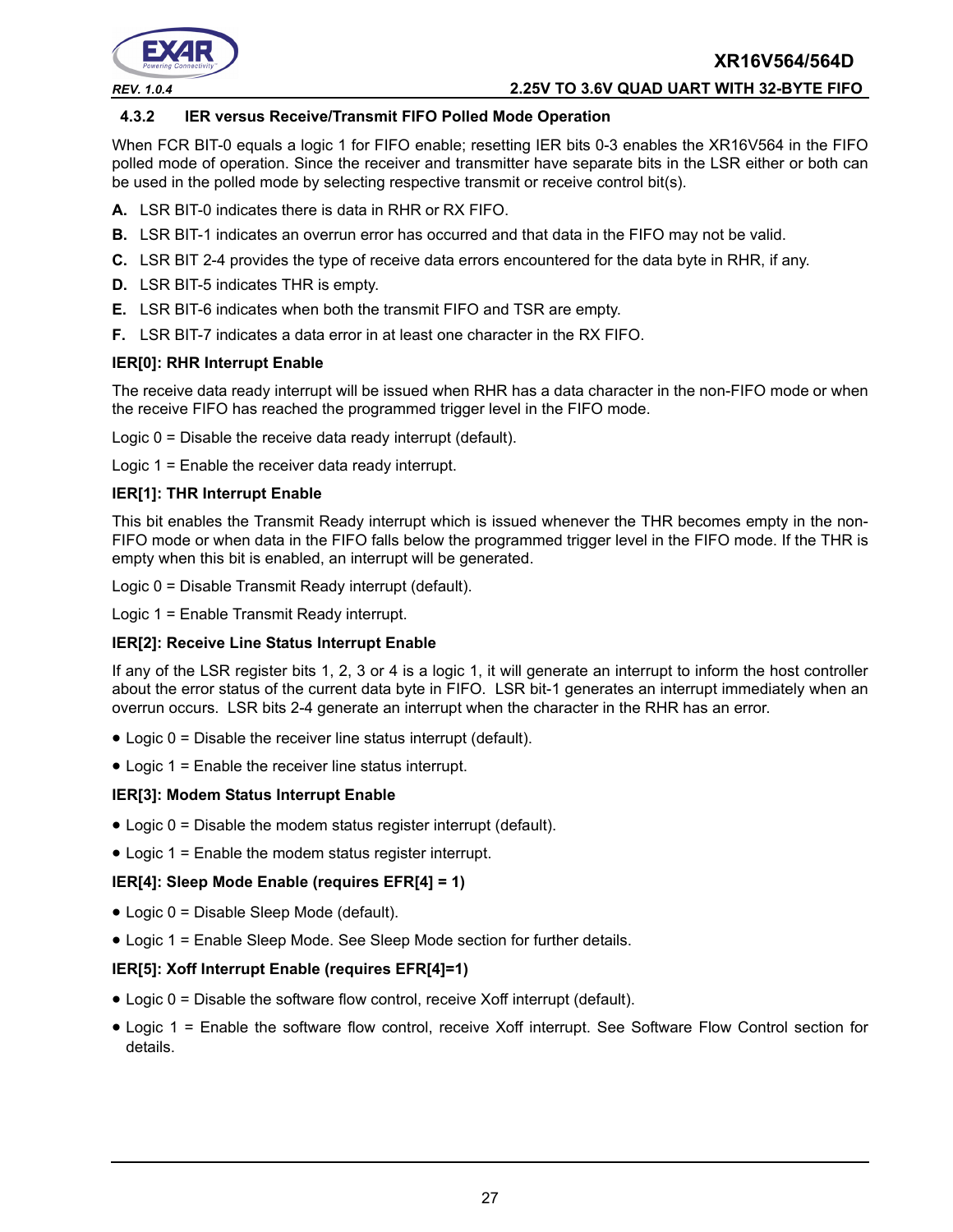### **2.25V TO 3.6V QUAD UART WITH 32-BYTE FIFO** *REV. 1.0.4*



### **IER[6]: RTS# Output Interrupt Enable (requires EFR[4]=1)**

- Logic 0 = Disable the RTS# interrupt (default).
- Logic 1 = Enable the RTS# interrupt. The UART issues an interrupt when the RTS# pin makes a transition from LOW to HIGH (if enabled by EFR bit-6).

## **IER[7]: CTS# Input Interrupt Enable (requires EFR[4]=1)**

- Logic 0 = Disable the CTS# interrupt (default).
- Logic 1 = Enable the CTS# interrupt. The UART issues an interrupt when CTS# pin makes a transition from LOW to HIGH (if enabled by EFR bit-7).

## *4.4 Interrupt Status Register (ISR) - Read-Only*

The UART provides multiple levels of prioritized interrupts to minimize external software interaction. The Interrupt Status Register (ISR) provides the user with six interrupt status bits. Performing a read cycle on the ISR will give the user the current highest pending interrupt level to be serviced, others are queued up to be serviced next. No other interrupts are acknowledged until the pending interrupt is serviced. The Interrupt Source Table, **[Table](#page-28-0) 11**, shows the data values (bit 0-5) for the interrupt priority levels and the interrupt sources associated with each of these interrupt levels.

### **4.4.1 Interrupt Generation:**

- LSR is by any of the LSR bits 1, 2, 3 and 4.
- RXRDY is by RX trigger level.
- RXRDY Time-out is by a 4-char plus 12 bits delay timer.
- TXRDY is by TX trigger level or TX FIFO empty.
- MSR is by any of the MSR bits 0, 1, 2 and 3.
- Receive Xoff/Special character is by detection of a Xoff or Special character.
- CTS# is when the remote transmitter toggles the input pin (from LOW to HIGH) during auto CTS flow control.
- RTS# is when its receiver toggles the output pin (from LOW to HIGH) during auto RTS flow control.

## **4.4.2 Interrupt Clearing:**

- LSR interrupt is cleared by a read to the LSR register.
- RXRDY interrupt is cleared by reading data until FIFO falls below the trigger level.
- RXRDY Time-out interrupt is cleared by reading RHR.
- TXRDY interrupt is cleared by a read to the ISR register or writing to THR.
- MSR interrupt is cleared by a read to the MSR register.
- Xoff interrupt is cleared by a read to the ISR register or when XON character(s) is received.
- Special character interrupt is cleared by a read to ISR register or after next character is received.
- RTS# and CTS# flow control interrupts are cleared by a read to the MSR register.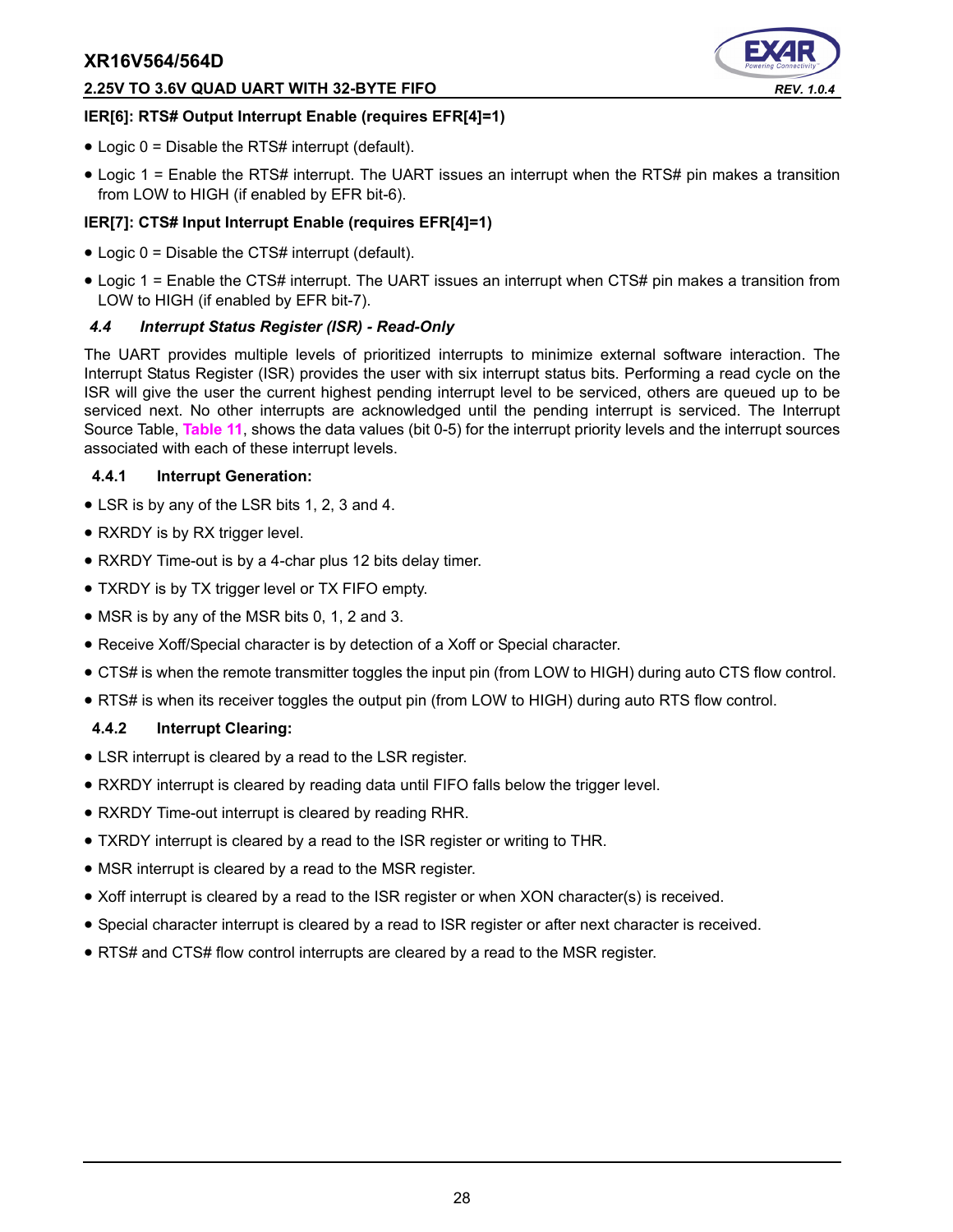| <b>REV. 1.0.4</b> | 2.25V TO 3.6V QUAD UART WITH 32-BYTE FIFO |
|-------------------|-------------------------------------------|

<span id="page-28-0"></span>

| <b>PRIORITY</b> |              |              |         | <b>ISR REGISTER STATUS BITS</b> |              | <b>SOURCE OF INTERRUPT</b> |                                            |
|-----------------|--------------|--------------|---------|---------------------------------|--------------|----------------------------|--------------------------------------------|
| LEVEL           | <b>BIT-5</b> | <b>BIT-4</b> | $BIT-3$ | <b>BIT-2</b>                    | <b>BIT-1</b> | <b>BIT-0</b>               |                                            |
| 1               | $\Omega$     | $\mathbf 0$  | 0       | 1                               |              | 0                          | LSR (Receiver Line Status Register)        |
| $\overline{2}$  | $\Omega$     | $\mathbf 0$  | 1       | 1                               | $\Omega$     | $\mathbf{0}$               | RXRDY (Receive Data Time-out)              |
| 3               | $\Omega$     | $\mathbf 0$  | 0       | 1                               | $\mathbf{0}$ | 0                          | RXRDY (Received Data Ready)                |
| 4               | $\Omega$     | $\mathbf 0$  | 0       | $\Omega$                        | 1            | 0                          | <b>TXRDY</b> (Transmit Ready)              |
| 5               | $\Omega$     | $\mathbf 0$  | 0       | $\Omega$                        | $\Omega$     | $\mathbf{0}$               | MSR (Modem Status Register)                |
| 6               | $\mathbf{0}$ | 1            | 0       | $\Omega$                        | $\Omega$     | $\mathbf{0}$               | RXRDY (Received Xoff or Special character) |
| 7               |              | 0            | 0       | $\mathbf 0$                     | $\Omega$     | 0                          | CTS#, RTS# change of state                 |
|                 | $\mathbf{0}$ | 0            | 0       | $\Omega$                        | $\Omega$     | 1                          | None (default)                             |

#### **ISR[0]: Interrupt Status**

- Logic 0 = An interrupt is pending and the ISR contents may be used as a pointer to the appropriate interrupt service routine.
- Logic 1 = No interrupt pending (default condition).

#### **ISR[3:1]: Interrupt Status**

These bits indicate the source for a pending interrupt at interrupt priority levels (See Interrupt Source **[Table](#page-28-0) 11**).

#### **ISR[4]: Interrupt Status (requires EFR bit-4 = 1)**

This bit is enabled when EFR bit-4 is set to a logic 1. ISR bit-4 indicates that the receiver detected a data match of the Xoff character(s) or a special character.

#### **ISR[5]: Interrupt Status (requires EFR bit-4 = 1)**

ISR bit-5 indicates that CTS# or RTS# has changed state from LOW to HIGH.

#### **ISR[7:6]: FIFO Enable Status**

These bits are set to a logic 0 when the FIFOs are disabled. They are set to a logic 1 when the FIFOs are enabled.

#### *4.5 FIFO Control Register (FCR) - Write-Only*

This register is used to enable the FIFOs, clear the FIFOs, set the transmit/receive FIFO trigger levels, and select the DMA mode. The DMA, and FIFO modes are defined as follows:

#### **FCR[0]: TX and RX FIFO Enable**

- Logic 0 = Disable the transmit and receive FIFO (default).
- Logic 1 = Enable the transmit and receive FIFOs. This bit must be set to logic 1 when other FCR bits are written or they will not be programmed.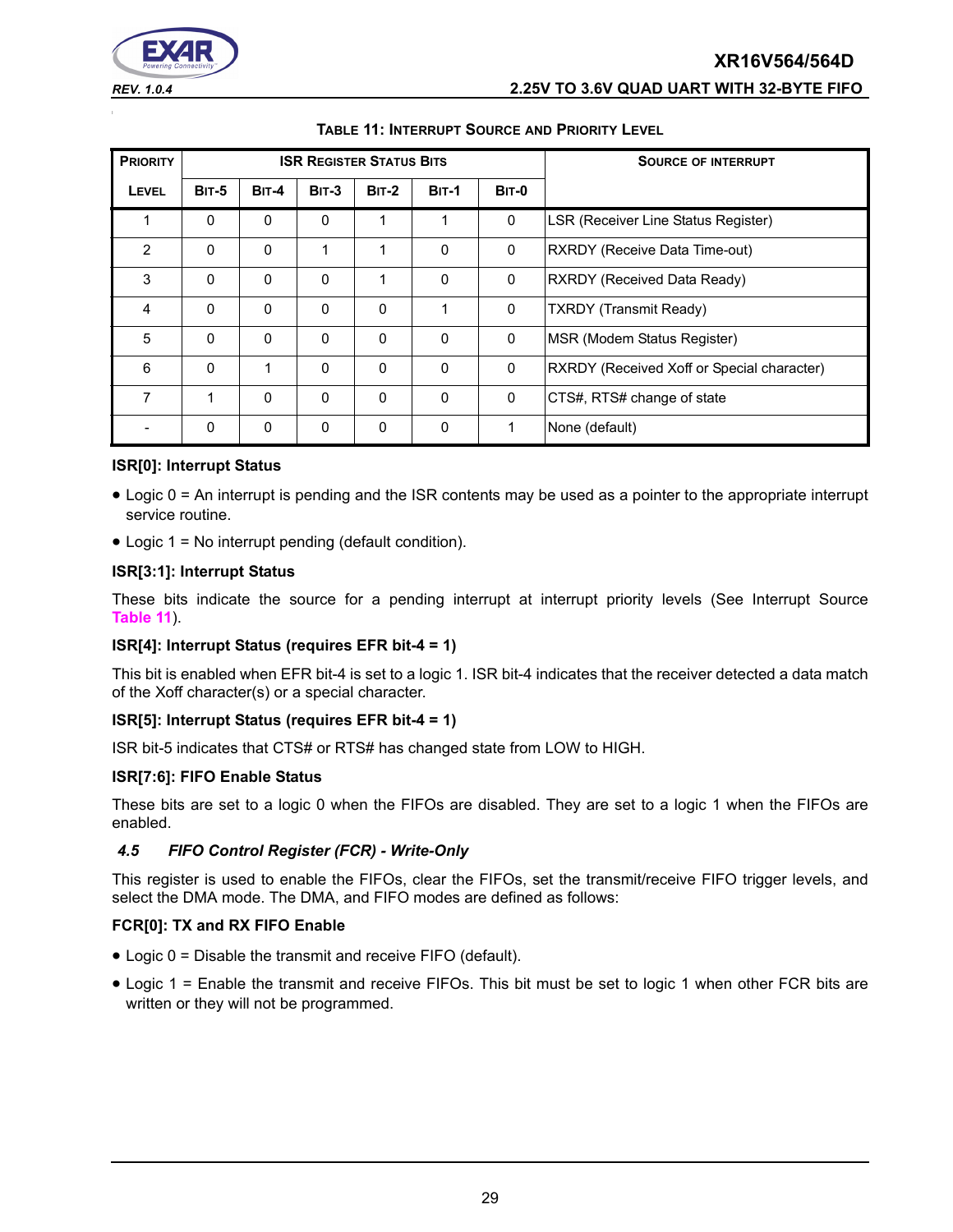#### **2.25V TO 3.6V QUAD UART WITH 32-BYTE FIFO** *REV. 1.0.4*



#### **FCR[1]: RX FIFO Reset**

This bit is only active when FCR bit-0 is a '1'.

- Logic 0 = No receive FIFO reset (default)
- Logic 1 = Reset the receive FIFO pointers and FIFO level counter logic (the receive shift register is not cleared or altered). This bit will return to a logic 0 after resetting the FIFO.

#### **FCR[2]: TX FIFO Reset**

This bit is only active when FCR bit-0 is a '1'.

- Logic 0 = No transmit FIFO reset (default).
- Logic 1 = Reset the transmit FIFO pointers and FIFO level counter logic (the transmit shift register is not cleared or altered). This bit will return to a logic 0 after resetting the FIFO.

#### **FCR[3]: DMA Mode Select**

Controls the behavior of the -TXRDY and -RXRDY pins. See DMA operation section for details.

- Logic 0 = Normal Operation (default).
- Logic 1 = DMA Mode.

#### **FCR[5:4]: Transmit FIFO Trigger Select (requires EFR bit-4 = 1)**

(logic 0 = default, TX trigger level = 16)

These 2 bits set the trigger level for the transmit FIFO. The UART will issue a transmit interrupt when the number of characters in the FIFO falls below the selected trigger level, or when it gets empty in case that the FIFO did not get filled over the trigger level on last re-load. **[Table](#page-29-0) 12** below shows the selections.

#### **FCR[7:6]: Receive FIFO Trigger Select**

(logic 0 = default, RX trigger level =8)

<span id="page-29-0"></span>These 2 bits are used to set the trigger level for the receive FIFO. The UART will issue a receive interrupt when the number of the characters in the FIFO crosses the trigger level. **[Table](#page-29-0) 12** shows the complete selections.

| <b>FCR</b><br><b>BIT-7</b> | <b>FCR</b><br><b>BIT-6</b> | <b>FCR</b><br><b>BIT-5</b> | <b>FCR</b><br>BIT-4 | <b>RECEIVE</b><br><b>TRIGGER</b><br><b>LEVEL</b> | <b>TRANSMIT</b><br><b>TRIGGER</b><br><b>LEVEL</b> |
|----------------------------|----------------------------|----------------------------|---------------------|--------------------------------------------------|---------------------------------------------------|
|                            |                            | O                          | ŋ                   |                                                  | 16                                                |
|                            |                            | n                          |                     |                                                  | 8                                                 |
|                            |                            |                            | ŋ                   |                                                  | 24                                                |
|                            |                            |                            | 1                   |                                                  | 30                                                |
| 0                          | 0                          |                            |                     | 8                                                |                                                   |
| O                          |                            |                            |                     | 16                                               |                                                   |
|                            | ŋ                          |                            |                     | 24                                               |                                                   |
|                            |                            |                            |                     | 30                                               |                                                   |

**TABLE 12: TRANSMIT AND RECEIVE FIFO TRIGGER LEVEL SELECTION**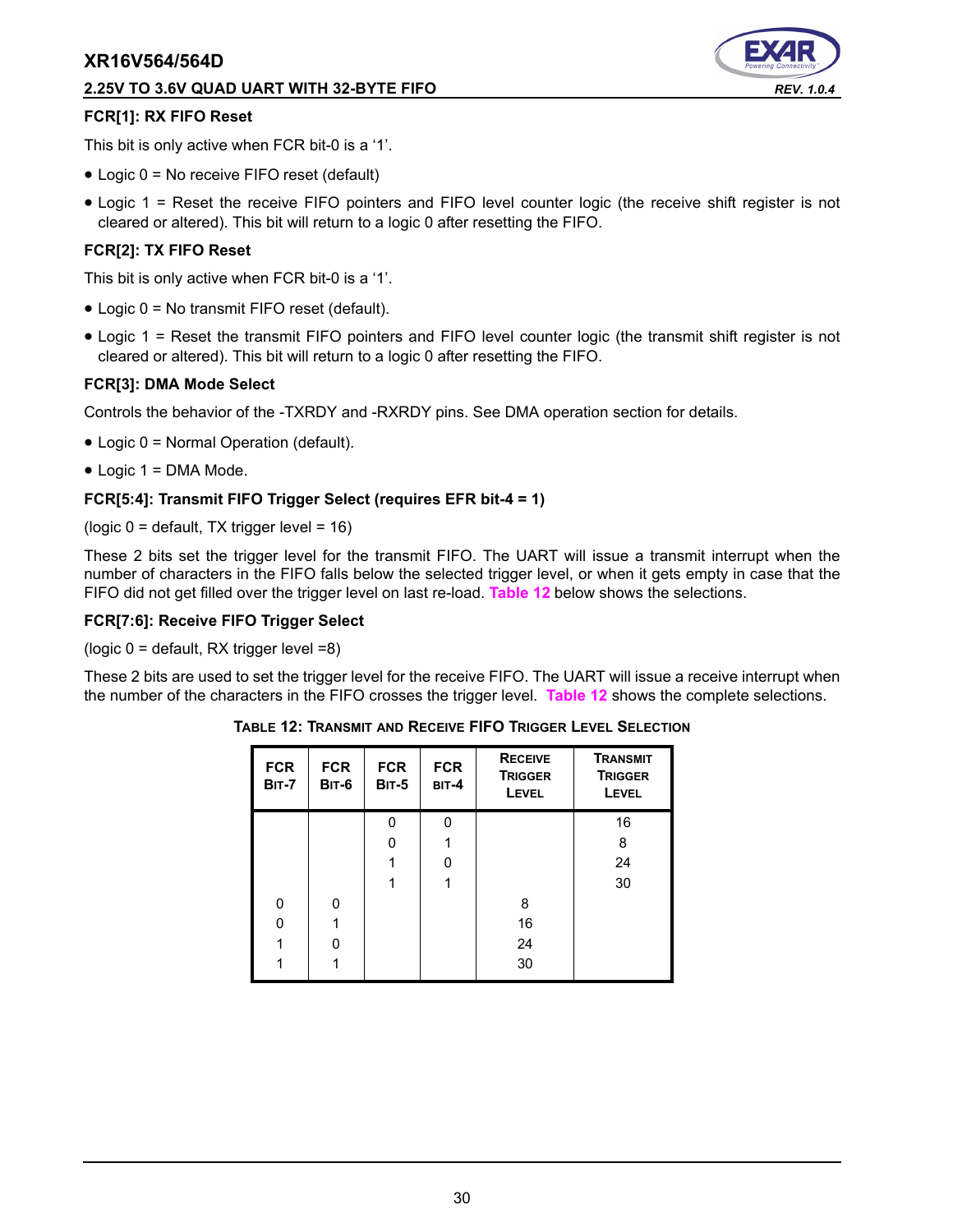

#### *4.6 Line Control Register (LCR) - Read/Write*

The Line Control Register is used to specify the asynchronous data communication format. The word or character length, the number of stop bits, and the parity are selected by writing the appropriate bits in this register.

#### **LCR[1:0]: TX and RX Word Length Select**

These two bits specify the word length to be transmitted or received.

| <b>BIT-1</b> | <b>BIT-0</b> | <b>WORD LENGTH</b> |  |
|--------------|--------------|--------------------|--|
|              |              | 5 (default)        |  |
|              |              |                    |  |
|              |              |                    |  |
|              |              |                    |  |

#### **LCR[2]: TX and RX Stop-bit Length Select**

The length of stop bit is specified by this bit in conjunction with the programmed word length.

| <b>BIT-2</b> | <b>WORD</b><br><b>LENGTH</b> | <b>STOP BIT LENGTH</b><br>(BIT TIME(S)) |
|--------------|------------------------------|-----------------------------------------|
|              | 5,6,7,8                      | 1 (default)                             |
|              | 5                            | $1 - 1/2$                               |
|              | 6,7,8                        |                                         |

#### **LCR[3]: TX and RX Parity Select**

Parity or no parity can be selected via this bit. The parity bit is a simple way used in communications for data integrity check. See **[Table](#page-31-0) 13** for parity selection summary below.

- $\bullet$  Logic 0 = No parity.
- Logic 1 = A parity bit is generated during the transmission while the receiver checks for parity error of the data character received.

#### **LCR[4]: TX and RX Parity Select**

If the parity bit is enabled with LCR bit-3 set to a logic 1, LCR BIT-4 selects the even or odd parity format.

- Logic 0 = ODD Parity is generated by forcing an odd number of logic 1's in the transmitted character. The receiver must be programmed to check the same format (default).
- Logic 1 = EVEN Parity is generated by forcing an even number of logic 1's in the transmitted character. The receiver must be programmed to check the same format.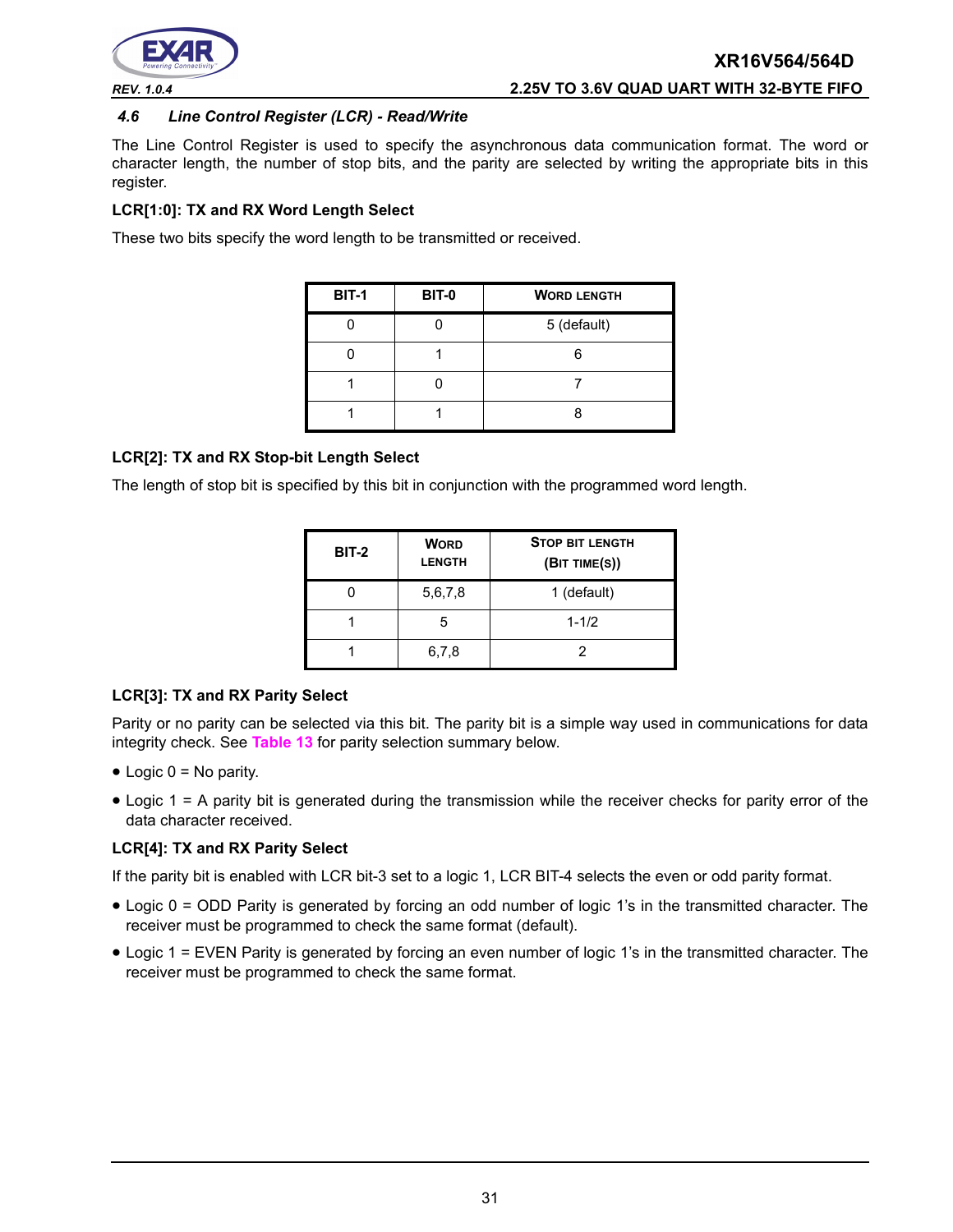#### **2.25V TO 3.6V QUAD UART WITH 32-BYTE FIFO** *REV. 1.0.4*

### **LCR[5]: TX and RX Parity Select**

If the parity bit is enabled, LCR BIT-5 selects the forced parity format.

- LCR BIT-5 = LOW, parity is not forced (default).
- LCR BIT-5 = HIGH and LCR BIT-4 = LOW, parity bit is forced to a logical 1 for the transmit and receive data.
- <span id="page-31-0"></span>• LCR BIT-5 = HIGH and LCR BIT-4 = LOW, parity bit is forced to a logical 0 for the transmit and receive data.

|  | LCR BIT-5 LCR BIT-4 LCR BIT-3 | <b>PARITY SELECTION</b>     |
|--|-------------------------------|-----------------------------|
|  |                               | No parity                   |
|  |                               | Odd parity                  |
|  |                               | Even parity                 |
|  |                               | Force parity to mark, HIGH  |
|  |                               | Forced parity to space, LOW |

**TABLE 13: PARITY SELECTION**

#### **LCR[6]: Transmit Break Enable**

When enabled, the Break control bit causes a break condition to be transmitted (the TX output is forced to a "space', LOW, state). This condition remains, until disabled by setting LCR bit-6 to a logic 0.

- Logic 0 = No TX break condition. (default)
- Logic 1 = Forces the transmitter output (TX) to a "space", LOW, for alerting the remote receiver of a line break condition.

#### **LCR[7]: Baud Rate Divisors Enable**

Baud rate generator divisor (DLL/DLM/DLD) enable.

- Logic 0 = Data registers are selected (default).
- Logic 1 = Divisor latch registers are selected.

#### *4.7 Modem Control Register (MCR) or General Purpose Outputs Control - Read/Write*

The MCR register is used for controlling the serial/modem interface signals or general purpose inputs/outputs.

#### **MCR[0]: DTR# Output**

The DTR# pin is a modem control output. If the modem interface is not used, this output may be used as a general purpose output.

- Logic 0 = Force DTR# output HIGH (default).
- Logic 1 = Force DTR# output LOW.

#### **MCR[1]: RTS# Output**

The RTS# pin is a modem control output and may be used for automatic hardware flow control by enabled by EFR bit-6. If the modem interface is not used, this output may be used as a general purpose output.

- Logic 0 = Force RTS# output HIGH (default).
- Logic 1 = Force RTS# output LOW.

#### **MCR[2]: Reserved**

OP1# is not available as an output pin on the V564. But it is available for use during Internal Loopback Mode. In the Loopback Mode, this bit is used to write the state of the modem RI# interface signal.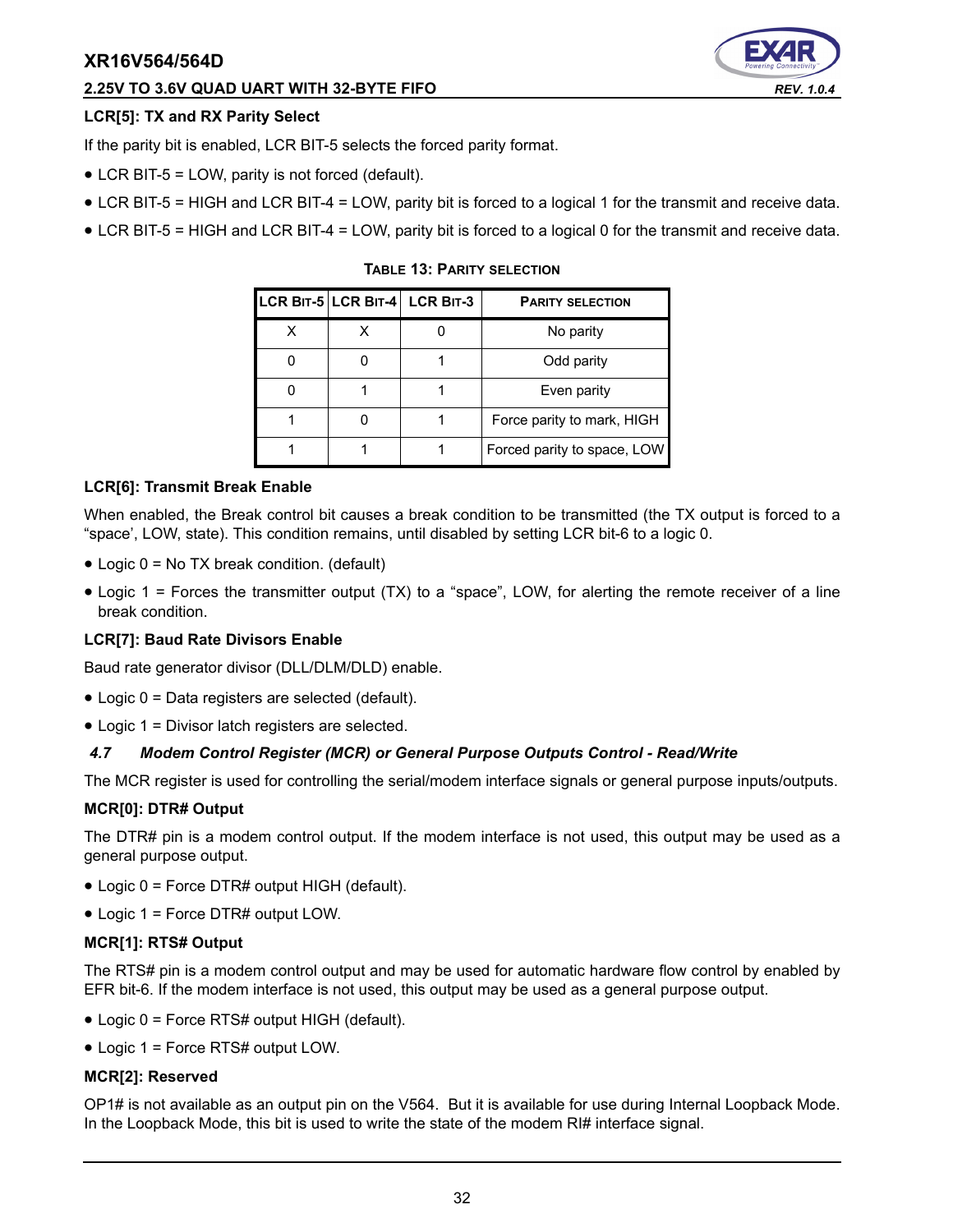

#### **MCR[3]: INT Output Enable**

Enable or disable INT outputs to become active or in three-state. This function is associated with the INTSEL input, see below table for details. This bit is also used to control the OP2# signal during internal loopback mode. INTSEL pin must be LOW during 68 mode.

- Logic 0 = INT (A-D) outputs disabled (three state) in the 16 mode (default). During internal loopback mode, OP2# is HIGH.
- Logic 1 = INT (A-D) outputs enabled (active) in the 16 mode. During internal loopback mode, OP2# is LOW.

| <b>INTSEL</b><br>PIN | <b>MCR</b><br><b>BIT-3</b> | <b>INT A-D OUTPUTS IN 16 MODE</b> |  |  |  |  |
|----------------------|----------------------------|-----------------------------------|--|--|--|--|
|                      |                            | Three-State                       |  |  |  |  |
|                      |                            | Active                            |  |  |  |  |
|                      | x                          | Active                            |  |  |  |  |

#### **TABLE 14: INT OUTPUT MODES**

#### **MCR[4]: Internal Loopback Enable**

- Logic 0 = Disable loopback mode (default).
- Logic 1 = Enable local loopback mode, see loopback section and **[Figure](#page-22-0) 13**.

#### **MCR[5]: Xon-Any Enable (requires EFR bit-4 = 1)**

- Logic 0 = Disable Xon-Any function (for 16C550 compatibility, default).
- Logic 1 = Enable Xon-Any function. In this mode, any RX character received will resume transmit operation. The RX character will be loaded into the RX FIFO , unless the RX character is an Xon or Xoff character and the V564 is programmed to use the Xon/Xoff flow control.

#### **MCR[6]: Infrared Encoder/Decoder Enable (requires EFR bit-4 = 1)**

- Logic 0 = Enable the standard modem receive and transmit input/output interface (default).
- Logic 1 = Enable infrared IrDA receive and transmit inputs/outputs. The TX/RX output/input are routed to the infrared encoder/decoder. The data input and output levels conform to the IrDA infrared interface requirement. The RX FIFO may need to be flushed upon enable. While in this mode, the infrared TX output will be LOW during idle data conditions.

#### **MCR[7]: Clock Prescaler Select (requires EFR bit-4 = 1)**

- Logic 0 = Divide by one. The input clock from the crystal or external clock is fed directly to the Programmable Baud Rate Generator without further modification, i.e., divide by one (default).
- Logic 1 = Divide by four. The prescaler divides the input clock from the crystal or external clock by four and feeds it to the Programmable Baud Rate Generator, hence, data rates become one forth.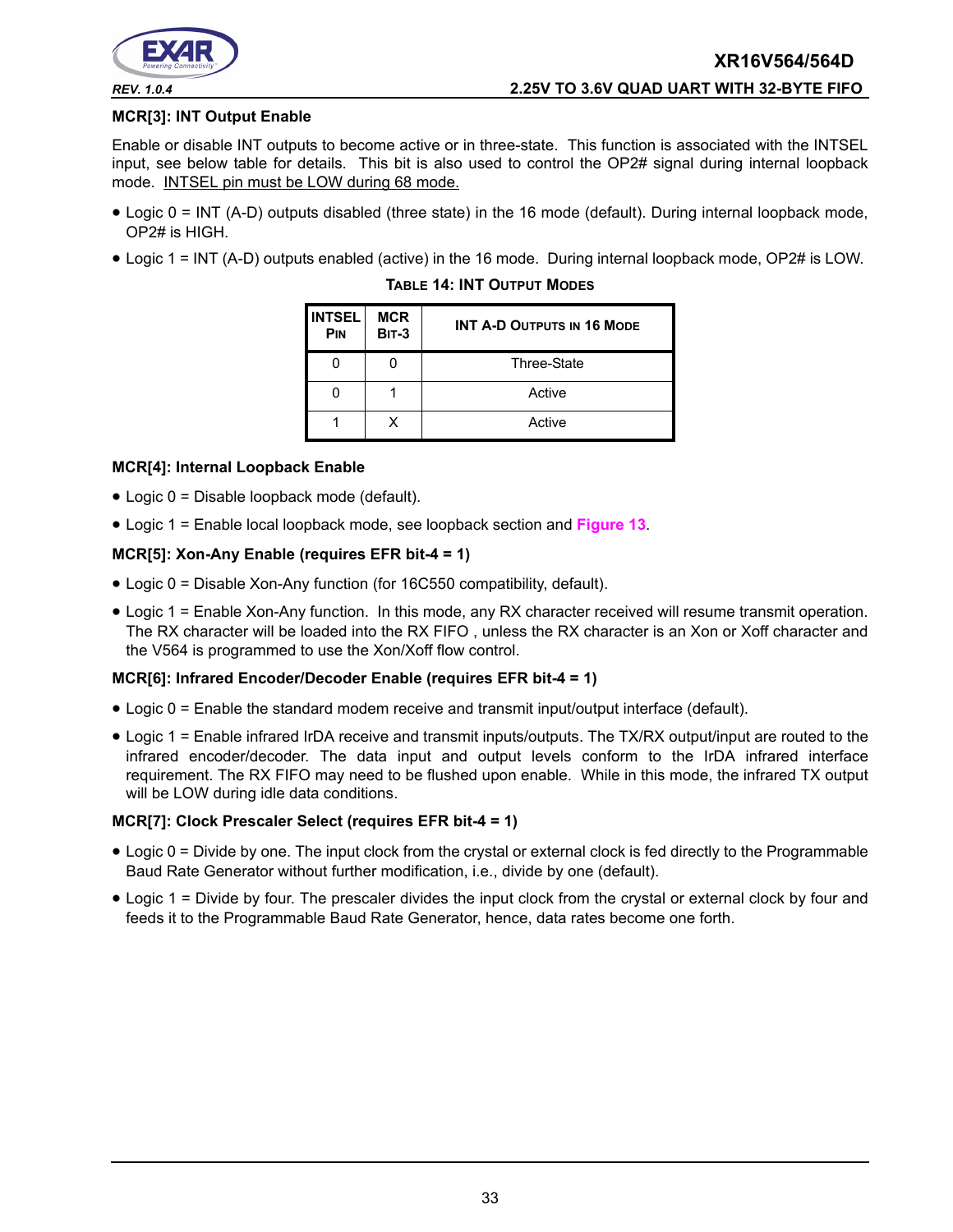#### **2.25V TO 3.6V QUAD UART WITH 32-BYTE FIFO** *REV. 1.0.4*



#### *4.8 Line Status Register (LSR) - Read/Write*

This register is writeable but it is not recommended. The LSR provides the status of data transfers between the UART and the host. If IER bit-2 is enabled, LSR bit 1 will generate an interrupt immediately and LSR bits 2-4 will generate an interrupt when a character with an error is in the RHR.

#### **LSR[0]: Receive Data Ready Indicator**

- Logic 0 = No data in receive holding register or FIFO (default).
- Logic 1 = Data has been received and is saved in the receive holding register or FIFO.

#### **LSR[1]: Receiver Overrun Flag**

- Logic 0 = No overrun error (default).
- Logic 1 = Overrun error. A data overrun error condition occurred in the receive shift register. This happens when additional data arrives while the FIFO is full. In this case the previous data in the receive shift register is overwritten. Note that under this condition the data byte in the receive shift register is not transferred into the FIFO, therefore the data in the FIFO is not corrupted by the error.

#### **LSR[2]: Receive Data Parity Error Tag**

- Logic 0 = No parity error (default).
- Logic 1 = Parity error. The receive character in RHR does not have correct parity information and is suspect. This error is associated with the character available for reading in RHR.

#### **LSR[3]: Receive Data Framing Error Tag**

- Logic 0 = No framing error (default).
- Logic 1 = Framing error. The receive character did not have a valid stop bit(s). This error is associated with the character available for reading in RHR.

#### **LSR[4]: Receive Break Tag**

- Logic 0 = No break condition (default).
- Logic 1 = The receiver received a break signal (RX was LOW for at least one character frame time). In the FIFO mode, only one break character is loaded into the FIFO. The break indication remains until the RX input returns to the idle condition, "mark" or HIGH.

#### **LSR[5]: Transmit Holding Register Empty Flag**

This bit is the Transmit Holding Register Empty indicator. The THR bit is set to HIGH when the last data byte is transferred from the transmit holding register to the transmit shift register. The bit is reset to logic 0 concurrently with the data loading to the transmit holding register by the host. In the FIFO mode this bit is set when the transmit FIFO is empty, it is cleared when the transmit FIFO contains at least 1 byte.

#### **LSR[6]: THR and TSR Empty Flag**

This bit is set to HIGH whenever the transmitter goes idle. It is set to LOW whenever either the THR or TSR contains a data character. In the FIFO mode this bit is set to HIGH whenever the transmit FIFO and transmit shift register are both empty.

#### **LSR[7]: Receive FIFO Data Error Flag**

- Logic 0 = No FIFO error (default).
- Logic 1 = A global indicator for the sum of all error bits in the RX FIFO. At least one parity error, framing error or break indication is in the FIFO data. This bit clears when there is no more error(s) in any of the bytes in the RX FIFO.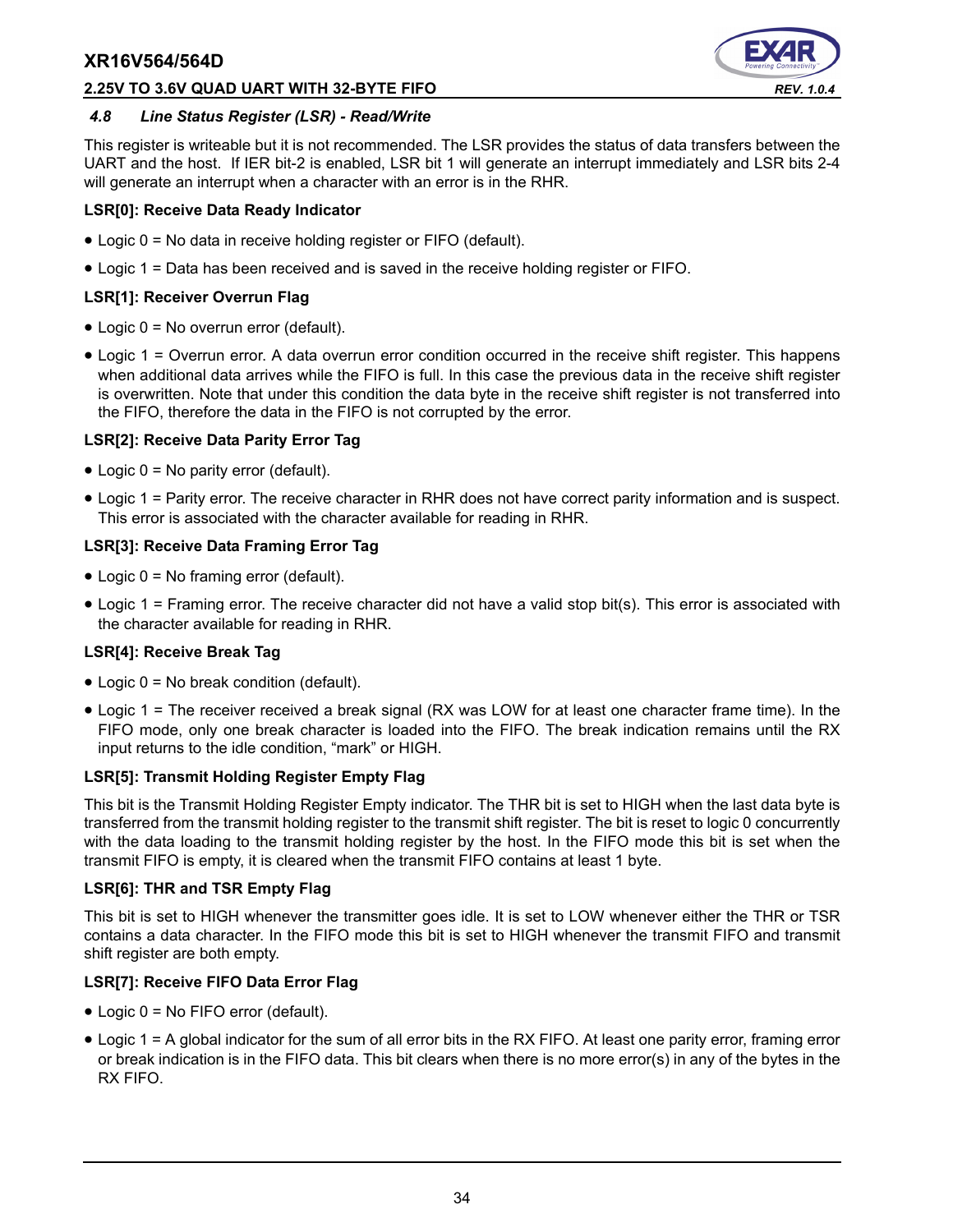

## *4.9 Modem Status Register (MSR) - Read/Write*

This register is writeable but it is not recommended. The MSR provides the current state of the modem interface input signals. Lower four bits of this register are used to indicate the changed information. These bits are set to a HIGH whenever a signal from the modem changes state. These bits may be used for general purpose inputs when they are not used with modem signals.

#### **MSR[0]: Delta CTS# Input Flag**

- Logic 0 = No change on CTS# input (default).
- Logic 1 = The CTS# input has changed state since the last time it was monitored. A modem status interrupt will be generated if MSR interrupt is enabled (IER bit-3).

#### **MSR[1]: Delta DSR# Input Flag**

- Logic 0 = No change on DSR# input (default).
- Logic 1 = The DSR# input has changed state since the last time it was monitored. A modem status interrupt will be generated if MSR interrupt is enabled (IER bit-3).

#### **MSR[2]: Delta RI# Input Flag**

- Logic 0 = No change on RI# input (default).
- Logic 1 = The RI# input has changed from LOW to HIGH, ending of the ringing signal. A modem status interrupt will be generated if MSR interrupt is enabled (IER bit-3).

#### **MSR[3]: Delta CD# Input Flag**

- Logic 0 = No change on CD# input (default).
- Logic 1 = Indicates that the CD# input has changed state since the last time it was monitored. A modem status interrupt will be generated if MSR interrupt is enabled (IER bit-3).

#### **MSR[4]: CTS Input Status**

CTS# pin may function as automatic hardware flow control signal input if it is enabled and selected by Auto CTS (EFR bit-7). Auto CTS flow control allows starting and stopping of local data transmissions based on the modem CTS# signal. A HIGH on the CTS# pin will stop UART transmitter as soon as the current character has finished transmission, and a LOW will resume data transmission. Normally MSR bit-4 bit is the compliment of the CTS# input. However in the loopback mode, this bit is equivalent to the RTS# bit in the MCR register. The CTS# input may be used as a general purpose input when the modem interface is not used.

#### **MSR[5]: DSR Input Status**

Normally this bit is the complement of the DSR# input. In the loopback mode, this bit is equivalent to the DTR# bit in the MCR register. The DSR# input may be used as a general purpose input when the modem interface is not used.

#### **MSR[6]: RI Input Status**

Normally this bit is the complement of the RI# input. In the loopback mode this bit is equivalent to bit-2 in the MCR register. The RI# input may be used as a general purpose input when the modem interface is not used.

#### **MSR[7]: CD Input Status**

Normally this bit is the complement of the CD# input. In the loopback mode this bit is equivalent to bit-3 in the MCR register. The CD# input may be used as a general purpose input when the modem interface is not used.

#### *4.10 Scratch Pad Register (SPR) - Read/Write*

This is a 8-bit general purpose register for the user to store temporary data. The content of this register is preserved during sleep mode but becomes 0xFF (default) after a reset or a power off-on cycle.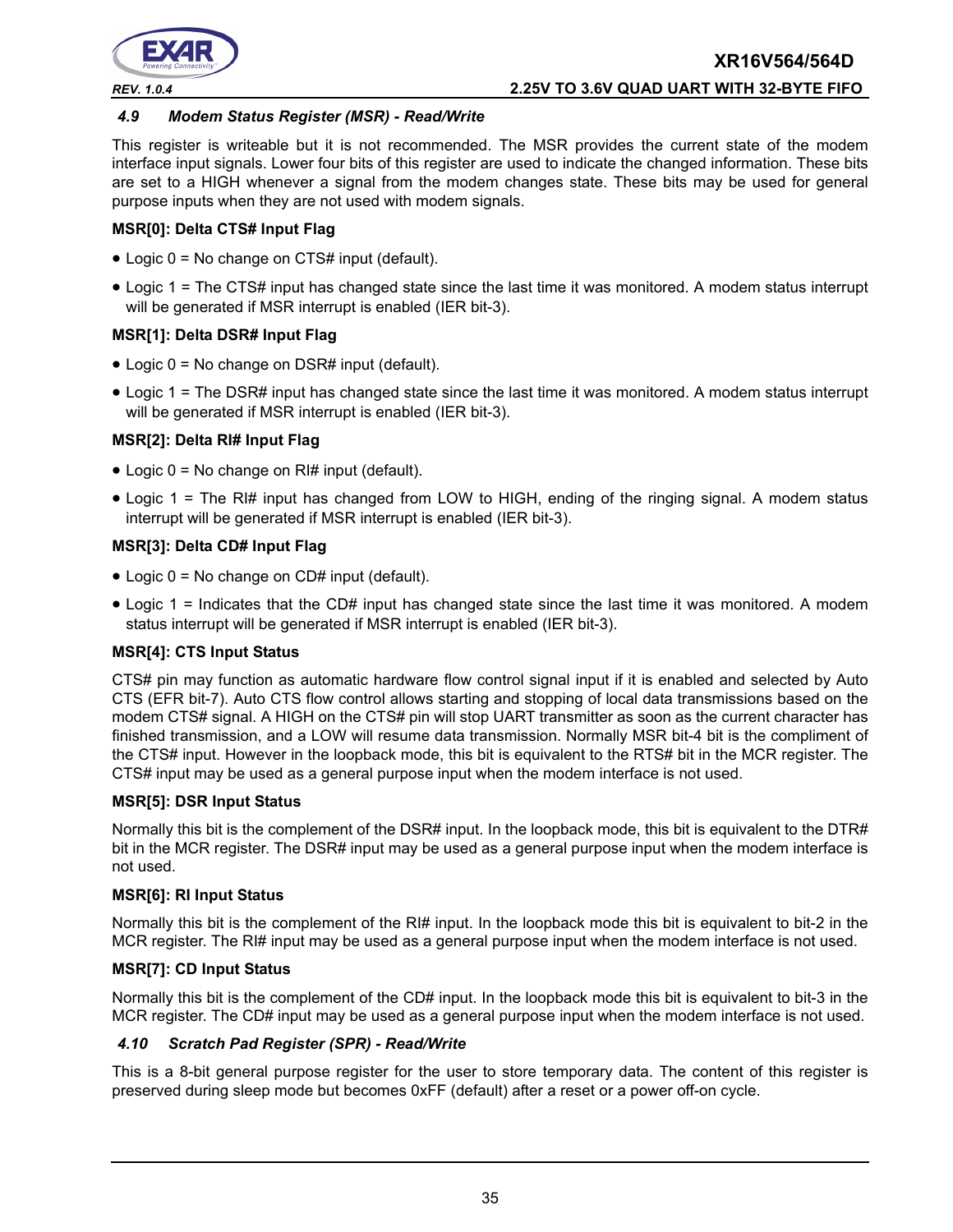

#### **2.25V TO 3.6V QUAD UART WITH 32-BYTE FIFO** *REV. 1.0.4*

#### *4.11 Baud Rate Generator Registers (DLL and DLM) - Read/Write*

These registers make-up the value of the baud rate divisor. The concatenation of the contents of DLM and DLL gives the 16-bit divisor value. Then the value is added to DLD[3:0]/16 to achieve the fractional baud rate divisor. DLD must be enabled via EFR bit-4 before it can be accessed. See **[Table](#page-35-0) 15** below and **[See "Section](#page-12-1) [2.8, Programmable Baud Rate Generator with Fractional Divisor" on page](#page-12-1) 13.**

#### **DLD[5:4]: Sampling Rate Select**

These bits select the data sampling rate. By default, the data sampling rate is 16X. The maximum data rate will double if the 8X mode is selected and will quadruple if the 4X mode is selected. See **[Table](#page-35-0) 15** below.

| <b>TABLE 15: SAMPLING RATE SELECT</b> |  |  |
|---------------------------------------|--|--|
|                                       |  |  |

<span id="page-35-0"></span>

| <b>DLD[5]</b> | <b>DLD[4]</b> | <b>SAMPLING RATE</b> |
|---------------|---------------|----------------------|
|               |               | 16 <sub>X</sub>      |
|               |               | 8X                   |
|               |               | 4 <sup>2</sup>       |

#### **DLD[7:6]: Reserved**

#### *4.12 Enhanced Feature Register (EFR) - Read/Write*

Enhanced features are enabled or disabled using this register. Bit 0-3 provide single or dual consecutive character software flow control selection (see **[Table](#page-36-0) 16**). When the Xon1 and Xon2 and Xoff1 and Xoff2 modes are selected, the double 8-bit words are concatenated into two sequential characters. Caution: note that whenever changing the TX or RX flow control bits, always reset all bits back to logic 0 (disable) before programming a new setting.

#### **EFR[3:0]: Software Flow Control Select**

Single character and dual sequential characters software flow control is supported. Combinations of software flow control can be selected by programming these bits.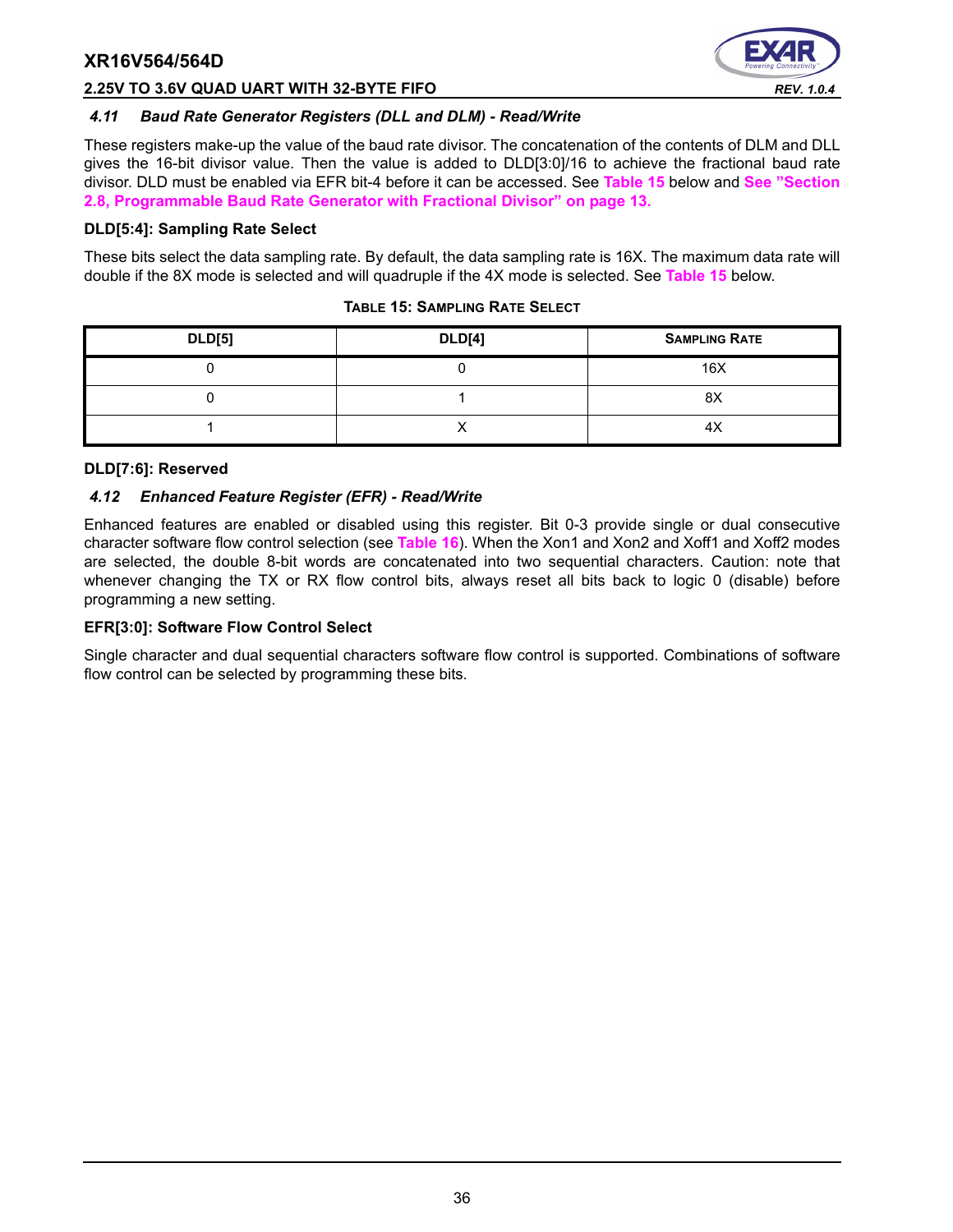# **XR16V564/564D** *REV. 1.0.4* **2.25V TO 3.6V QUAD UART WITH 32-BYTE FIFO**



<span id="page-36-0"></span>

| EFR BIT-3<br>CONT-3 | EFR BIT-2<br>CONT-2 | <b>EFR BIT-1</b><br>CONT-1 | EFR BIT-0<br>CONT-0 | <b>TRANSMIT AND RECEIVE SOFTWARE FLOW CONTROL</b>                                            |
|---------------------|---------------------|----------------------------|---------------------|----------------------------------------------------------------------------------------------|
| 0                   | 0                   | $\mathbf{0}$               | $\mathbf{0}$        | No TX and RX flow control (default and reset)                                                |
| $\Omega$            | 0                   | X                          | $\times$            | No transmit flow control                                                                     |
|                     | $\Omega$            | X                          | X                   | Transmit Xon1, Xoff1                                                                         |
| 0                   | 1                   | X                          | X                   | Transmit Xon2, Xoff2                                                                         |
| 1                   | 1                   | X                          | $\times$            | Transmit Xon1 and Xon2, Xoff1 and Xoff2                                                      |
| X                   | X                   | 0                          | $\Omega$            | No receive flow control                                                                      |
| X                   | X                   |                            | $\Omega$            | Receiver compares Xon1, Xoff1                                                                |
| X                   | X                   | $\Omega$                   | 1                   | Receiver compares Xon2, Xoff2                                                                |
| 1                   | 0                   | 1                          | 1                   | Transmit Xon1, Xoff1<br>Receiver compares Xon1 or Xon2, Xoff1 or Xoff2                       |
| 0                   | 1                   |                            |                     | Transmit Xon2, Xoff2<br>Receiver compares Xon1 or Xon2, Xoff1 or Xoff2                       |
|                     | 1                   |                            |                     | Transmit Xon1 and Xon2, Xoff1 and Xoff2,<br>Receiver compares Xon1 and Xon2, Xoff1 and Xoff2 |
| 0                   | 0                   |                            |                     | No transmit flow control,<br>Receiver compares Xon1 and Xon2, Xoff1 and Xoff2                |

#### **TABLE 16: SOFTWARE FLOW CONTROL FUNCTIONS**

## **EFR[4]: Enhanced Function Bits Enable**

Enhanced function control bit. This bit enables IER bits 4-7, ISR bits 4-5, FCR bits 4-5, MCR bits 5-7, and DLD to be modified. After modifying any enhanced bits, EFR bit-4 can be set to a LOW to latch the new values. This feature prevents legacy software from altering or overwriting the enhanced functions once set. Normally, it is recommended to leave it enabled, HIGH.

- Logic 0 = modification disable/latch enhanced features. IER bits 4-7, ISR bits 4-5, FCR bits 4-5, MCR bits 5- 7, and DLD are saved to retain the user settings. After a reset, the IER bits 4-7, ISR bits 4-5, FCR bits 4-5, and MCR bits 5-7, and DLD are set to a LOW to be compatible with ST16C550 mode (default).
- Logic 1 = Enables the above-mentioned register bits to be modified by the user.

#### **EFR[5]: Special Character Detect Enable**

- Logic 0 = Special Character Detect Disabled (default).
- Logic 1 = Special Character Detect Enabled. The UART compares each incoming receive character with data in Xoff-2 register. If a match exists, the receive data will be transferred to FIFO and ISR bit-4 will be set to indicate detection of the special character. Bit-0 corresponds with the LSB bit of the receive character. If flow control is set for comparing Xon1, Xoff1 (EFR [1:0]= '10') then flow control and special character work normally. However, if flow control is set for comparing Xon2, Xoff2 (EFR[1:0]= '01') then flow control works normally, but Xoff2 will not go to the FIFO, and will generate an Xoff interrupt and a special character interrupt, if enabled via IER bit-5.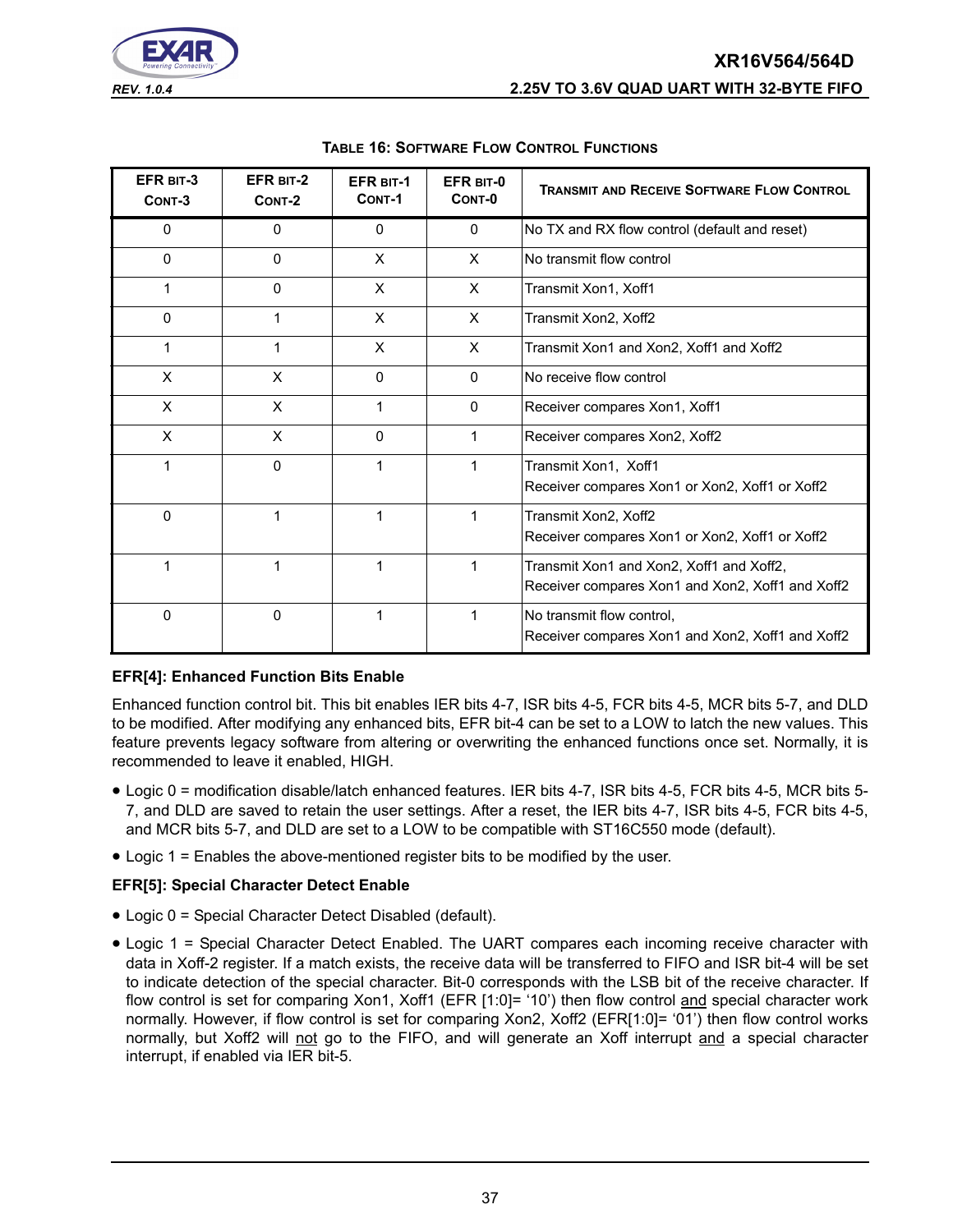#### **2.25V TO 3.6V QUAD UART WITH 32-BYTE FIFO** *REV. 1.0.4*



#### **EFR[6]: Auto RTS Flow Control Enable**

RTS# output may be used for hardware flow control by setting EFR bit-6 to logic 1. When Auto RTS is selected, an interrupt will be generated when the receive FIFO is filled to the programmed trigger level and RTS de-asserts HIGH at the next upper trigger level/hysteresis level. RTS# will return LOW when FIFO data falls below the next lower trigger level/hysteresis level. The RTS# output must be asserted (LOW) before the auto RTS can take effect. RTS# pin will function as a general purpose output when hardware flow control is disabled.

- Logic 0 = Automatic RTS flow control is disabled (default).
- Logic 1 = Enable Automatic RTS flow control.

#### **EFR[7]: Auto CTS Flow Control Enable**

Automatic CTS Flow Control.

- Logic 0 = Automatic CTS flow control is disabled (default).
- Logic 1 = Enable Automatic CTS flow control. Data transmission stops when CTS# input de-asserts to logic 1. Data transmission resumes when CTS# returns to a LOW.

#### *4.13 Software Flow Control Registers (XOFF1, XOFF2, XON1, XON2) - Read/Write*

These registers are used as the programmable software flow control characters xoff1, xoff2, xon1, and xon2. For more details, see **[Table](#page-19-0) 8**.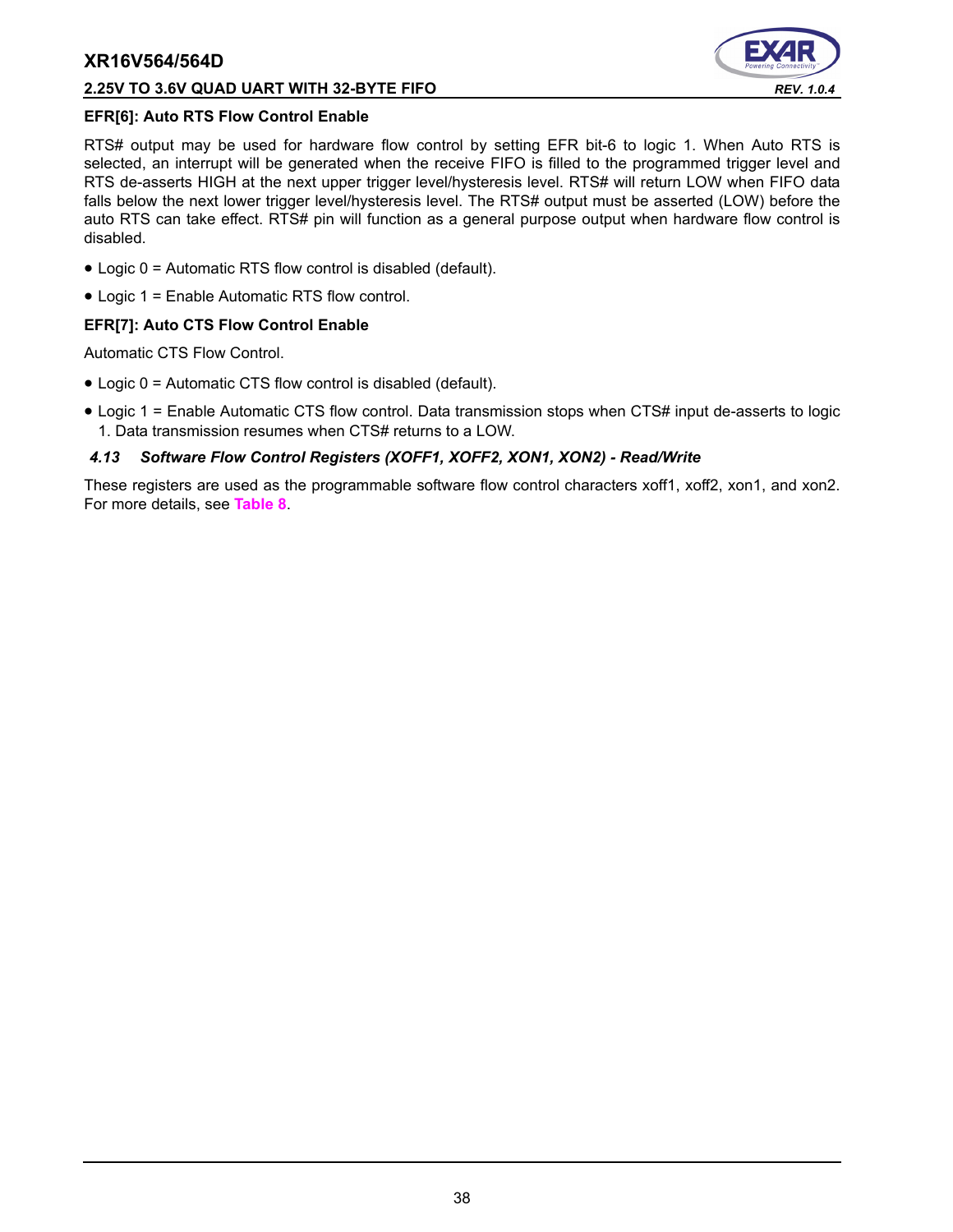<span id="page-38-0"></span>



### **TABLE 17: UART RESET CONDITIONS FOR CHANNELS A-D**

| <b>REGISTERS</b>          | <b>RESET STATE</b>                                                                                                                       |
|---------------------------|------------------------------------------------------------------------------------------------------------------------------------------|
| DLM, DLL                  | $DLM = 0x00$ and $DLL = 0x01$ . Only resets to these val-<br>ues during a power up. They do not reset when the<br>Reset Pin is asserted. |
| <b>DLD</b>                | Bits $7-0 = 0 \times 00$                                                                                                                 |
| <b>RHR</b>                | Bits $7-0 = 0 \times XX$                                                                                                                 |
| <b>THR</b>                | Bits $7-0 = 0xXX$                                                                                                                        |
| <b>IER</b>                | Bits $7-0 = 0 \times 00$                                                                                                                 |
| <b>FCR</b>                | Bits $7-0 = 0 \times 00$                                                                                                                 |
| <b>ISR</b>                | Bits $7-0 = 0 \times 01$                                                                                                                 |
| <b>LCR</b>                | Bits $7-0 = 0 \times 00$                                                                                                                 |
| <b>MCR</b>                | Bits $7-0 = 0 \times 00$                                                                                                                 |
| <b>LSR</b>                | Bits $7-0 = 0 \times 60$                                                                                                                 |
| <b>MSR</b>                | Bits $3-0$ = Logic 0<br>Bits 7-4 = Logic levels of the inputs inverted                                                                   |
| <b>SPR</b>                | Bits $7-0 = 0 \times FF$                                                                                                                 |
| <b>EFR</b>                | Bits $7-0 = 0 \times 00$                                                                                                                 |
| XON1                      | Bits $7-0 = 0 \times 00$                                                                                                                 |
| XON <sub>2</sub>          | Bits $7-0 = 0 \times 00$                                                                                                                 |
| XOFF1                     | Bits $7-0 = 0 \times 00$                                                                                                                 |
| XOFF <sub>2</sub>         | Bits $7-0 = 0 \times 00$                                                                                                                 |
| <b>I/O SIGNALS</b>        | <b>RESET STATE</b>                                                                                                                       |
| <b>TX</b>                 | <b>HIGH</b>                                                                                                                              |
| RTS#                      | <b>HIGH</b>                                                                                                                              |
| DTR#                      | <b>HIGH</b>                                                                                                                              |
| RXRDY#                    | <b>HIGH</b>                                                                                                                              |
| TXRDY#                    | LOW                                                                                                                                      |
| <b>INT</b><br>$(16$ Mode) | XR16V564 = Three-State Condition (INTSEL = LOW)<br>XR16V564 = LOW (INTSEL = HIGH)<br>$XR16V564D = LOW$                                   |
| IRQ#<br>(68 Mode)         | Three-State Condition (INTSEL = LOW)                                                                                                     |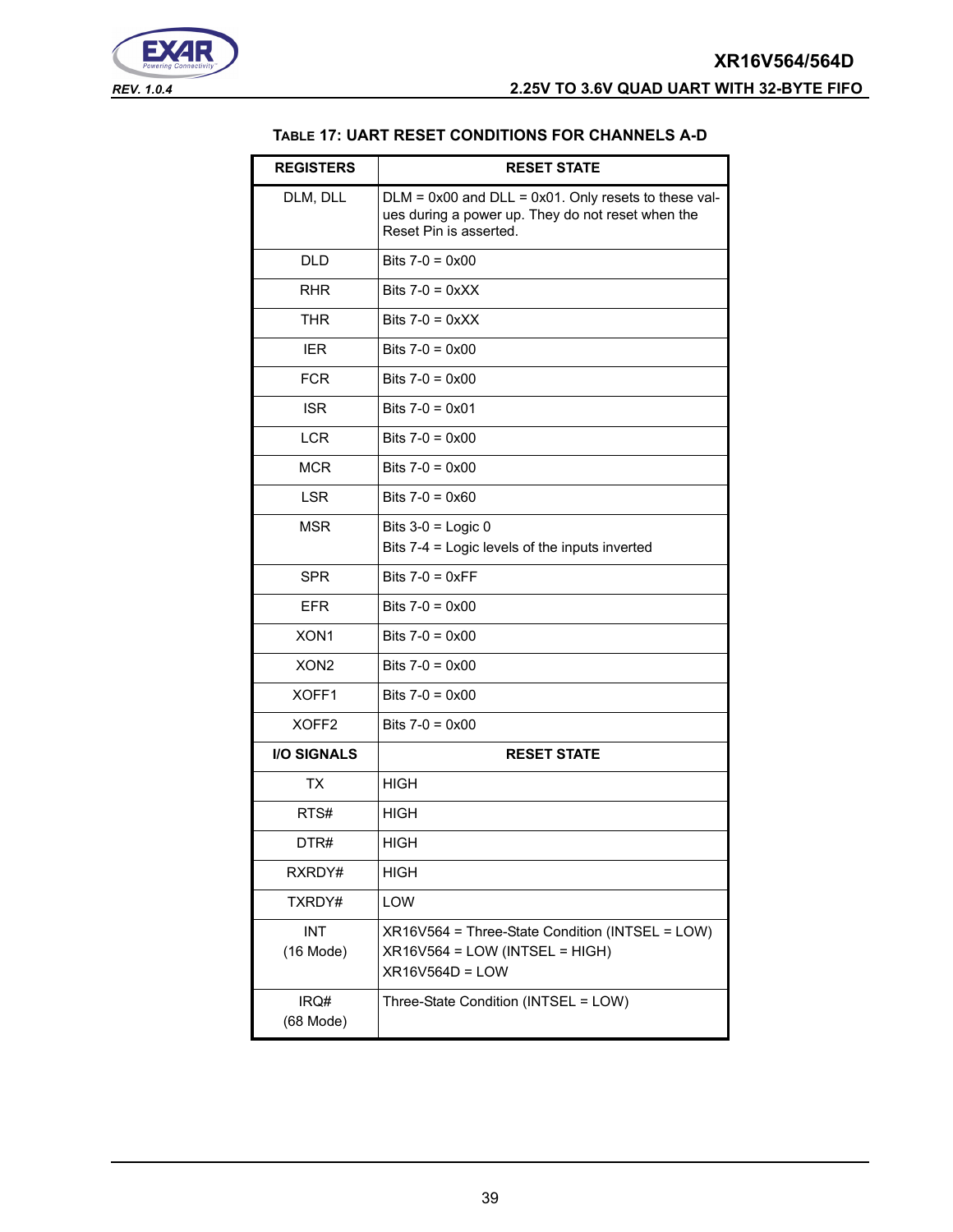

# **ABSOLUTE MAXIMUM RATINGS**

| Power Supply Range           | 4 Volts                           |
|------------------------------|-----------------------------------|
| Voltage at Any Pin           | GND-0.3 V to 4 V                  |
| <b>Operating Temperature</b> | $-40^{\circ}$ to $+85^{\circ}$ C  |
| Storage Temperature          | $-65^{\circ}$ to $+150^{\circ}$ C |
| Package Dissipation          | 500 mW                            |

# **TYPICAL PACKAGE THERMAL RESISTANCE DATA** (MARGIN OF ERROR: ± 15%)

Thermal Resistance (48-QFN)  $\qquad \qquad$  theta-ja = 28<sup>o</sup>C/W, theta-jc = 10.5<sup>o</sup>C/W

Thermal Resistance (64-LQFP)  $\qquad \qquad$  theta-ja = 49<sup>o</sup>C/W, theta-jc = 10<sup>o</sup>C/W

Thermal Resistance (68-PLCC)  $\qquad \qquad$  theta-ja = 39<sup>o</sup>C/W, theta-jc = 17<sup>o</sup>C/W

Thermal Resistance (80-LQFP) theta-ja =  $37^{\circ}$ C/W, theta-jc =  $7^{\circ}$ C/W

# **ELECTRICAL CHARACTERISTICS**

## <span id="page-39-0"></span>*DC ELECTRICAL CHARACTERISTICS*

### **UNLESS OTHERWISE NOTED: TA =**  $-40^{\circ}$  **TO**  $+85^{\circ}$ **C, Vcc is 2.25 TO 3.6V**

| <b>SYMBOL</b>     | <b>PARAMETER</b>           |            | <b>LIMITS</b><br>2.5V | <b>LIMITS</b><br>3.3V |            | <b>UNITS</b> | <b>CONDITIONS</b>  |
|-------------------|----------------------------|------------|-----------------------|-----------------------|------------|--------------|--------------------|
|                   |                            | <b>MIN</b> | <b>MAX</b>            | <b>MIN</b>            | <b>MAX</b> |              |                    |
| $V_{\text{ILCK}}$ | Clock Input Low Level      | $-0.3$     | 0.2                   | $-0.3$                | 0.6        | $\vee$       |                    |
| $V_{IHCK}$        | Clock Input High Level     | 2.0        | <b>VCC</b>            | 2.4                   | <b>VCC</b> | $\vee$       |                    |
| $V_{IL}$          | Input Low Voltage          | $-0.3$     | 0.6                   | $-0.3$                | 0.8        | $\vee$       |                    |
| $V_{\text{IH}}$   | Input High Voltage         | 2.0        | 5.5                   | 2.2                   | 5.5        | $\vee$       |                    |
| $V_{OL}$          | Output Low Voltage         |            |                       |                       | 0.4        | V            | $I_{OL}$ = 4 mA    |
|                   |                            |            | 0.4                   |                       |            | $\vee$       | $I_{OL}$ = 2 mA    |
| $V_{OH}$          | Output High Voltage        |            |                       | 2.0                   |            | $\vee$       | $I_{OH} = -1$ mA   |
|                   |                            | 1.8        |                       |                       |            | $\vee$       | $I_{OH}$ = -400 uA |
| I <sub>IL</sub>   | Input Low Leakage Current  |            | ±15                   |                       | ±15        | uA           |                    |
| Iн                | Input High Leakage Current |            | ±15                   |                       | ±15        | uA           |                    |
| $C_{\text{IN}}$   | Input Pin Capacitance      |            | 5                     |                       | 5          | pF           |                    |
| $I_{\rm CC}$      | Power Supply Current       |            | 1.7                   |                       | 3          | mA           | $Ext$ Clk = $2MHz$ |
| <b>I</b> SLEEP    | Sleep Current              |            | 350                   |                       | 450        | uA           | See Test 1         |

Test 1: The following inputs remain steady at VCC or GND state to minimize Sleep current: A0-A2, D0-D7, IOR#, IOW#, CSA#, CSB#, CSC#, and CSD#. Also, RXA, RXB, RXC, and RXD inputs must idle at HIGH while asleep.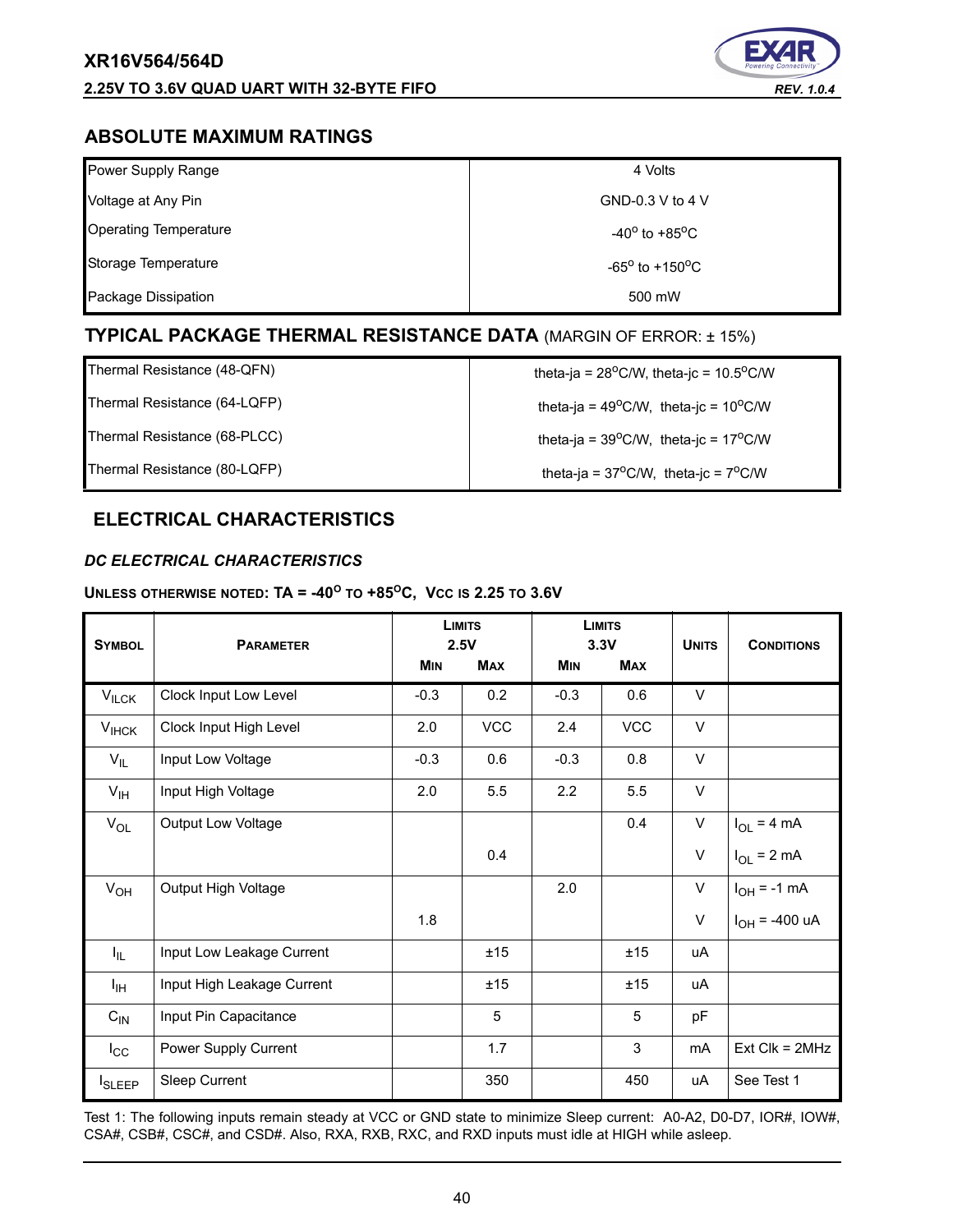

#### *AC ELECTRICAL CHARACTERISTICS*

#### *TA = -40O TO +85OC, VCC IS 2.25 TO 3.6V, 70 PF LOAD WHERE APPLICABLE*

|                         |                                               |             | <b>LIMITS</b>   |                | <b>LIMITS</b> |             |
|-------------------------|-----------------------------------------------|-------------|-----------------|----------------|---------------|-------------|
| <b>SYMBOL</b>           | <b>PARAMETER</b>                              |             | $2.5V \pm 10\%$ | $3.3V \pm 10%$ |               | <b>UNIT</b> |
|                         |                                               | <b>MIN</b>  | <b>MAX</b>      | <b>MIN</b>     | <b>MAX</b>    |             |
| XTAL1                   | <b>UART Crystal Frequency</b>                 |             | 24              |                | 24            | <b>MHz</b>  |
| <b>ECLK</b>             | <b>External Clock Frequency</b>               |             | 50              |                | 64            | MHz         |
| $T_{\text{ECLK}}$       | <b>External Clock Time Period</b>             | 10          |                 | $\overline{7}$ |               | ns          |
| $T_{AS}$                | Address Setup Time (16 Mode)                  | $\mathbf 0$ |                 | $\mathbf 0$    |               | ns          |
| T <sub>AH</sub>         | Address Hold Time (16 Mode)                   | $\mathbf 0$ |                 | $\mathbf 0$    |               | ns          |
| $T_{CS}$                | Chip Select Width (16 Mode)                   | 50          |                 | 40             |               | ns          |
| $T_{RD}$                | IOR# Strobe Width (16 Mode)                   | 50          |                 | 40             |               | ns          |
| $T_{DY}$                | Read Cycle Delay (16 Mode)                    | 50          |                 | 40             |               | ns          |
| <b>T<sub>RDV</sub></b>  | Data Access Time (16 Mode)                    |             | 45              |                | 35            | ns          |
| $T_{DD}$                | Data Disable Time (16 Mode)                   |             | 10              |                | 10            | ns          |
| $T_{WR}$                | IOW# Strobe Width (16 Mode)                   | 50          |                 | 40             |               | ns          |
| $T_{DY}$                | Write Cycle Delay (16 Mode)                   | 50          |                 | 40             |               | ns          |
| $T_{DS}$                | Data Setup Time (16 Mode)                     | 15          |                 | 15             |               | ns          |
| T <sub>DH</sub>         | Data Hold Time (16 Mode)                      | 5           |                 | 5              |               | ns          |
| T <sub>ADS</sub>        | Address Setup (68 Mode)                       | $\mathbf 0$ |                 | 0              |               | ns          |
| <b>TADH</b>             | Address Hold (68 Mode)                        | $\Omega$    |                 | $\mathsf 0$    |               | ns          |
| <b>T<sub>RWS</sub></b>  | R/W# Setup to CS# (68 Mode)                   | $\mathbf 0$ |                 | $\mathbf 0$    |               | ns          |
| <b>T</b> <sub>RDA</sub> | Data Access Time (68 mode)                    |             | 45              |                | 35            | ns          |
| $T_{RDH}$               | Data Disable Time (68 mode)                   |             | 10              |                | 10            | ns          |
| T <sub>WDS</sub>        | Write Data Setup (68 mode)                    | 10          |                 | 10             |               | ns          |
| <b>T</b> <sub>WDH</sub> | Write Data Hold (68 Mode)                     | 5           |                 | 5              |               | ns          |
| <b>T</b> <sub>RWH</sub> | CS# De-asserted to R/W# De-asserted (68 Mode) | 10          |                 | 5              |               | ns          |
| $T_{CSL}$               | CS# Strobe Width (68 Mode)                    | 50          |                 | 40             |               | ns          |
| $T_{\text{CSD}}$        | CS# Cycle Delay (68 Mode)                     | 50          |                 | 40             |               | ns          |
| <b>T</b> <sub>WDO</sub> | Delay From IOW# To Output                     |             | 50              |                | 50            | ns          |
| T <sub>MOD</sub>        | Delay To Set Interrupt From MODEM Input       |             | 50              |                | 50            | ns          |
| $T_{RSI}$               | Delay To Reset Interrupt From IOR#            |             | 50              |                | 50            | ns          |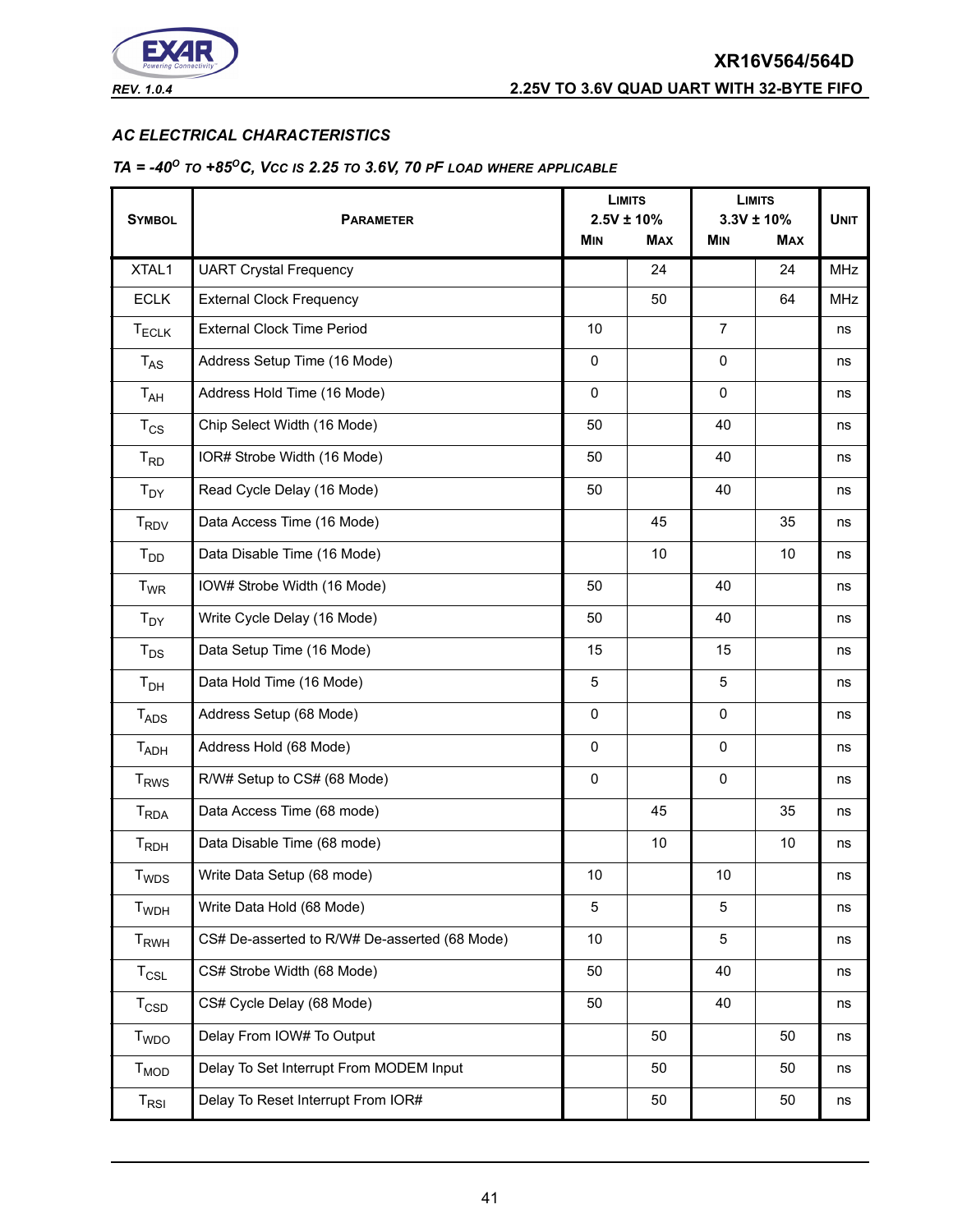# **2.25V TO 3.6V QUAD UART WITH 32-BYTE FIFO** *REV. 1.0.4*



## *AC ELECTRICAL CHARACTERISTICS*

# *TA = -40O TO +85OC, VCC IS 2.25 TO 3.6V, 70 PF LOAD WHERE APPLICABLE*

| <b>SYMBOL</b>               | <b>PARAMETER</b>                               |                              | <b>LIMITS</b><br>$2.5V \pm 10\%$ | LIMITS<br>$3.3V \pm 10\%$ | <b>UNIT</b> |             |
|-----------------------------|------------------------------------------------|------------------------------|----------------------------------|---------------------------|-------------|-------------|
|                             |                                                | <b>MIN</b>                   | <b>MAX</b>                       | <b>MIN</b>                | <b>MAX</b>  |             |
| $T_{\rm SSI}$               | Delay From Stop To Set Interrupt               |                              | 1                                |                           | 1           | <b>Bclk</b> |
| $T_{\sf RRI}$               | Delay From IOR# To Reset Interrupt             |                              | 45                               |                           | 45          | ns          |
| $T_{SI}$                    | Delay From Start To Interrupt                  |                              | 45                               |                           | 45          | ns          |
| $T_{INT}$                   | Delay From Initial INT Reset To Transmit Start | 8                            | 24                               | 8                         | 24          | <b>Bclk</b> |
| T <sub>WRI</sub>            | Delay From IOW# To Reset Interrupt             |                              | 45                               |                           | 45          | ns          |
| $T_{\rm SSR}$               | Delay From Stop To Set RXRDY#                  |                              | 1                                |                           | 1           | <b>Bclk</b> |
| $T_{RR}$                    | Delay From IOR# To Reset RXRDY#                |                              | 45                               |                           | 45          | ns          |
| T <sub>WT</sub>             | Delay From IOW# To Set TXRDY#                  |                              | 45                               |                           | 45          | ns          |
| $\mathsf{T}_{\mathsf{SRT}}$ | Delay From Center of Start To Reset TXRDY#     | 8                            |                                  |                           | 8           | <b>Bclk</b> |
| $T_{RST}$                   | <b>Reset Pulse Width</b>                       | 40                           |                                  | 40                        |             | ns          |
| <b>Bclk</b>                 | <b>Baud Clock</b>                              | 16X or 8X or 4X of data rate |                                  |                           | Hz          |             |

#### **FIGURE 14. CLOCK TIMING**

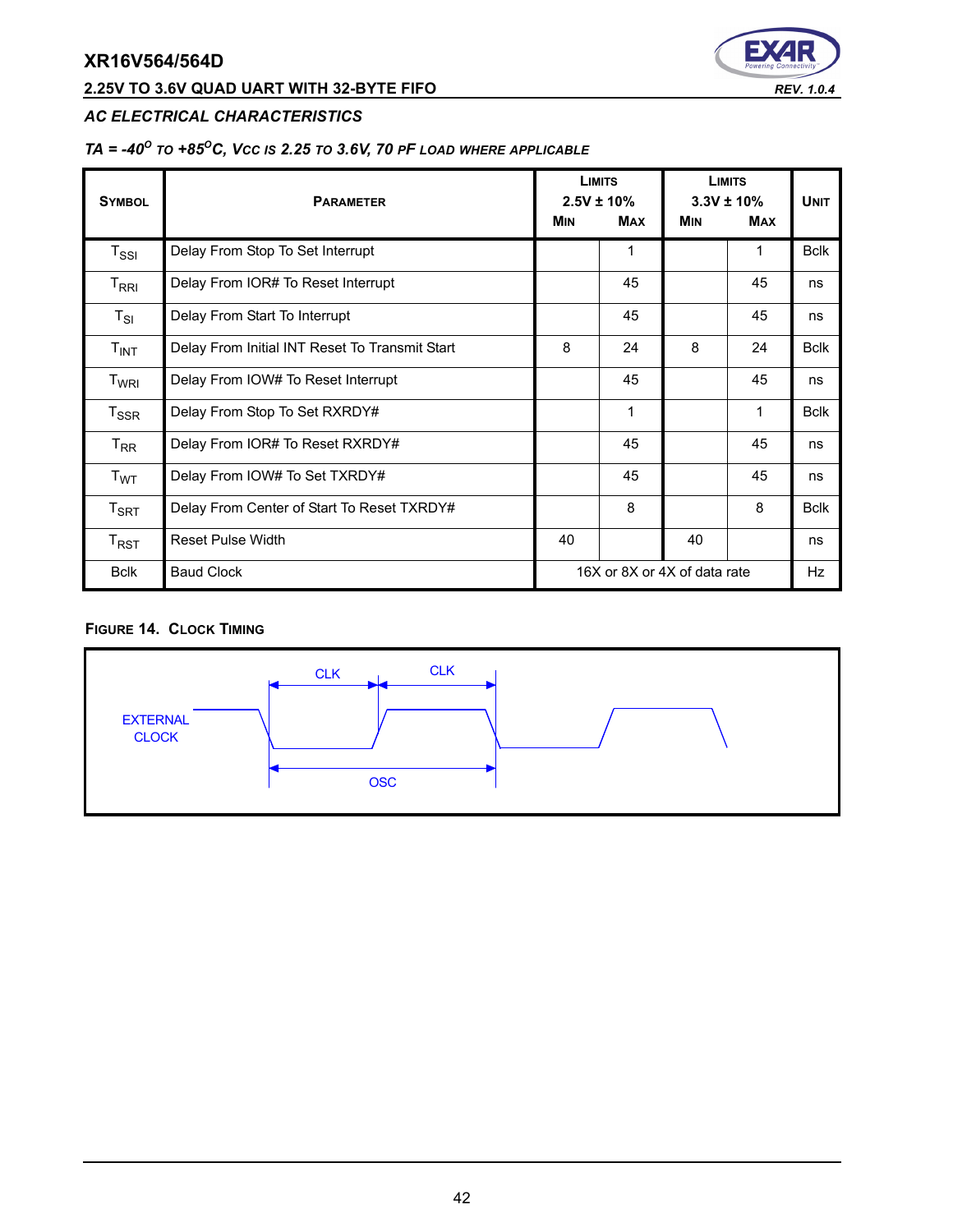

*REV. 1.0.4* **2.25V TO 3.6V QUAD UART WITH 32-BYTE FIFO**

**FIGURE 15. MODEM INPUT/OUTPUT TIMING FOR CHANNELS A-D**



**FIGURE 16. 16 MODE (INTEL) DATA BUS READ TIMING FOR CHANNELS A-D**

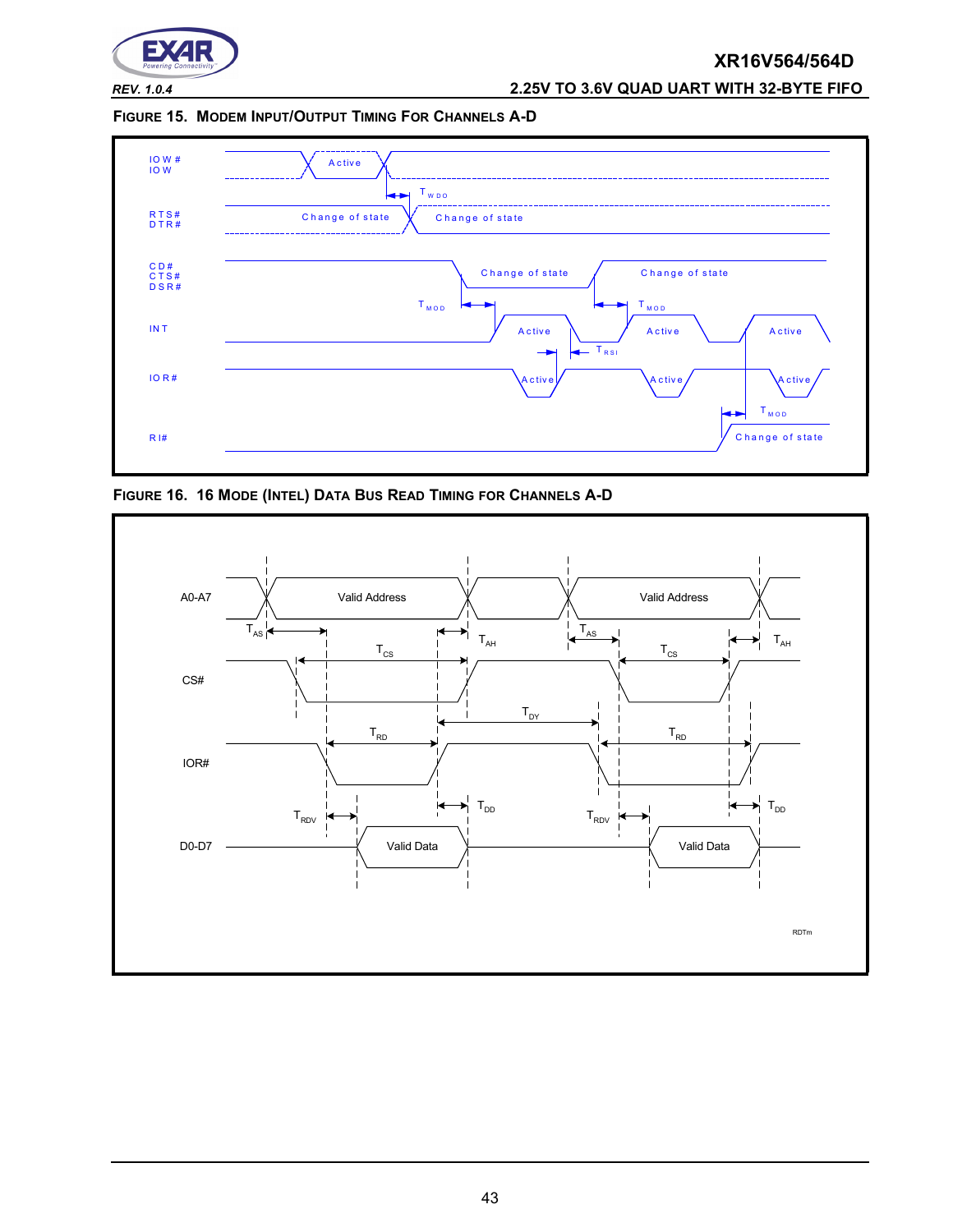



**FIGURE 17. 16 MODE (INTEL) DATA BUS WRITE TIMING FOR CHANNELS A-D**

**FIGURE 18. 68 MODE (MOTOROLA) DATA BUS READ TIMING FOR CHANNELS A-D**

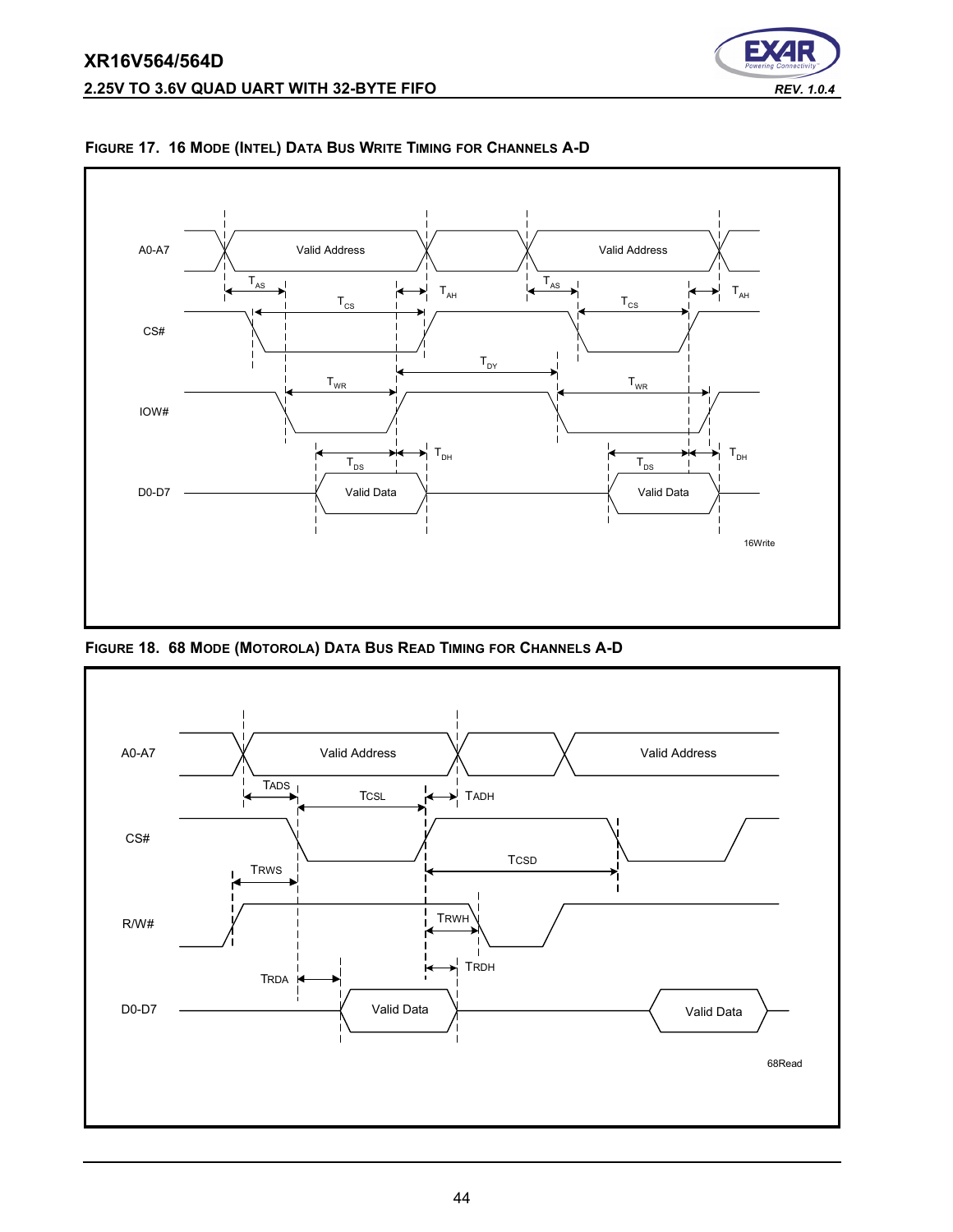

# *REV. 1.0.4* **2.25V TO 3.6V QUAD UART WITH 32-BYTE FIFO**





<span id="page-44-0"></span>**FIGURE 20. RECEIVE READY & INTERRUPT TIMING [NON-FIFO MODE] FOR CHANNELS A-D**

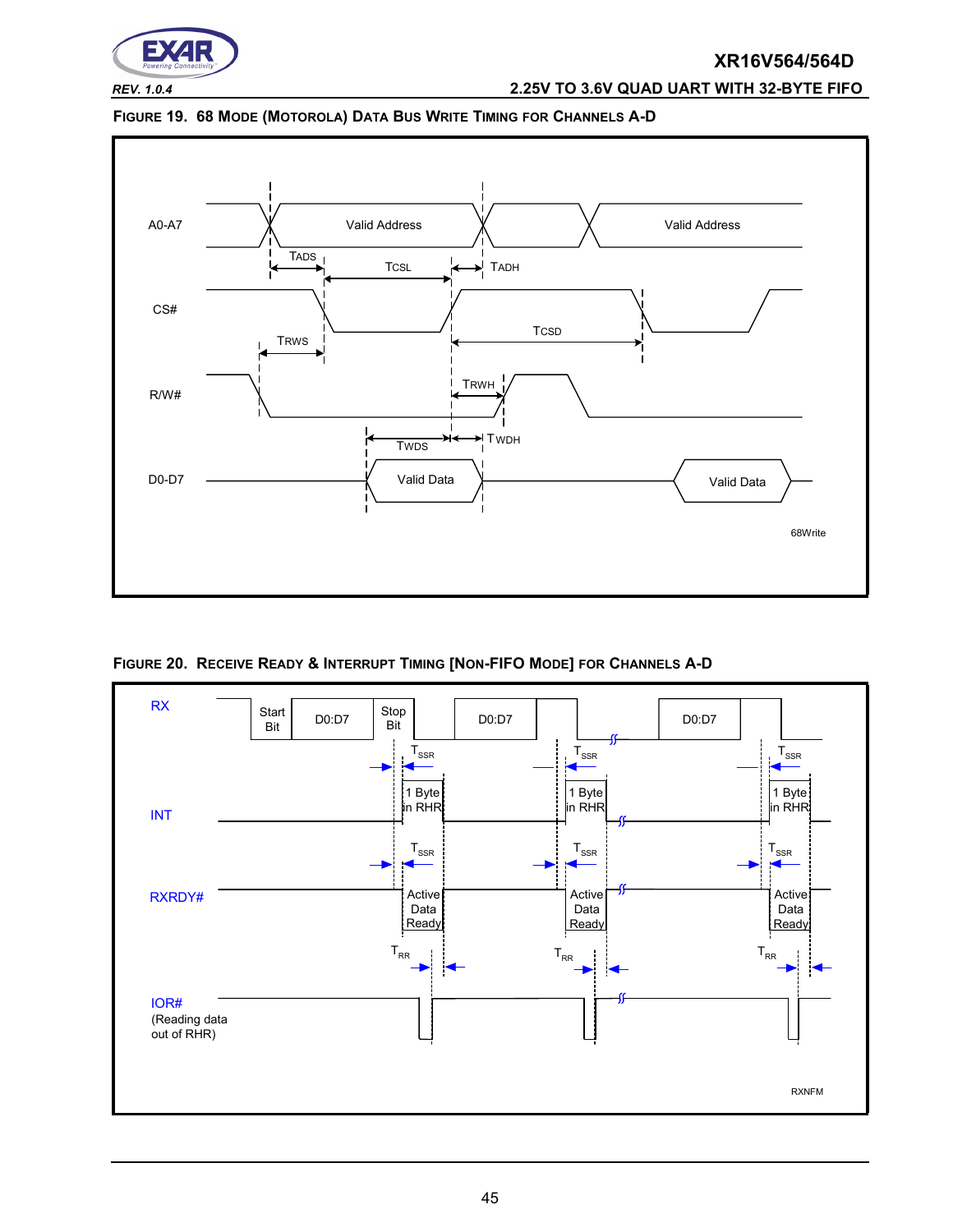

#### **FIGURE 21. TRANSMIT READY & INTERRUPT TIMING [NON-FIFO MODE] FOR CHANNELS A-D**





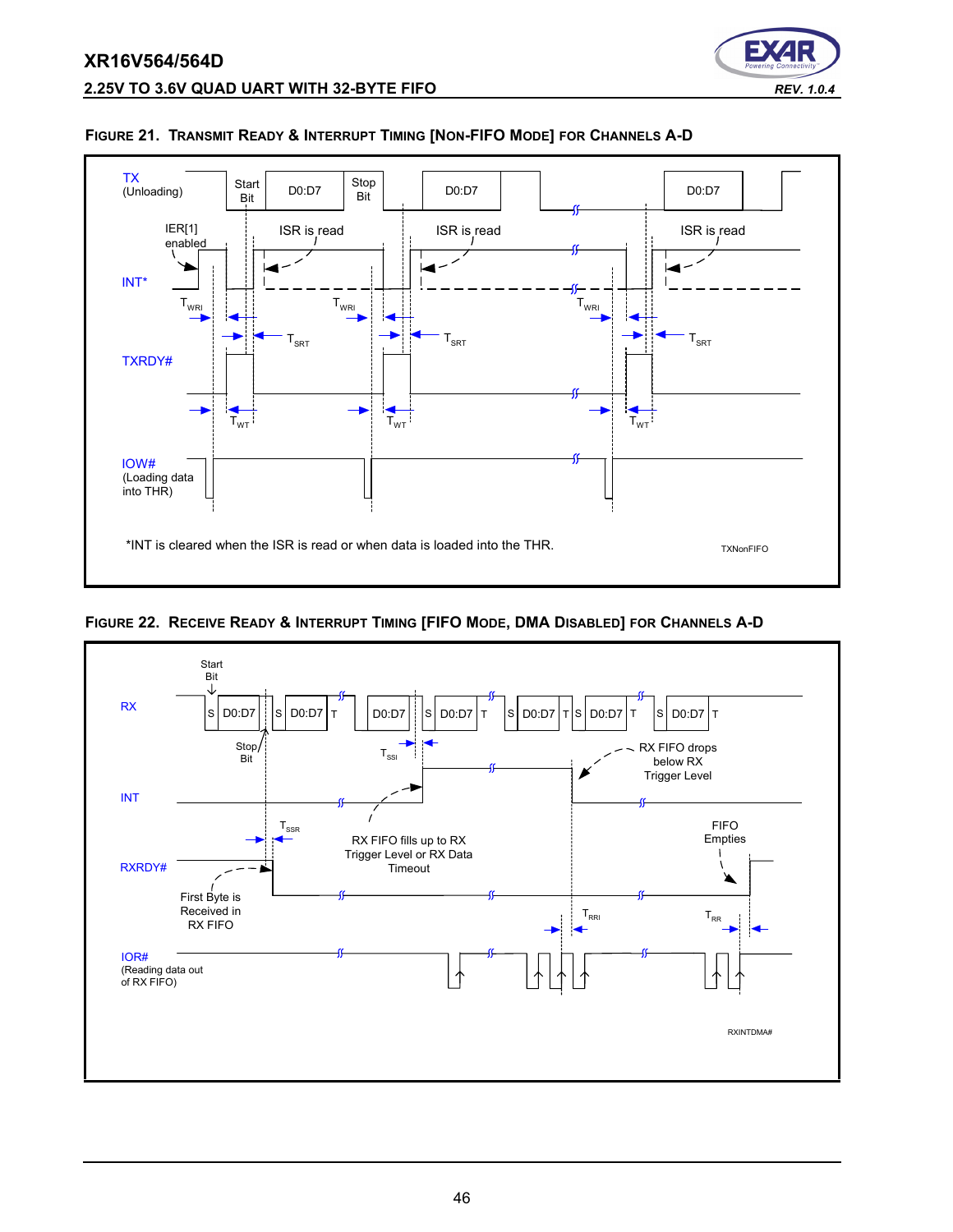



#### **FIGURE 23. RECEIVE READY & INTERRUPT TIMING [FIFO MODE, DMA ENABLED] FOR CHANNELS A-D**



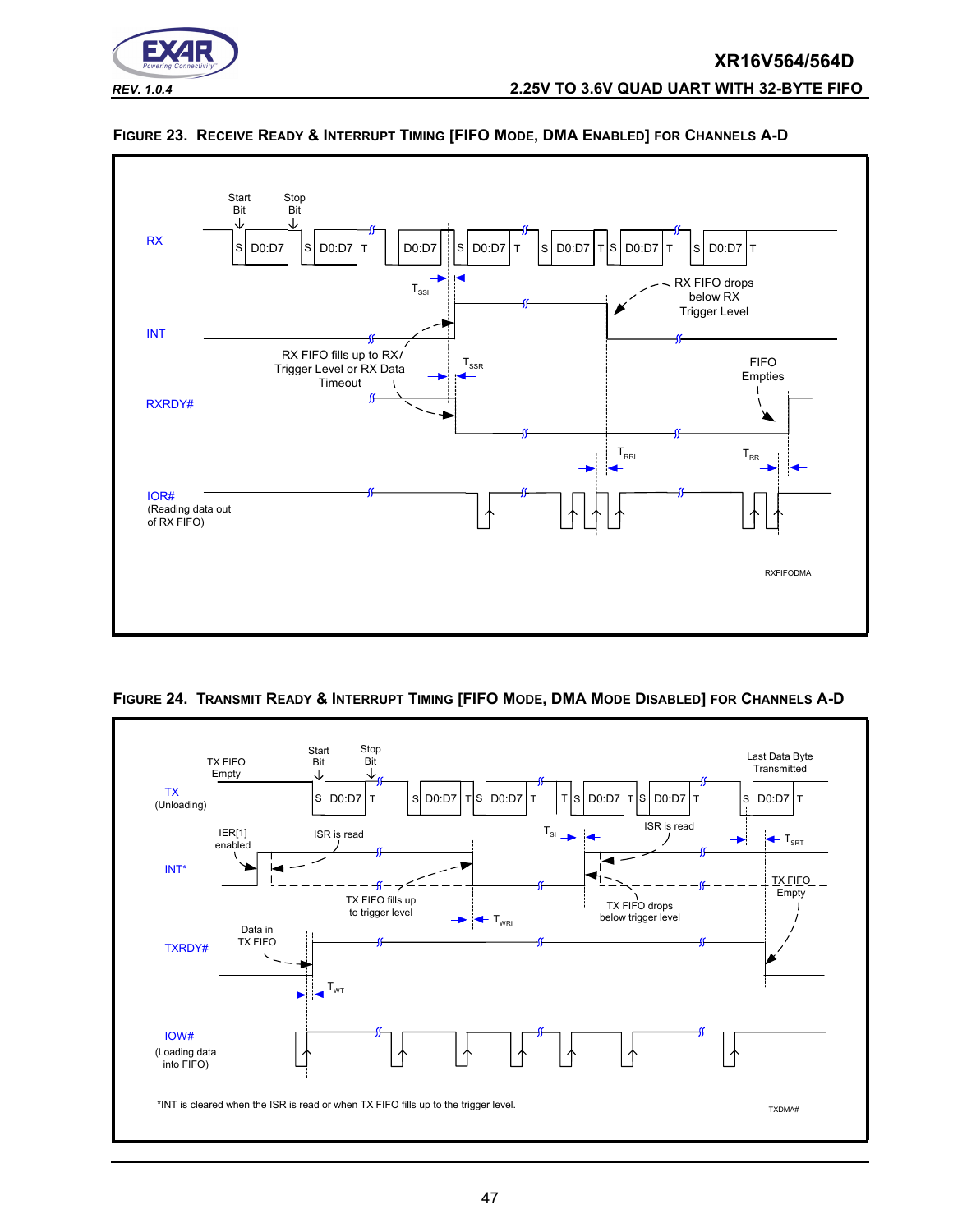



#### <span id="page-47-0"></span>**FIGURE 25. TRANSMIT READY & INTERRUPT TIMING [FIFO MODE, DMA MODE ENABLED] FOR CHANNELS A-D**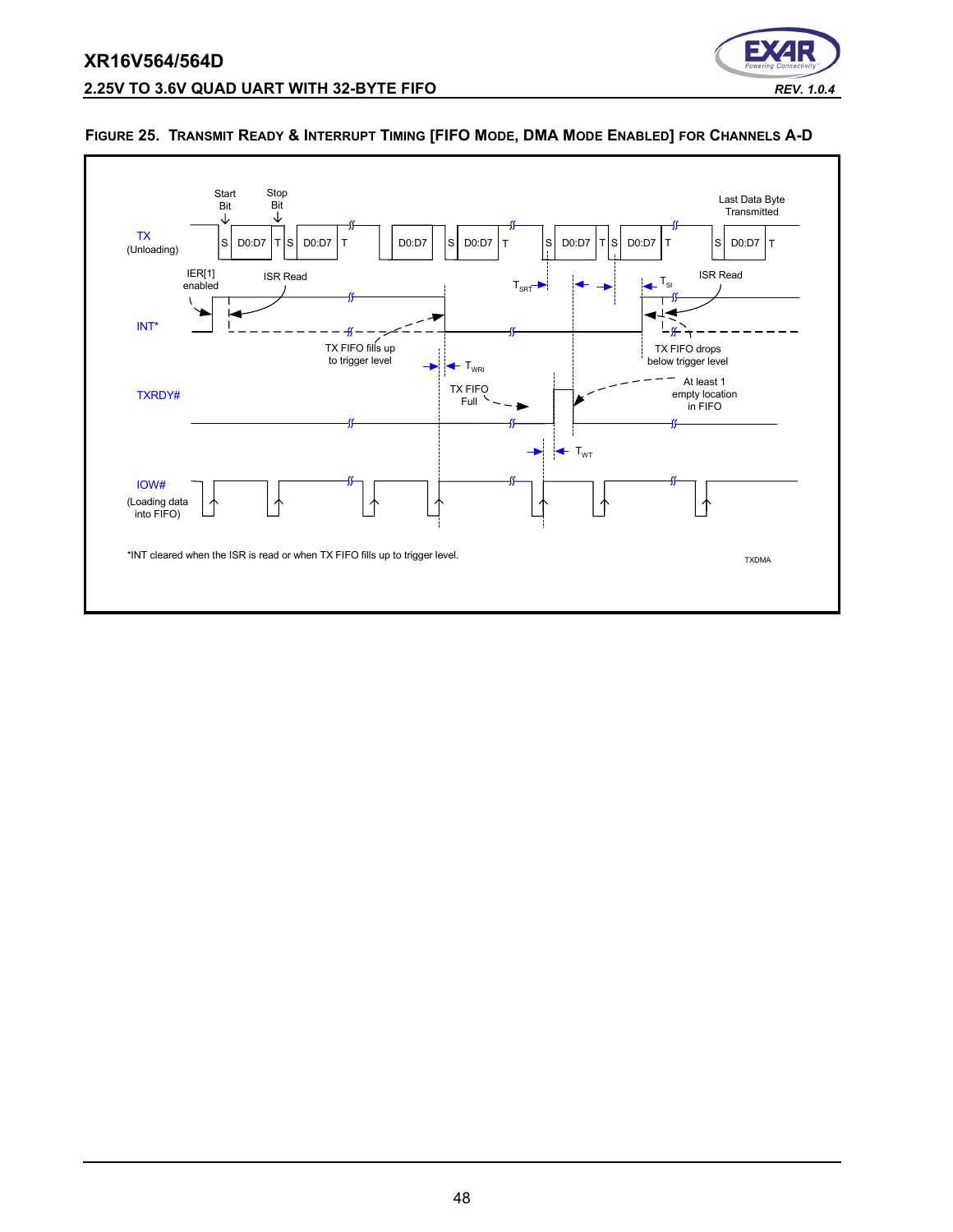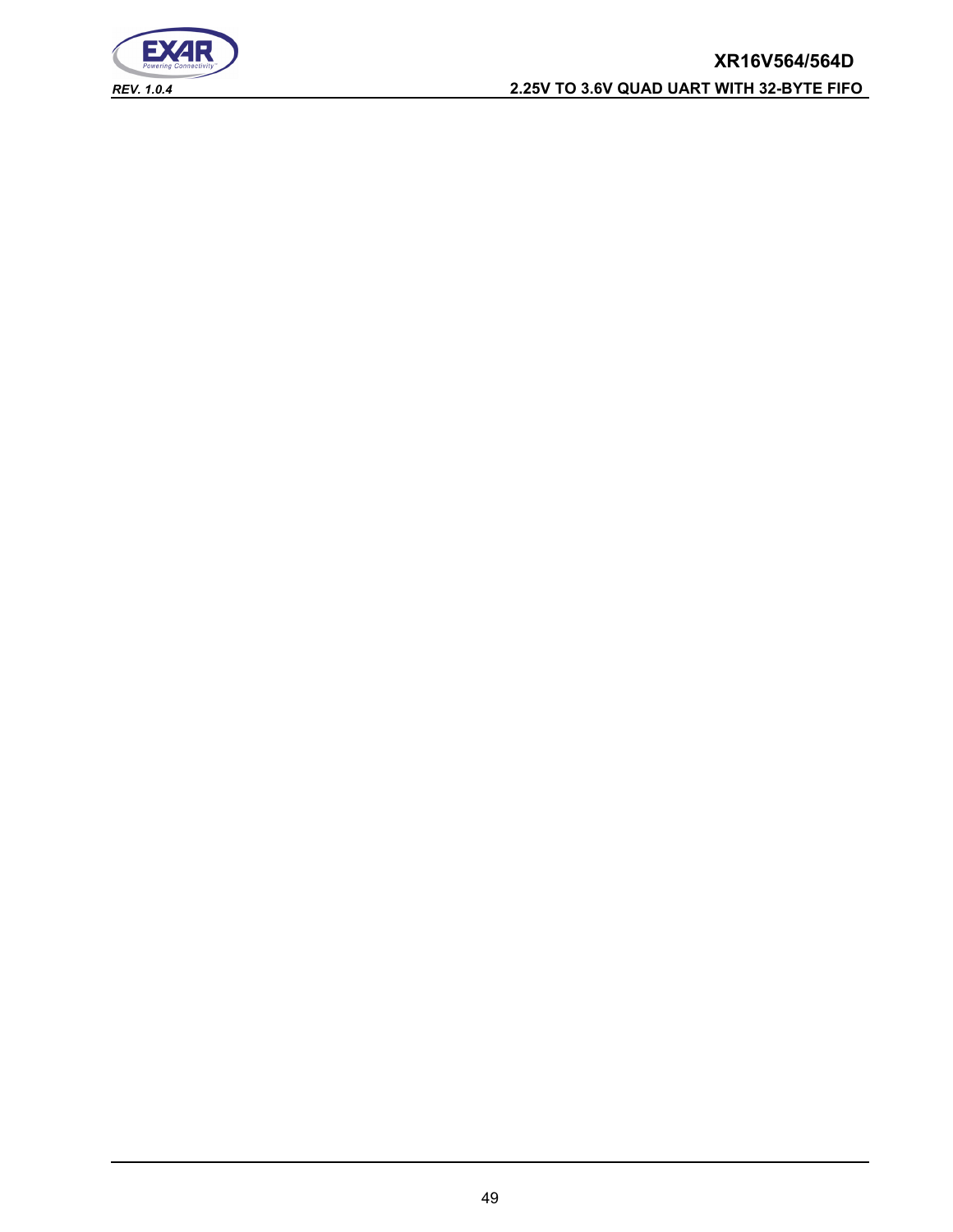# **2.25V TO 3.6V QUAD UART WITH 32-BYTE FIFO** *REV. 1.0.4*



*PACKAGE DIMENSIONS*



# **48 LEAD QUAD FLAT NO LEAD (7 x 7 x 0.9 mm, 0.50 mm pitch QFN)**

*Note: The control dimension is the millimeter column*

|                |            | <b>INCHES</b> |            | <b>MILLIMETERS</b> |  |
|----------------|------------|---------------|------------|--------------------|--|
| <b>SYMBOL</b>  | <b>MIN</b> | <b>MAX</b>    | <b>MIN</b> | <b>MAX</b>         |  |
| A              | 0.031      | 0.039         | 0.80       | 1.00               |  |
| A <sub>1</sub> | 0.000      | 0.002         | 0.00       | 0.05               |  |
| A3             | 0.006      | 0.010         | 0.15       | 0.25               |  |
| D              | 0.270      | 0.281         | 6.85       | 7.15               |  |
| D <sub>2</sub> | 0.201      | 0.209         | 5.10       | 5.30               |  |
| b              | 0.007      | 0.012         | 0.18       | 0.30               |  |
| e              |            | 0.0197 BSC    | 0.50 BSC   |                    |  |
| L              | 0.012      | 0.020         | 0.30       | 0.50               |  |
| k              | 0.008      |               | 0.20       |                    |  |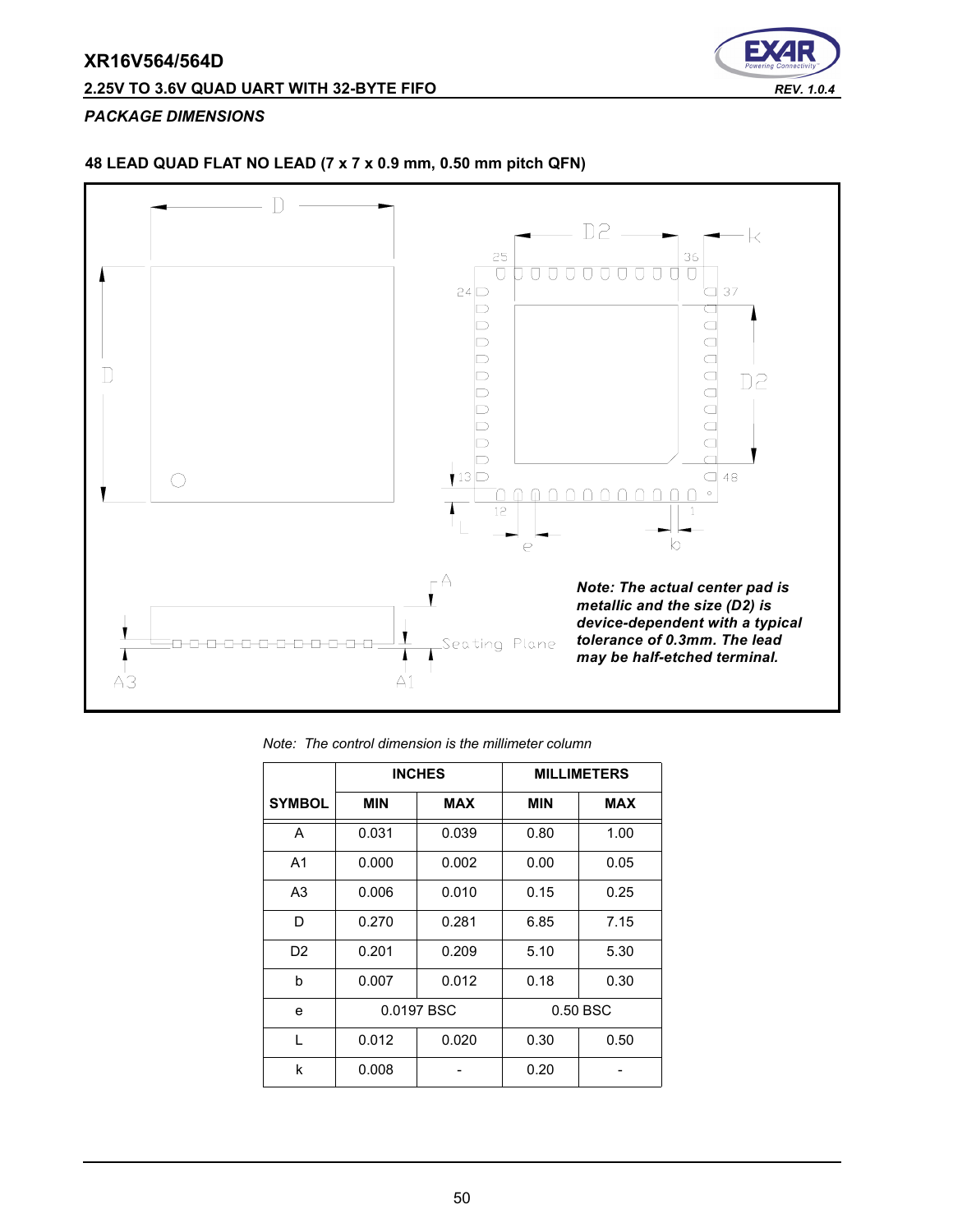

*REV. 1.0.4* **2.25V TO 3.6V QUAD UART WITH 32-BYTE FIFO**

**64 LEAD LOW-PROFILE QUAD FLAT PACK (10 x 10 x 1.4 mm LQFP)**



*Note: The control dimension is the millimeter column*

|                |            | <b>INCHES</b> |            | <b>MILLIMETERS</b> |  |
|----------------|------------|---------------|------------|--------------------|--|
| <b>SYMBOL</b>  | <b>MIN</b> | <b>MAX</b>    | <b>MIN</b> | <b>MAX</b>         |  |
| A              | 0.055      | 0.063         | 1.40       | 1.60               |  |
| A <sub>1</sub> | 0.002      | 0.006         | 0.05       | 0.15               |  |
| A <sub>2</sub> | 0.053      | 0.057         | 1.35       | 1.45               |  |
| B              | 0.007      | 0.011         | 0.17       | 0.27               |  |
| C              | 0.004      | 0.008         | 0.09       | 0.20               |  |
| D              | 0.465      | 0.480         | 11.80      | 12.20              |  |
| D <sub>1</sub> | 0.390      | 0.398         | 9.90       | 10.10              |  |
| e              |            | 0.020 BSC     | 0.50 BSC   |                    |  |
| L              | 0.018      | 0.030         | 0.45       | 0.75               |  |
| $\alpha$       | 0°         | $7^\circ$     | 0°         | $7^\circ$          |  |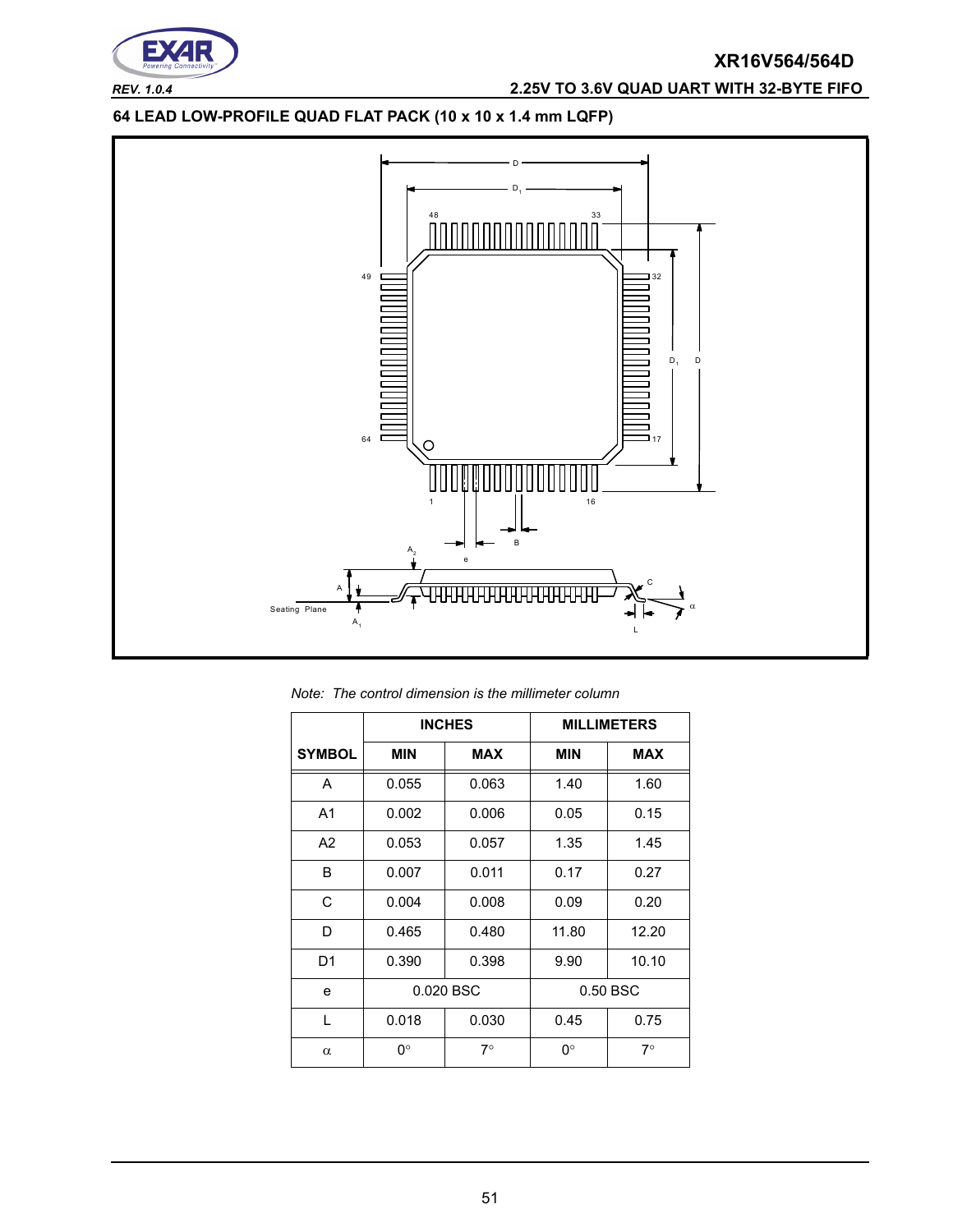# **2.25V TO 3.6V QUAD UART WITH 32-BYTE FIFO** *REV. 1.0.4*



### **68 LEAD PLASTIC LEADED CHIP CARRIER (PLCC)**



*Note: The control dimension is the inch column*

|                | <b>INCHES</b> |            | <b>MILLIMETERS</b> |            |
|----------------|---------------|------------|--------------------|------------|
| <b>SYMBOL</b>  | <b>MIN</b>    | <b>MAX</b> | <b>MIN</b>         | <b>MAX</b> |
| A              | 0.165         | 0.200      | 4.19               | 5.08       |
| $A_1$          | 0.090         | 0.130      | 2.29               | 3.30       |
| A <sub>2</sub> | 0.020         |            | 0.51               |            |
| B              | 0.013         | 0.021      | 0.33               | 0.53       |
| $B_1$          | 0.026         | 0.032      | 0.66               | 0.81       |
| $\mathsf{C}$   | 0.008         | 0.013      | 0.19               | 0.32       |
| D              | 0.985         | 0.995      | 25.02              | 25.27      |
| $D_1$          | 0.950         | 0.958      | 24.13              | 24.33      |
| $D_2$          | 0.890         | 0.930      | 22.61              | 23.62      |
| $D_3$          | 0.800 typ.    |            | 20.32 typ.         |            |
| e              | 0.050 BSC     |            | 1.27 BSC           |            |
| $H_1$          | 0.042         | 0.056      | 1.07               | 1.42       |
| H <sub>2</sub> | 0.042         | 0.048      | 1.07               | 1.22       |
| R              | 0.025         | 0.045      | 0.64               | 1.14       |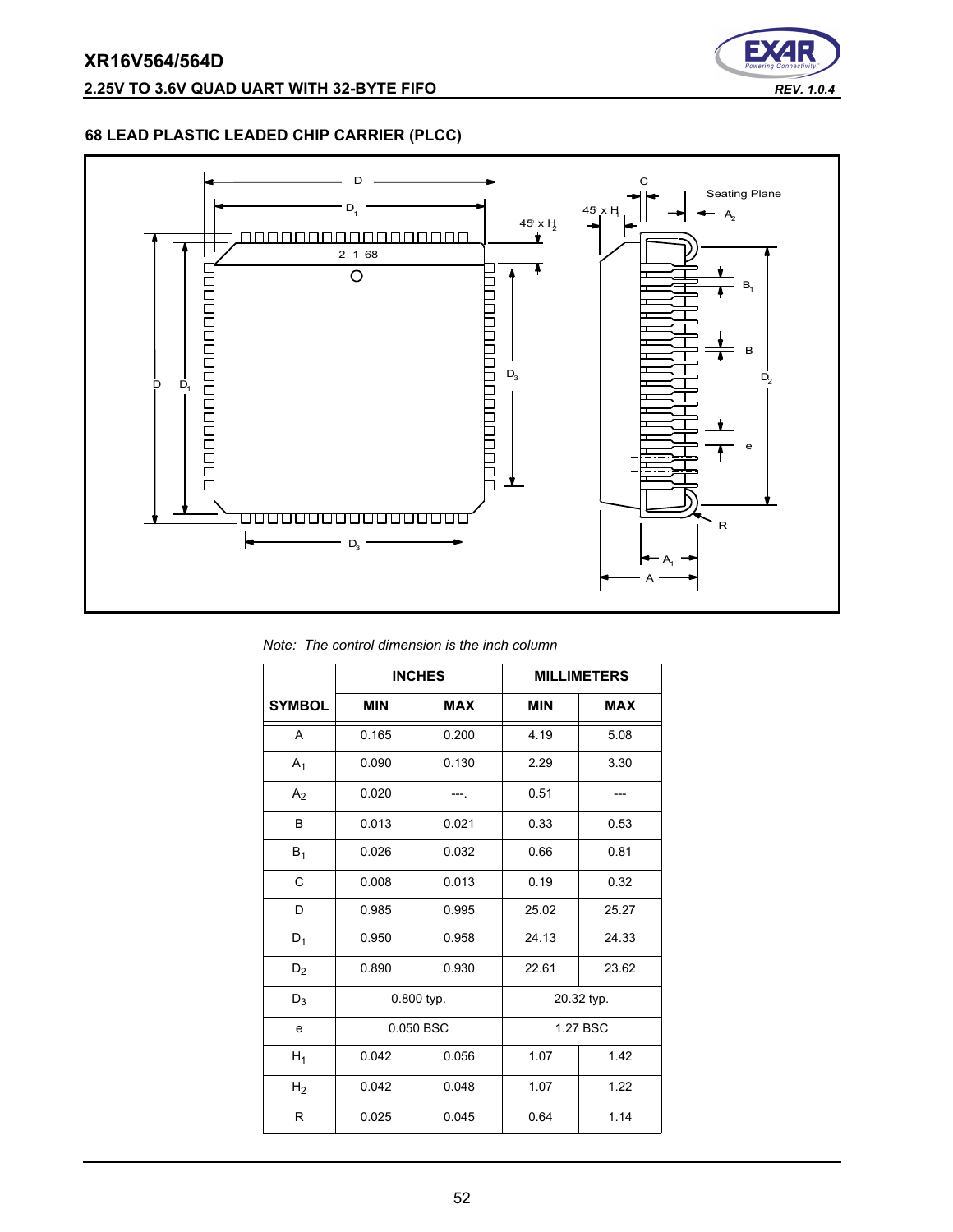

# *REV. 1.0.4* **2.25V TO 3.6V QUAD UART WITH 32-BYTE FIFO**

**80 LEAD PLASTIC QUAD FLAT PACK (12 mm x 12 mm LQFP, 1.4 mm Form)**



|                |            | <b>INCHES</b> | <b>MILLIMETERS</b> |            |
|----------------|------------|---------------|--------------------|------------|
| <b>SYMBOL</b>  | <b>MIN</b> | <b>MAX</b>    | <b>MIN</b>         | <b>MAX</b> |
| A              | 0.055      | 0.063         | 1.40               | 1.60       |
| A <sub>1</sub> | 0.002      | 0.006         | 0.05               | 0.15       |
| A2             | 0.053      | 0.057         | 1.35               | 1.45       |
| B              | 0.007      | 0.011         | 0.17               | 0.27       |
| C              | 0.004      | 0.008         | 0.09               | 0.20       |
| D              | 0.543      | 0.559         | 13.80              | 14.20      |
| D <sub>1</sub> | 0.465      | 0.480         | 11.80              | 12.20      |
| e              | 0.0197 BSC |               | 0.50 BSC           |            |
| L              | 0.018      | 0.030         | 0.45               | 0.75       |
| $\alpha$       | O°         | $7^\circ$     | 0°                 | $7^\circ$  |

*Note: The control dimension is the millimeter column*